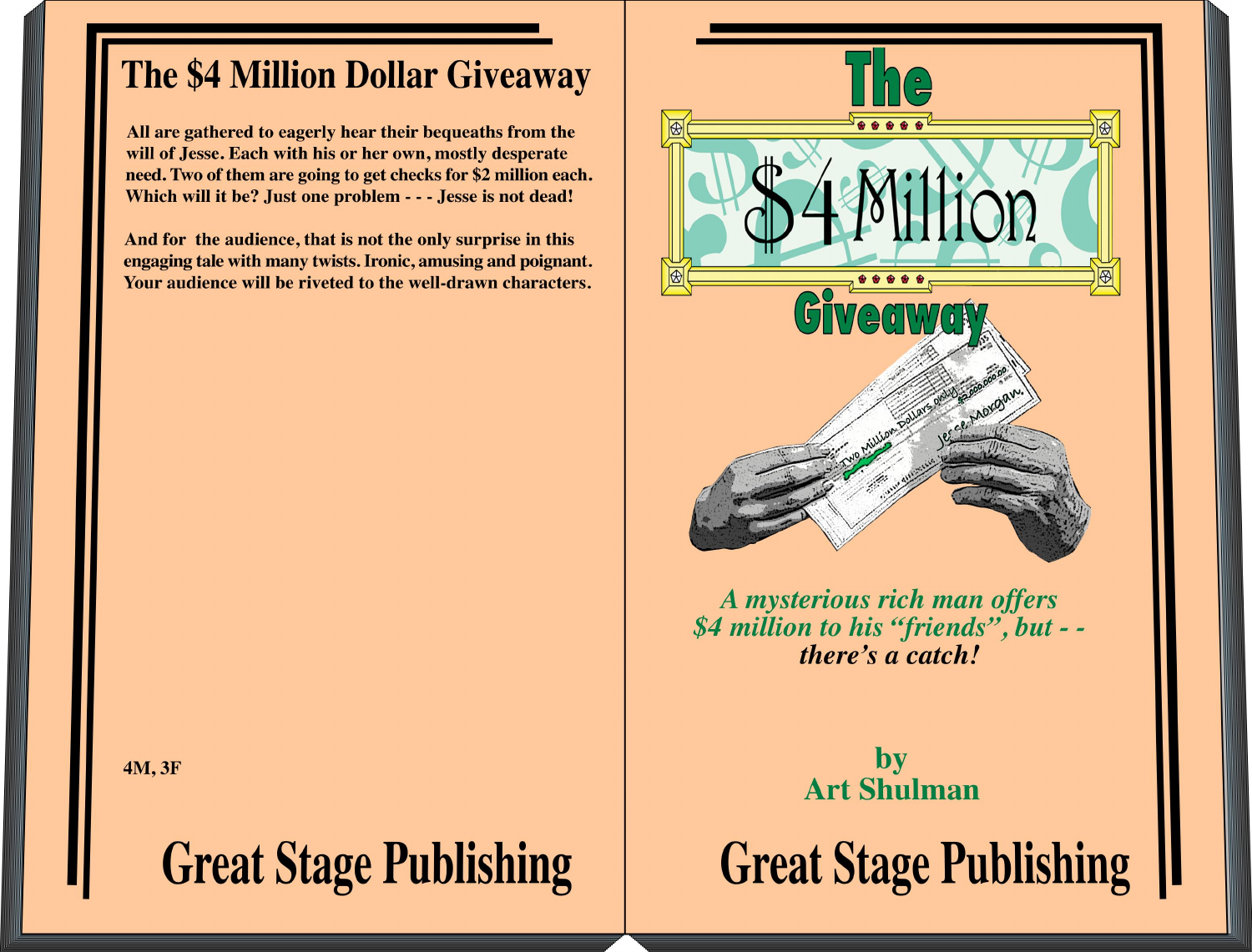### **ALL RIGHTS RESERVED**

THE \$4 MILLION DOLLAR GIVEAWAY is subject to a royalty and is fully protected under the copyright laws of the United States of America and other participating countries. All rights including professional, amateur, public reading, and any other forms of production are strictly reserved.

All rights are controlled by Great Stage Publishing and licensing agreements must be made in advance of production.

Rights to make copies of this publication for purposes of production are granted under signed license agreements. Producer agrees to only make copies needed for actors, director(s), stage manager(s), technicians, costumer(s) and others directly associated with the production. No transfer or "loaning" is allowed.

Whenever the play is produced the following notice must appear in all programs, printing and advertising of the play: "Produced by special arrangement with Great Stage Publishing"

Authorship credit must be given on all programs, printing and advertising for the play. Author(s) name(s) shall be no less than  $50\%$  of size of largest type on the page.

No changes are allowed without express permission of the author. Contact Great Stage Publishing with all requests.

Great Stage Publishing 11702-B Grant Rd. #602 Cypress, TX 77429 www.greatstagepublishing.com! greatstage@comcast.net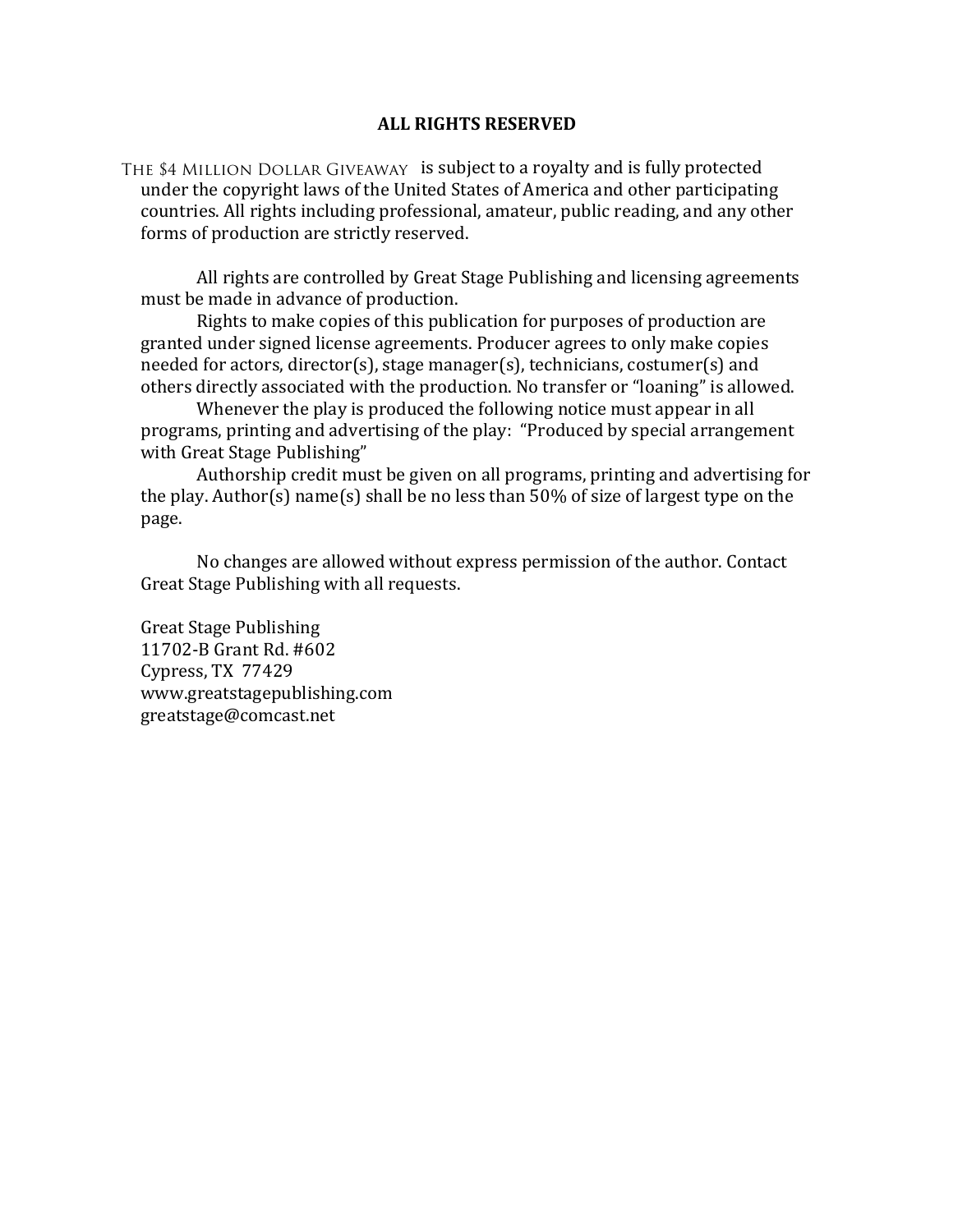# **THE \$4 MILLION GIVEAWAY**

by

Art Shulman

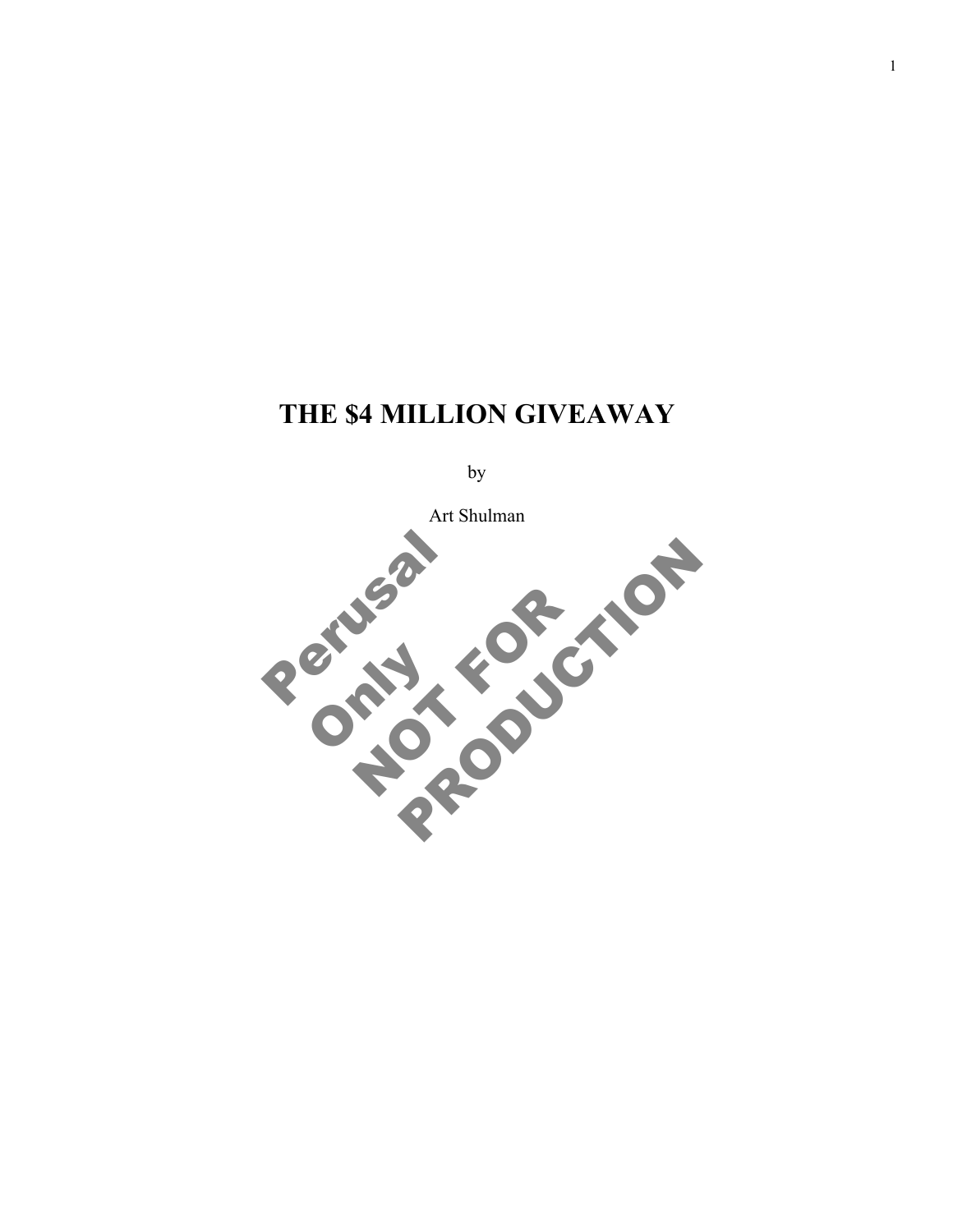THE \$4 MILLION GIVEAWAY was first produced on January 18, 2008 at the Lonny Chapman Group Repertory Theater, North Hollywood, California.

It ran for eight weeks, and was the theater's most profitable play per performance over the most recent three years.

The play was directed by Kristina Lloyd. Set design was by Chris Winfield, Kristina Lloyd, and Nick Leland.

The play opened with the following cast. In order of appearance:

| <b>JESSE MORGAN</b>   | Chris Winfield         |
|-----------------------|------------------------|
| KIMBERLY FARRELL      | Alyse Courtney         |
| <b>JENNIFER SCOTT</b> | <b>Renee Gorsey</b>    |
| <b>KEN LARRICK</b>    | Charles O'Hair         |
| <b>KARL BENSON</b>    | <b>Richard Tirrell</b> |
| <b>WOODROW PARIS</b>  | Disraeli Ellison       |
| <b>EMILY SCOTT</b>    | Trisha Hershberger     |
|                       |                        |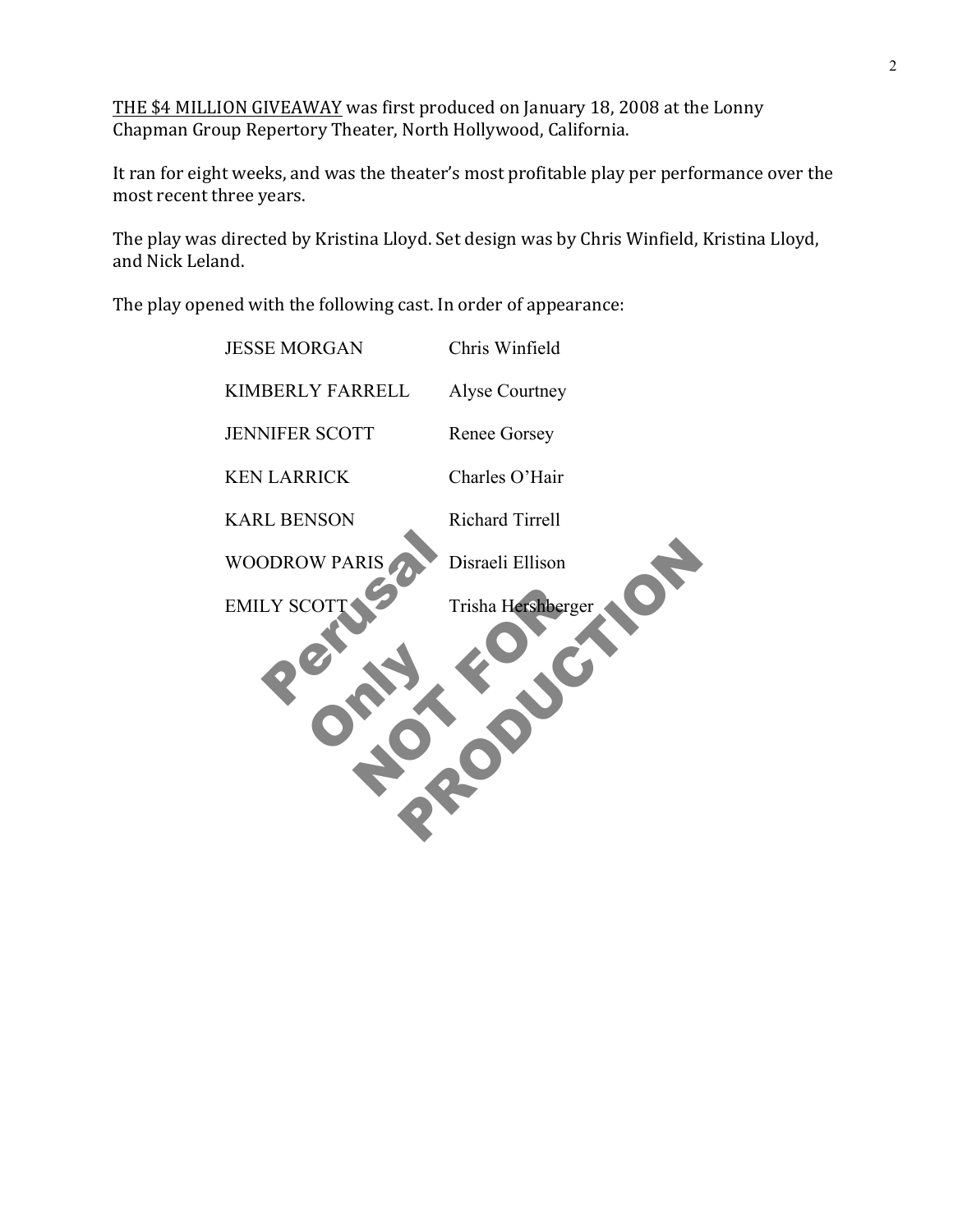### CAST OF CHARACTERS

| <b>JESSE MORGAN</b>   | Age 45-55. He is quite thin, and has lost hair.                           |
|-----------------------|---------------------------------------------------------------------------|
| KIMBERLY FARRELL      | A very attractive attorney, age 28-30.                                    |
| <b>JENNIFER SCOTT</b> | A woman about Jesse's age, or a few years younger, who<br>drinks too much |
| <b>KEN LARRICK</b>    | A charmer, Jesse's age                                                    |
| <b>KARL BENSON</b>    | A man in his 60's who has supposedly found religion                       |
| <b>WOODROW PARIS</b>  | A streetperson, age 30-70                                                 |
| <b>EMILY SCOTT</b>    | Jennifer's slightly retarded daughter, age 24                             |

SETTING: A suite in The Knickerbocker Arms, a five star hotel in New York City. There is an elegant living room, a bathroom, and a connecting bedroom with a television.

From is the remnants of a leftover furkey sandwitch.<br>
The present. On a table in the living room is the remnants of a leftover turkey sandwich.

egant living room, a bathroor<br>table in the living room is the<br>pm on a rainy Thursday after **ONLY 1999** Ny Thursday afternoon in March. TIME: 1:45 pm on a rainy Thursday afternoon in March. The present.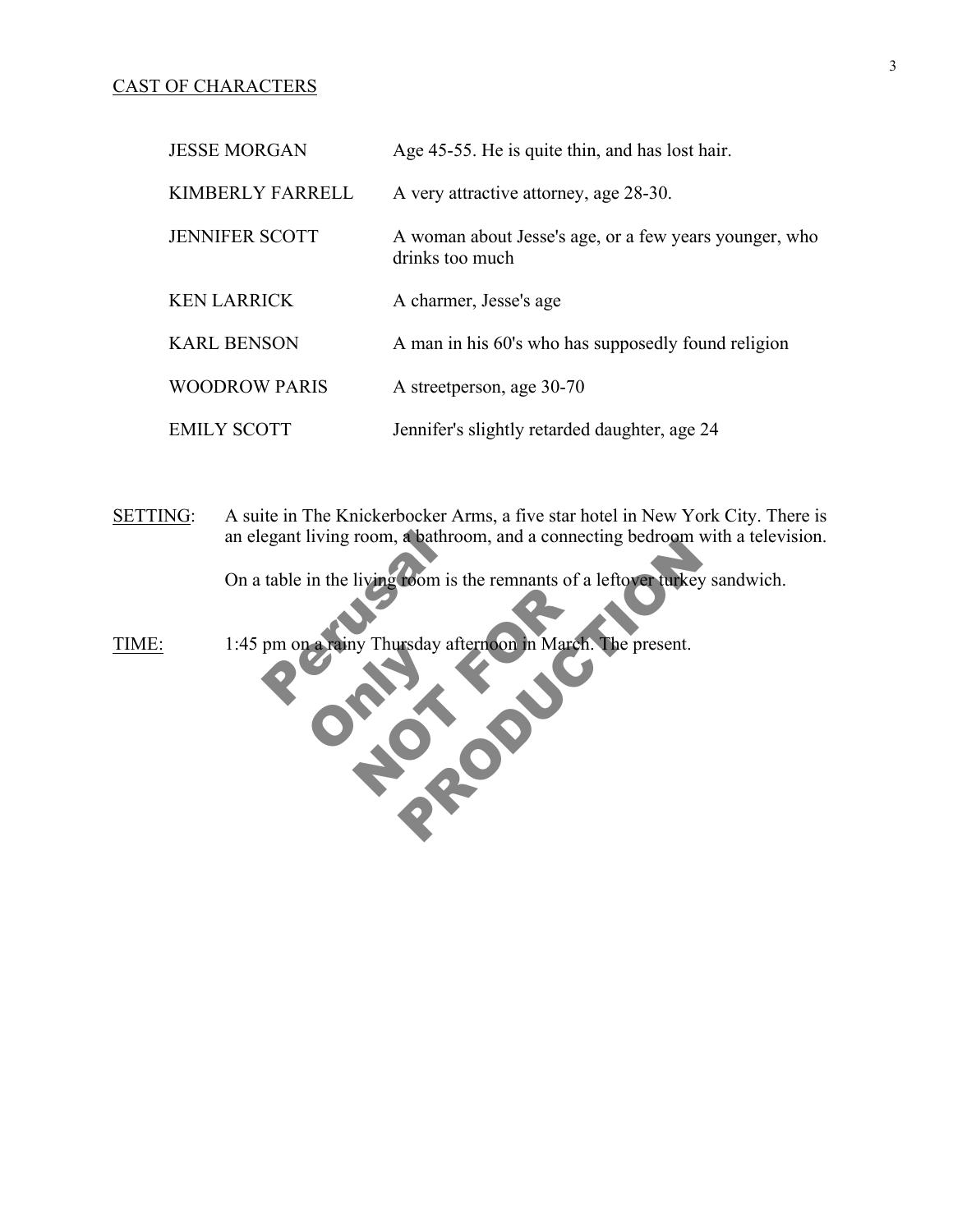AT RISE: In the bedroom, JESSE is on the phone, in his underwear.

### JESSE

I give up. What is the difference between a snowman and a snow woman?... Very clever... Your son told you this riddle?... I know he likes me... Tell him that if he wants, I'll have a catch with him when I get back. I used to play football.

(KIMBERLY enters from the bathroom in her slip, holding JESSE's shirt, and playfully tosses it at him. SHE points at her wrist, indicating HE needs to get going. SHE exits to the bathroom.)

Tim, does the judge know I'll actually lose money on this project? ... Well, would you tell him I'm in New York and we'll fly back tomorrow... Also, please ask the head of the Zoning Board to call me here at the Knickerbocker Arms... I'm feeling well enough. Thanks for asking. Goodbye.

(KIMBERLY re-enters and starts to dress. HE does as well.) Tim says the Zoning Board has filed for an injunction to stop the project. A small group of rich bastards, afraid low income housing anywhere near them will destroy "the quality of life as they know it ".

### KIMBERLY

What do you have against rich folks?

### **JESSE**

JES<br>
folk myself, aren't 19 And I di JESSE<br>
12 And I didn't get rich by allowing investments to<br>
KIMBERLY<br>
JESSE<br>
2 Can't otherwise afford it is not throwing money<br>
2 Le use my money for pro bono purposes once in<br>
KIMBERLY<br>
days you stand a chance of losing m Nothing. I'm a rich folk myself, aren't I? And I didn't get rich by allowing investments to go down the toilet.

**KIMBERI** 

You are losing money on this project

### **JESSE**

this project. KIMBERLY<br>
VESSE<br>
Se who can't otherwise afford it is<br>
allowed to use my money for pro Building decent housing for those who can't otherwise afford it is not throwing money down the drain, even if I lose money. I'm allowed to use my money for pro bono purposes once in a while.

### KIMBERLY

If they stop the project in the next few days you stand a chance of losing most of your fortune. You're overleveraged at the moment.

### JESSE

I wouldn't worry.

### KIMBERLY

Why don't you forget about the project? It'll take years before it's completed.

JESSE

I should compromise my principles because my time's running out?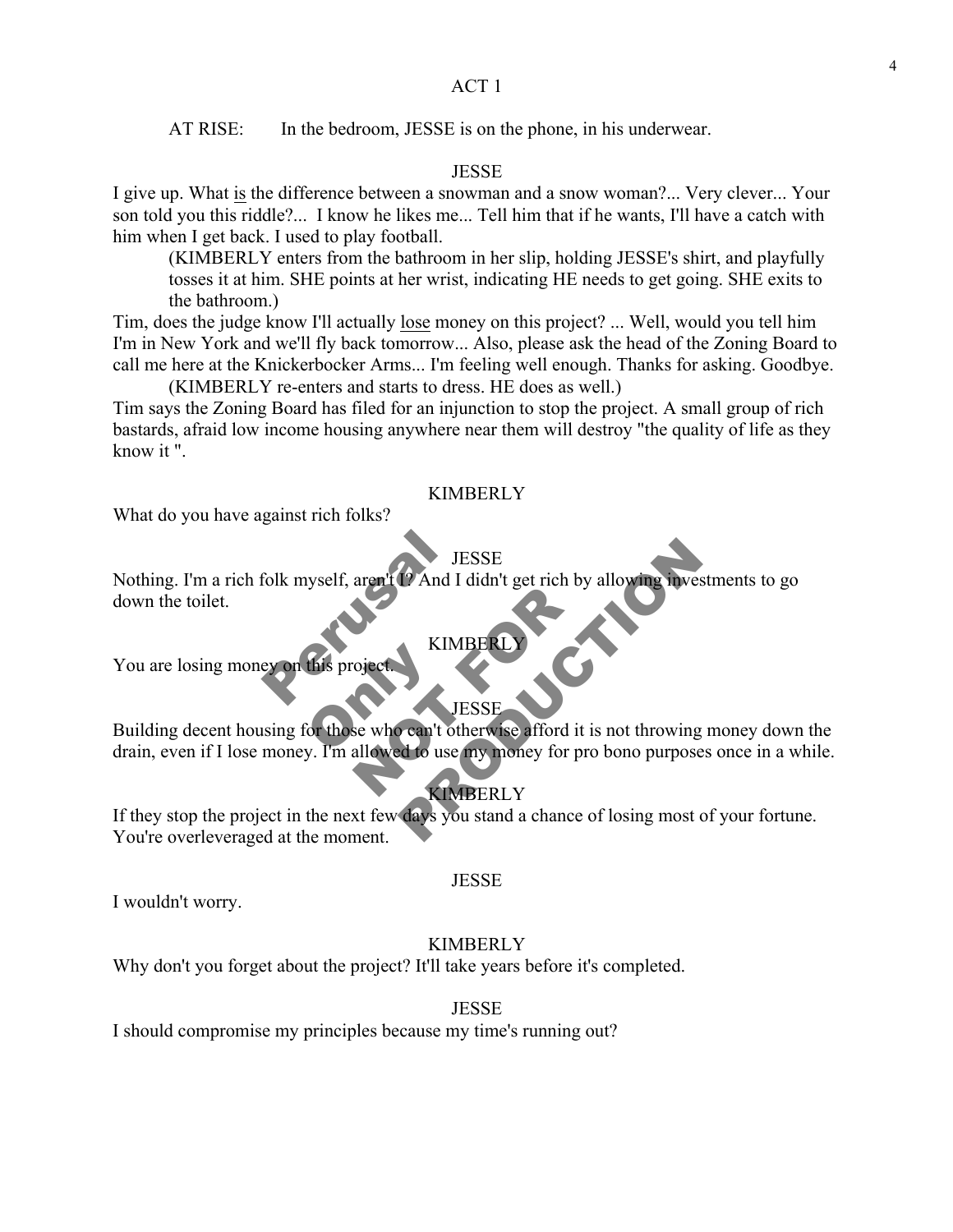Are you spearheading this project out of principle, or out of spite because they voted you down for membership at their country club?

# JESSE

Because of all the liberal causes I support. Who is the largest contributor to the Sierra Club in the county? Kimberly, do you know the difference between a snowman and a snowwoman?

| <b>KIMBERLY</b>                                                                            |
|--------------------------------------------------------------------------------------------|
| Snowballs?                                                                                 |
| <b>JESSE</b>                                                                               |
| How did you know?                                                                          |
| <b>KIMBERLY</b>                                                                            |
| I was a juvenile at one time.                                                              |
| <b>JESSE</b>                                                                               |
| Now for your reward Bzzzz                                                                  |
| <b>KIMBERLY</b>                                                                            |
| They'll be here any minute.                                                                |
| <b>JESSE</b>                                                                               |
| It takes but a moment to play Buzzer-Buzzer.                                               |
| <b>KIMBERLY</b>                                                                            |
| Jesse, I am a grown woman and your lead attorney, not your plaything.                      |
| <b>JESSE</b>                                                                               |
| Kimberly, you are my personal attorney and my dearest girlfriend. Not to mention masseuse. |
| <b>KIMBERLY</b>                                                                            |
| And your valet.                                                                            |
| <b>JESSE</b>                                                                               |

### **JESSE**

A good friend will humor her good friend when he requires it. Especially when he won't be around that much longer. Today I feel like enjoying life. I've been looking forward to today.

### KIMBERLY

You are acting very frisky.

JESSE. You beat me at Buzzer-Buzzer last time. Now I'm gonna win.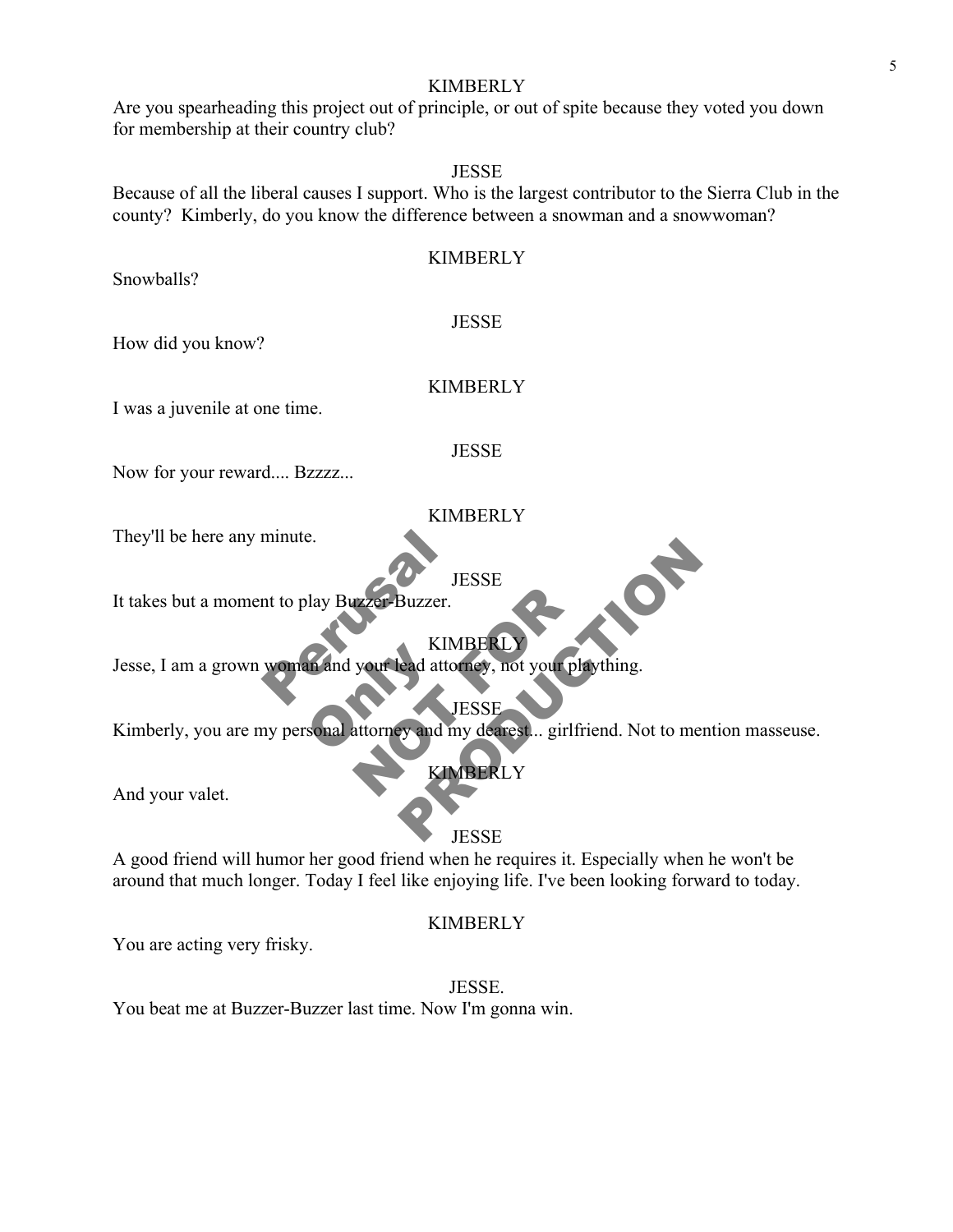You get more fun from Buzzer-Buzzer than from making love.

(KIMBERLY raises her arms straight up. JESSE makes a buzzing sound as he slowly moves a pointed finger to KIMBERLY. Finally, he tickles her..)

I win again. Didn't laugh before your buzzer touched me. I haven't lost in weeks. Shall we play a different game next time?

### JESSE

A different game shall be played here shortly. Now, why don't you go out there so we can check the set up again.

(KIMBERLY goes to the living room and walks about as JESSE turns on the television with a remote controller.)

Okay, walk around. That's it.

# **KIMBERLY**

Testing, testing. One.

(SHE crosses to an area where a microphone is hidden.)

Two.

(KIMBERLY looks into the camera hidden in the track lighting, and pulls up her blouse.) Three!

**JESSE** 

I can see everything.

JES<br>
rs the living room, looking at<br>
vatch before. TOOM, looking at his pocket watch NESSE<br>
Nooking at his pocket watch<br>
KIMBERLY<br>
JESSE<br>
HTecently<br>
KIMBERLY<br>
KIMBERLY<br>
h in his pocket.) (JESSE enters the living room, looking at his pocket watch. KIMBERLY notices.)

**KIMBE** 

I haven't seen that watch before

efore. I've had it a while. I just haven't worn it recently.

KIMBERLY

**JESSE** 

It makes you seem older.

(JESSE places the pocket watch in his pocket.)

### JESSE

It makes me feel like I'm in control.

### **KIMBERLY**

I don't consider your `game' very admirable.

JESSE

How can you not admire a man for seeking to win inner peace?

### **KIMBERLY**

That sounds sanctimonious.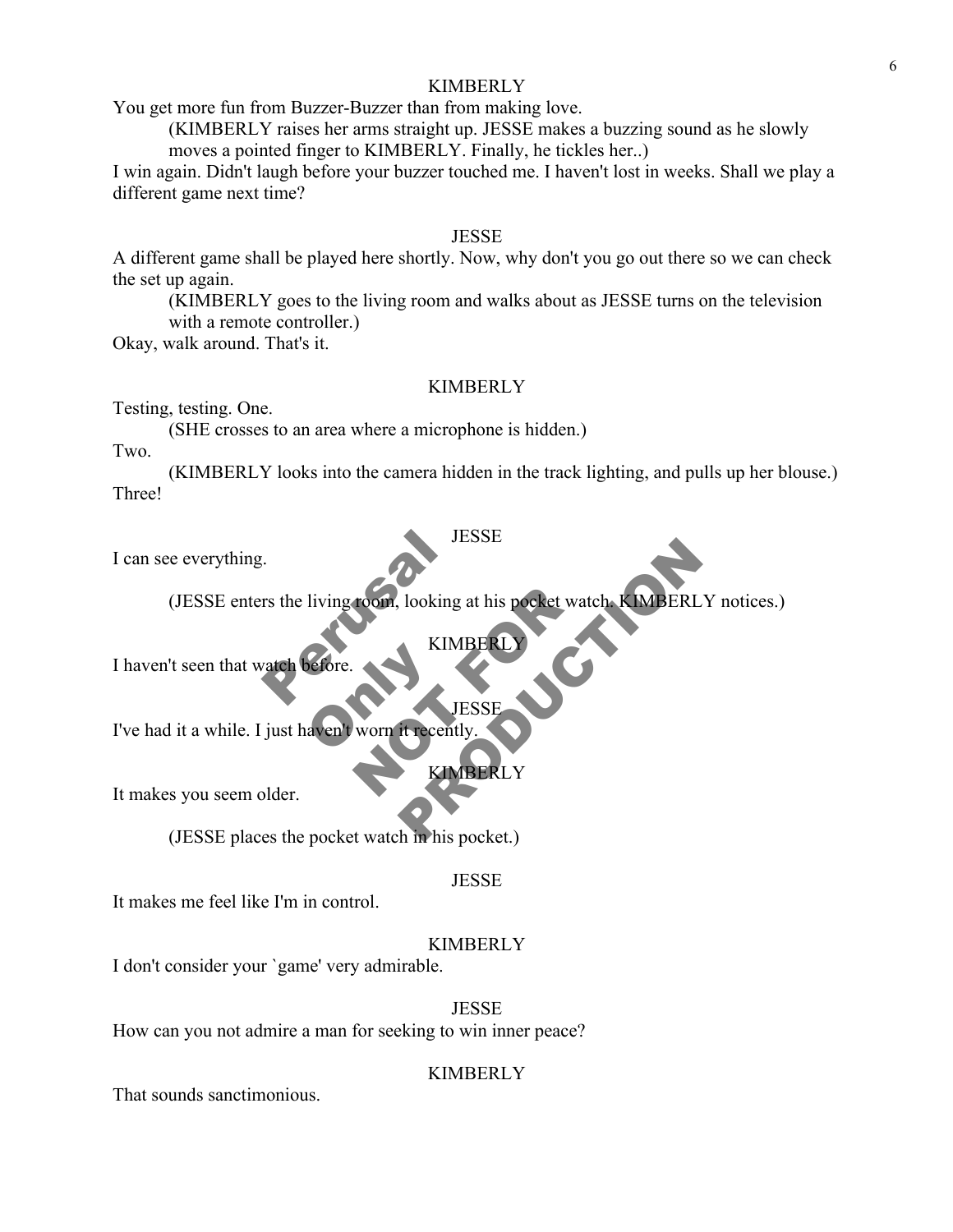**JESSE** I mean it, Kimberly. I've carried grudges too long. I've got to rid myself of the poisons.

# KIMBERLY

And just what is "inner peace"?

### JESSE

It's the calmness that comes from attaining a sense of resolution with your life.

### **KIMBERLY**

And exactly how are you going to win inner peace today?

### **JESSE**

The winning is in the playing.

# **KIMBERLY**

The playing?

### **JESSE**

Just seeing them together... interacting... will satisfy me.

KIMB<br>
e part of you that thinks that<br>
JES<br>
F me as well as the rest of me KIMBERLY I'm not sure I like the part of you that thinks that's winning.

**JESS** 

JESSE<br>
JESSE<br>
as the rest of me. You admire my<br>
KIMBERLY<br>
KIMBERLY<br>
JESSE<br>
JESSE You like that part of me as well as the rest of me. You admire my mystery.

# **KIMBERL**

Swept as the rest of n KIMBERLY<br>
JESSE<br>
rest of me. You admire my mystery.<br>
KIMBERLY<br>
that sure about what you want from today.<br>
JESSE<br>
XIMBERLY<br>
XIMBERLY No I don't! And I don't think you're all that sure about what you want from today.

I am sure. You want a drink? I d

# **BERLY**

JESSE

You have no appetite for food.

JESSE

You should be glad I have the appetite for anything, given my condition.

### **KIMBERLY**

Jesse, the doctors say you shouldn't have alcohol.

### JESSE

If the doctors knew what they were talking about I wouldn't be in the condition I am. Alcohol is no more poisonous to my system than the chemicals they're already shooting through me.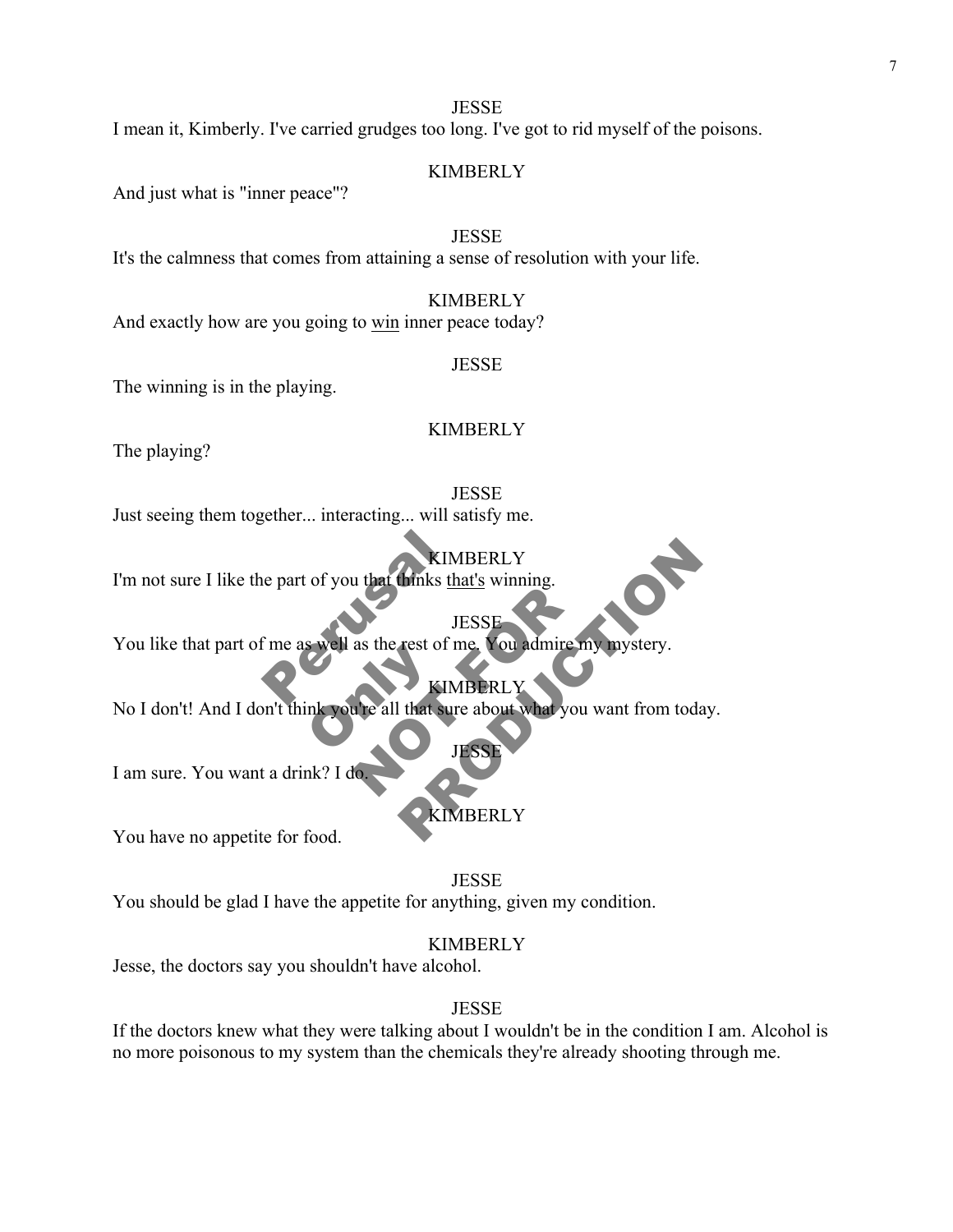| <b>KIMBERLY</b><br>Help yourself! Be right back! Gotta pee!                                                                    |
|--------------------------------------------------------------------------------------------------------------------------------|
| <b>JESSE</b><br>What did you say?                                                                                              |
| <b>KIMBERLY</b><br>"Gotta wee-wee."                                                                                            |
| <b>JESSE</b><br>It's more                                                                                                      |
| <b>JESSE AND KIMBERLY</b><br>delicate sounding.                                                                                |
| (SHE exits to the bathroom.)                                                                                                   |
| <b>JESSE</b><br>Where is it?                                                                                                   |
| KIMBERLY (o.s.)<br>Where's what?                                                                                               |
| <b>JESSE</b><br>The tequila. Where did you hide it?                                                                            |
| KIMBERLY (o.s.)<br>(Teasing)<br>You can't find it?                                                                             |
| <b>JESSE</b><br>It's not easy to find something you hide, Kimberly,                                                            |
| KIMBERLY (o.s.)<br>I'd say you're the one good at hiding things. You haven't told me all you could about your guests<br>today. |
| <b>JESSE</b><br>I told you enough. You'll learn more about them soon.                                                          |
| KIMBERLY (0.s.)                                                                                                                |

8

You'd think after three years, you'd trust me more.

JESSE

If I didn't trust you, you wouldn't be here.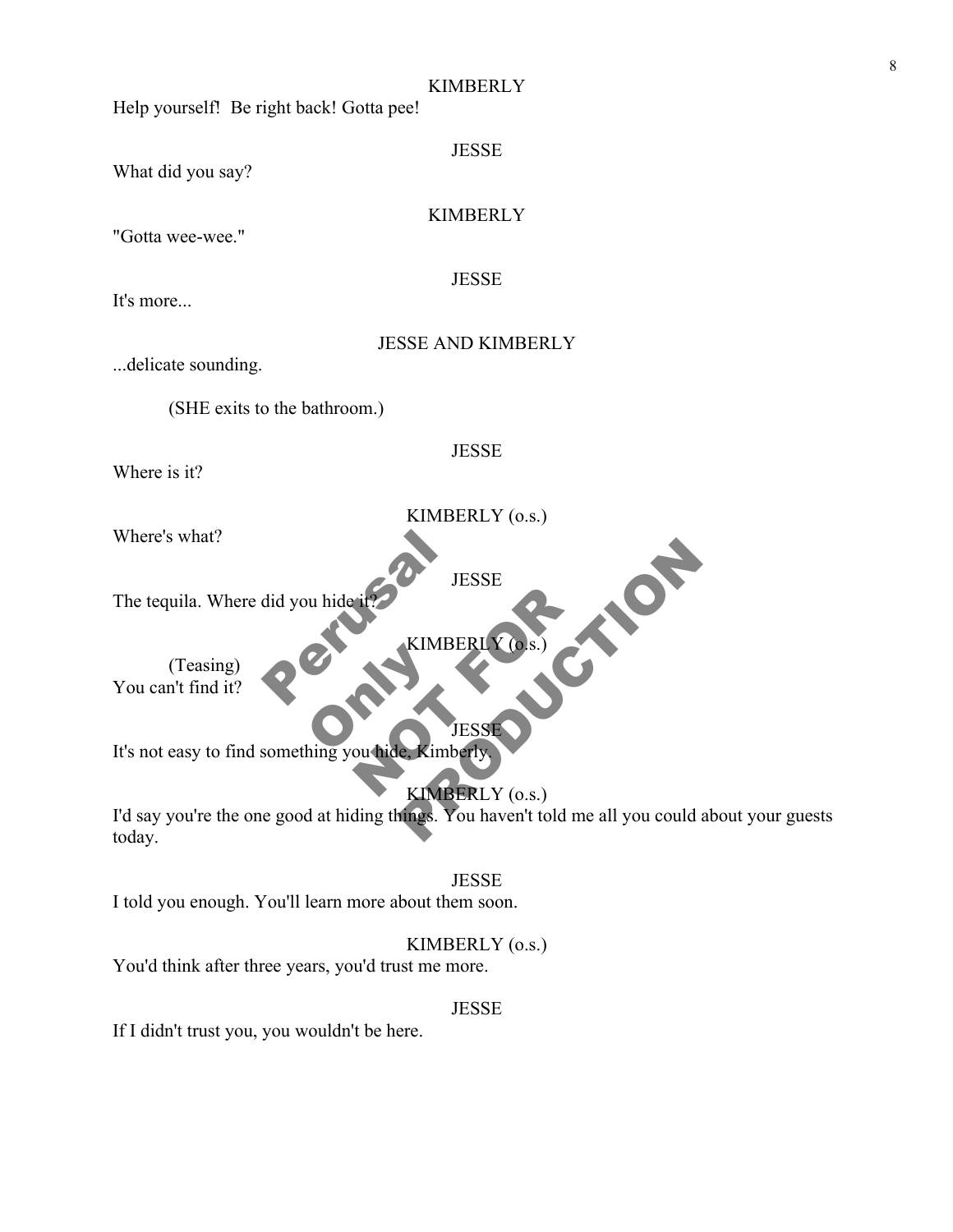(Entering) I may not be here as long as you think. The things you ask me to do and accept...

### JESSE

What are you talking about?

# KIMBERLY

The fact that if you can't trust me enough with your major secrets, then I may not be the right person for you.

### **JESSE**

I've told you the most important things. And you are the right person for me.

# **KIMBERLY**

Then you may not be the right person for me.

(JESSE nears where the tequila is hidden)

### **JESSE**

KIMBERLY

JESSE

This is all nonsense. Where's the tequila?

You're getting hot.

I am not. We just made love.

RES AREA Se you are to the tequ JESSE KIMBER I'm talking about how close you are to the tequila. Hot, cold.

JESSE

**PRODUCTION** 

Would you please tell me where it is!

KIMBERLY

The desk.

(JESSE finds a deck of cards in the desk and leaves it out. HE finds the tequila, then notices the leftover sandwich.)

**JESSE** 

What should we do with this sandwich?

### **KIMBERLY**

**JESSE** 

Why don't you finish it?

I don't eat other people's leftovers.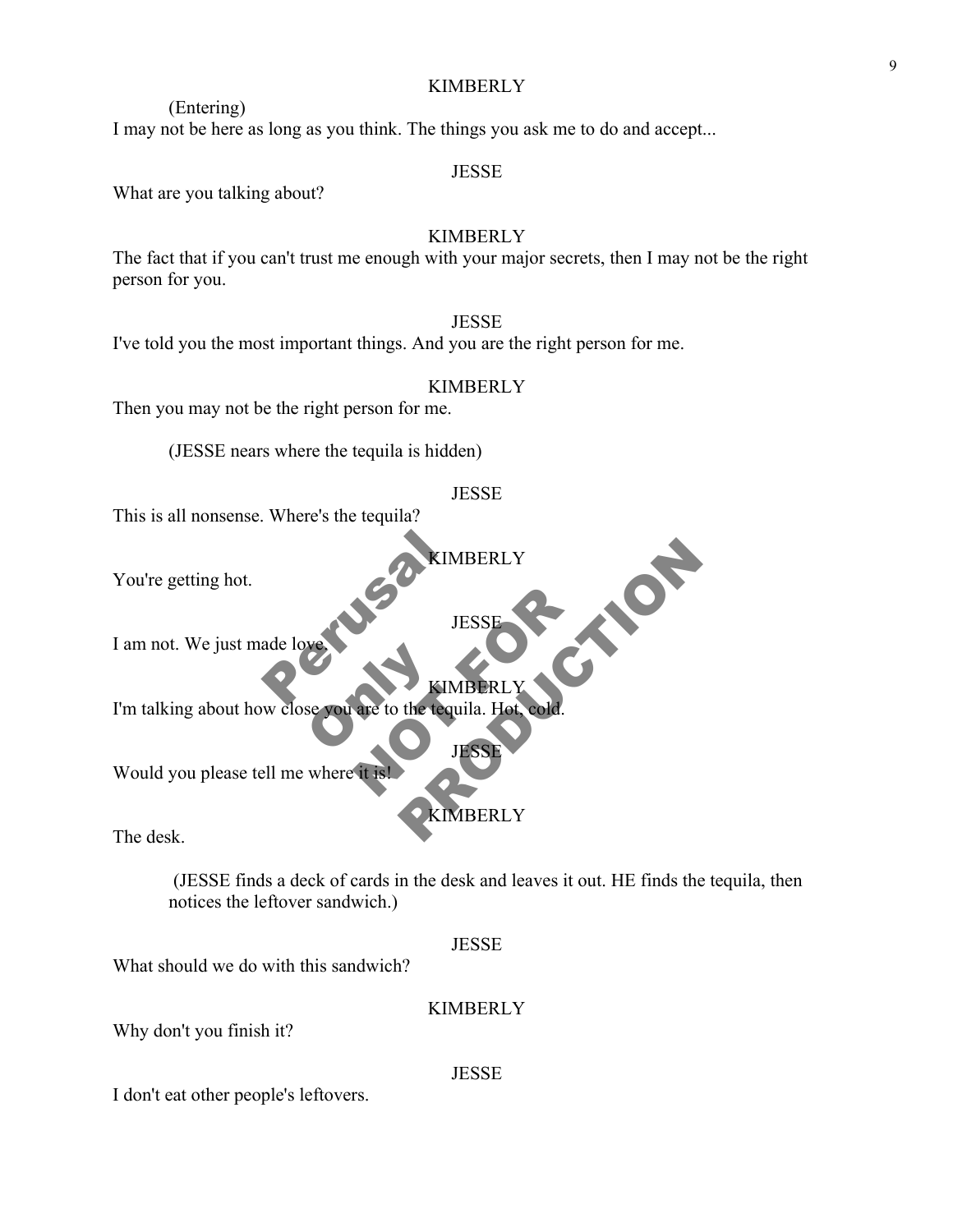Why did you let the security guard eat here, anyway? You are not required to feed the security, especially from room service.

### JESSE

He was hungry and I can afford it.

### KIMBERLY

What if some of your guests don't show?

# **JESSE**

They'll be here. Our invitation clearly said to be here promptly at 2 o'clock.

(A knock on the door. KIMBERLY takes the drink from JESSE before HE enters the bedroom, and sets it down. After JESSE exits, KIMBERLY opens the door to JENNIFER. Meanwhile, JESSE lies on the bed, and observes what happens through closed circuit television.)

### KIMBERLY

Hello.

# **ENNIFER**

JENN<br>
Mm I in the right place for the<br>
Perusale FII take your KIMBERLY<br>SEE FII take your coat and umbrell<br>JENNIFER's coat, and puts away<br>JENNIFER's coat, and puts away JENNIFER<br>
SENNIFER<br>
KIMBERLY<br>
KIMBERLY<br>
Take your coat and umbrella.<br>
FER's coat, and puts away her umbrella.<br>
JENNIFER<br>
TER's coat, and puts away her umbrella.<br>
JENNIFER<br>
TERNIFER<br>
We an armed guard stationed at the door? I'm Jennifer Scott. Am I in the right place for the reading of Mr. Morgan's will? I left the "invitation" at home.

# **KIMBERI**

It's the right place. Come in please. I'll take your coat and umbrella.

**Example as Ally Represent The ALLY AND SET ON THE READ TENSION REPRESENTED AND READ TENSION REPRESENTED AND RE** (KIMBERLY hangs up JENNIFER's coat, and puts away her umbrella.)

# **JENNIFER**

The rain's fierce out there. Why is there an armed guard stationed at the door?

# **KIMBERLY**

There are some valuable items here. By the way, I'm Kimberly Farrell.

### JENNIFER

My husband's personal secretary?

### KIMBERLY

His attorney. And he's your ex-husband.

### JENNIFER

My former ex-husband. I have a new ex-husband. Perfect record -- two marriages, two divorces. I'd die to have some of this furniture in my apartment. Sometimes I feel sorry for myself. Champagne taste and table wine budget. (*Beat)* You must be a good attorney. Jesse must have been rich enough to have hired someone top notch.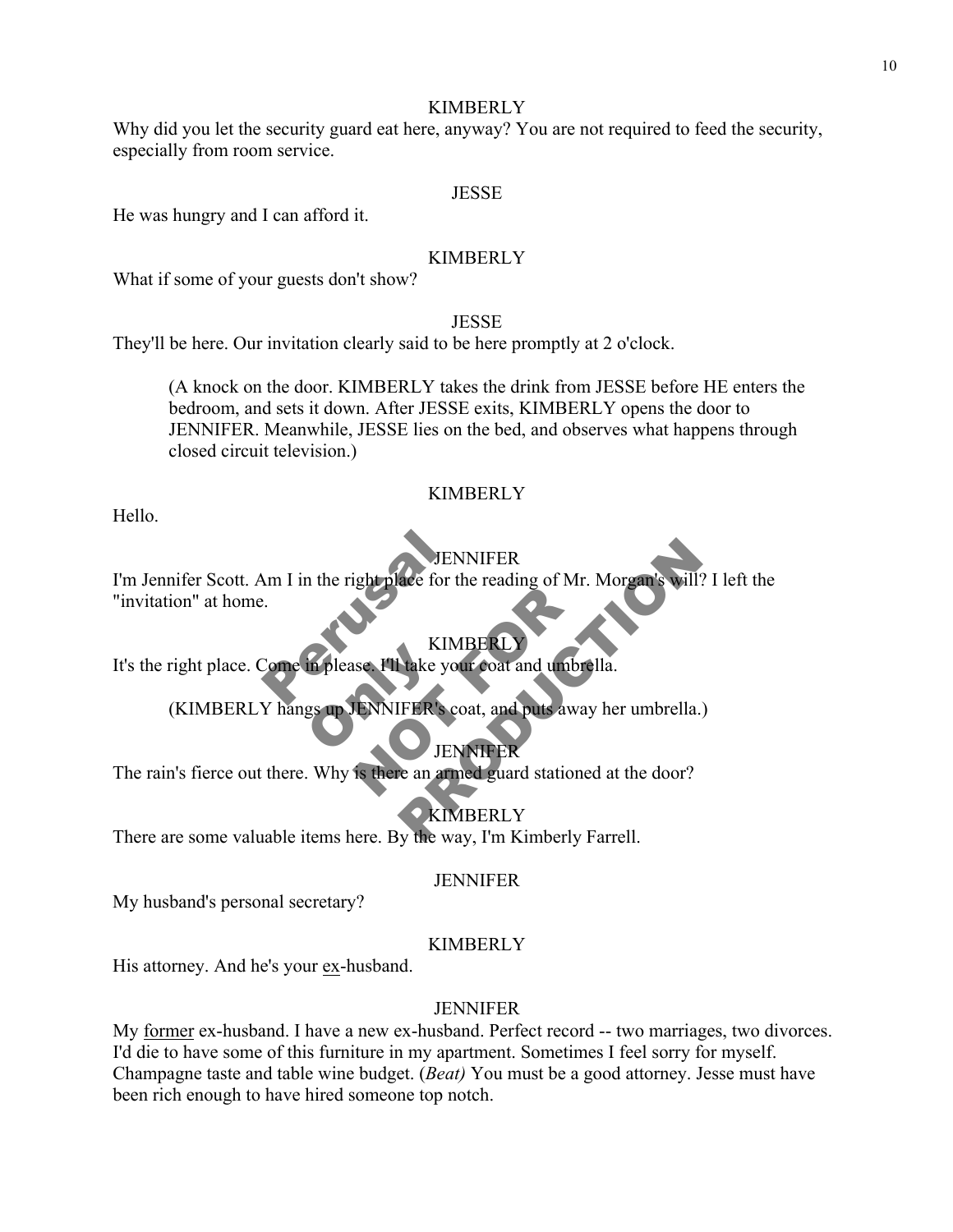Top five percent of my class. Law Review.

### JENNIFER

And you're so young, hardly older than my daughter.

### KIMBERLY

(Suppressing surprise) You have a daughter my age?

### **JENNIFER**

Jesse didn't tell you?

(JESSE, watching the TV, reacts.)

### KIMBERLY

No... *(Changing subject)* Care for something to drink? Coffee? Soft drink? Tequila?

### **JENNIFER**

Exercise to the left me. Where is my... exercise to the left me. Where is my... exercise to the left me. Where is my... exercise to the left me. Where is my... exercise to the left more than  $\epsilon$ First do Fearn of Jesse's passing, though to the history.<br>
Fis my... ex-husband? His body, where is it burie<br>
KIMBERLY<br>
OOM. You'll see his... body in a while.<br>
JENNIFER<br>
KIMBERLY<br>
Ching into the hidden camera) Yet!<br>
ENNIF (With the impulse to accept, then thinking better of it) Uh... no, thanks. Not just yet. I was surprised to learn of Jesse's passing, though to me it's as if he's been dead since he left me. Where is my... ex-husband? His body, where is it buried?

### **KIMBERI**

JENNIFER

Your ex-husband's body is in the bedroom. You'll see his... body in a while.

His ashes are in the bedroom'

This ashes are in the bedroom?<br>
Mr. Morgan hasn't been cremated. (*Looking into the hidden camera*) Yet! KIMBERLY<br>
bedroom. You'll see his... body.<br>
JENNIFER<br>
KIMBERLY<br>
RENNIFER<br>
FENNIFER KIMBERLY

JENNIFER

Why is his body in the bedroom?

### KIMBERLY

That will become clear in a while.

### **JENNIFER**

For eighteen years I had no idea where he was, if he was even alive... I was wondering why we're not reading the will at your office.

### KIMBERLY

Mr. Morgan's wishes. Besides, my office is in California. Please have patience.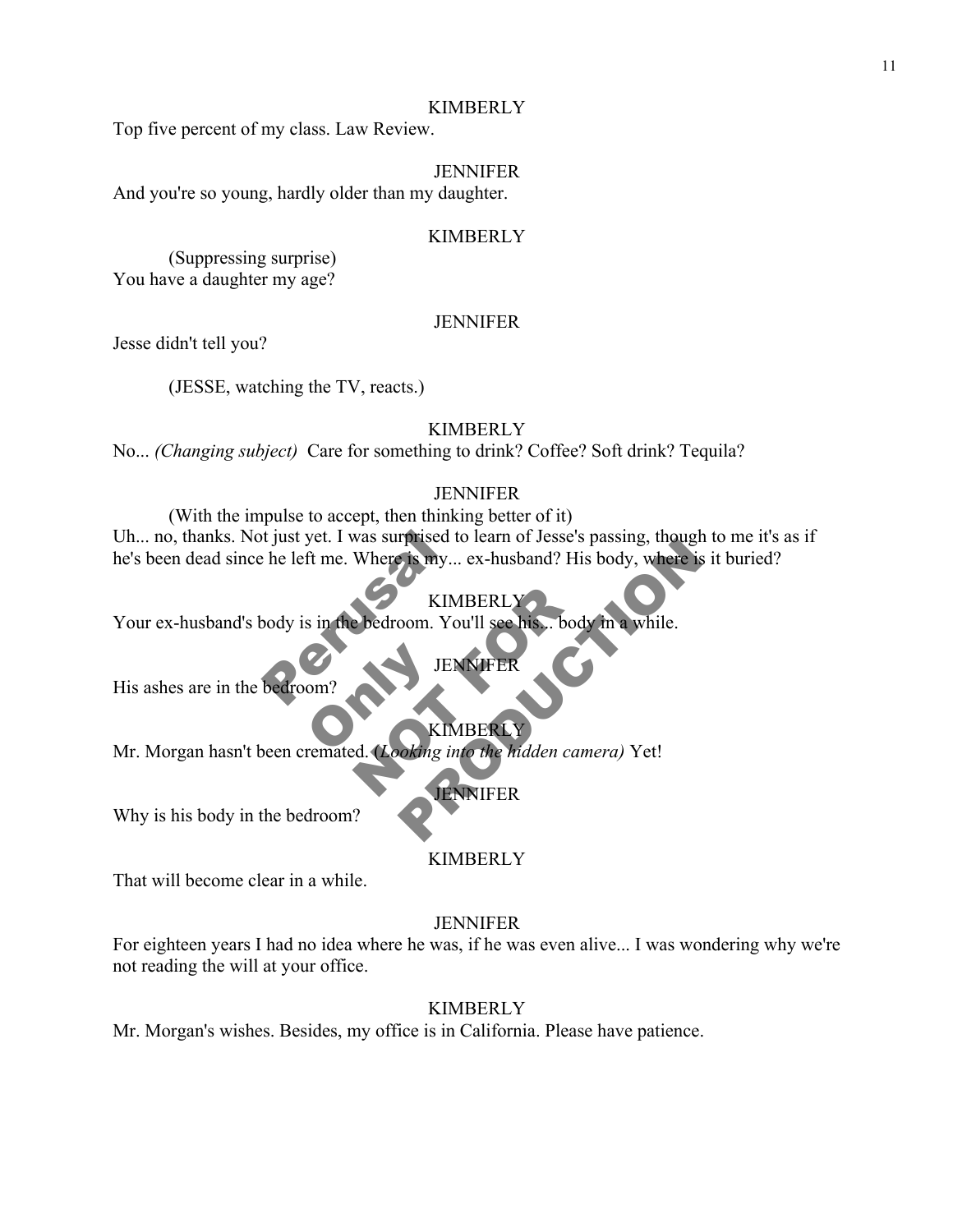### JENNIFER

I have patience. I also have a hell of a lot of anger toward him. He did desert us. I'm here only because of that ten thousand dollars, with a letter advising there was a lot more money to come. Why did it insist that I come alone, warning disinheritance if I brought someone along? Not that I had anyone to bring along.

### KIMBERLY

Your daughter?

### **JENNIFER**

She wouldn't have been interested in a reading of his will. I haven't even told the poor thing her father's actually dead. Is he laid out on the bed? Or is he in a coffin?

### KIMBERLY

Right now I expect he's on the bed.

(JESSE laughs to himself.)

### JENNIFER

Fine place to see my ex-husband for the first time in all these years -- a corpse in a hotel room.

### KIMBERLY

A suite at the Knickerbocker Arms.

# JENNIFER

KIMBERLY

JENNIFER

JENNIFER<br>
MEXINEERLY<br>
MONEY then?<br>
KIMBERLY<br>
SENNIFER<br>
KIMBERLY<br>
KIMBERLY JENNIFER<br>
CREDOCKET Arms when we were married.<br>
KIMBERLY<br>
JENNIFER<br>
CREDOCKET<br>
CREDOCKET<br>
CREDOCKET<br>
CREDOCKET<br>
CREDOCKET<br>
CREDOCKET<br>
CREDOCKET<br>
CREDOCKET<br>
CREDOCKET<br>
CREDOCKET<br>
CREDOCKET<br>
CREDOCKET<br>
CREDOCKET<br>
CREDOCKET<br> We never stayed in places like the Knickerbocker Arms when we were married.

ENN<br>
Places like the Knickerbocke<br>
HENN<br>
HENN<br>
HENN<br>
HENN<br>
HENN<br>
HENN<br>
HENN<br>
HENN<br>
HENN<br>
HENN<br>
HENN<br>
HENN<br>
HENN<br>
HENN<br>
HENN<br>
HENN<br>
HENN<br>
HENN<br>
HENN<br>
HENN<br>
HENN<br>
HENN<br>
HENN<br>
HENN<br>
HENN<br>
HENN<br>
HENN<br>
HENN<br>
HENN<br>
HENN<br>
HENN<br>
H KIN<br>
thave money then? Jesse... Mr. Morgan didn't have money then?

No. He must have lived in a mansion.

KIMBERLY

Depends on your definition of mansion.

### **JENNIFER**

Any house with more than two bedrooms seemed like a mansion when we were married. Things have changed and my standards have modified. Gone down, actually. Now any apartment with more than one bedroom's a mansion to me *(without pause)* how rich was he?

### KIMBERLY

You'll find out more once everyone's arrived.

### JENNIFER

Who else...

(A knock on the door. KIMBERLY opens the door to MR. BENSON)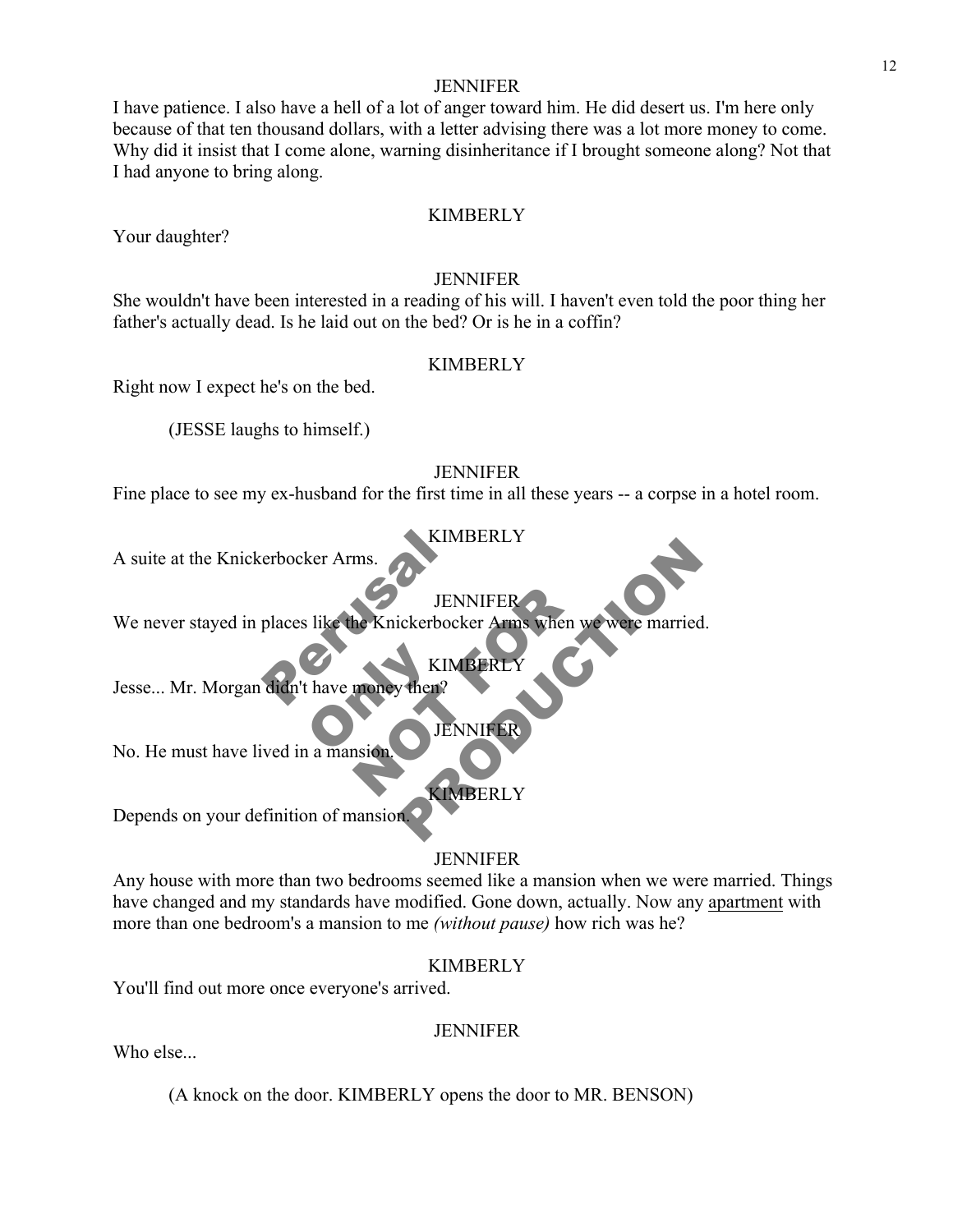Hello. You must be Mr. Benson. (JENNIFER crosses to the tequila.) My name is Kimberly Farrell. I'm Mr. Morgan's attorney.

### BENSON

Counselor. Why is there an armed guard?

### KIMBERLY

Matter of security. Come in, please. May I take your raincoat and hat?

(After BENSON enters, KIMBERLY hangs up his raincoat and hat.)

**BENSON** 

I'm here for the reading of Mr. Morgan's will, God rest his soul.

### JENNIFER

Mr. Benson.

### BENSON

Jennifer.

### KIMBERLY

You know each other, of course.

JENNIFER

ERIEN Ve saw each other we JENNIFER<br>
each other we were on opposite s<br>
W is your daughter?<br>
FORMER JENNIFER<br>JENNIFER<br>Other we were on opposite sides of a courtroom.<br>BENSON<br>JUNIFER Of course. The last time we saw each other we were on opposite sides of a courtroom.

**BENSO** 

How are you, Jennifer? And how is your daughter

JENNIFER

We're surviving just fine, Mr. Benson.

BENSON

I'm very glad to know that. God takes care of his own.

JENNIFER There was a time when you didn't think of me as one of God's own.

BENSON Christians learn to forgive. I've become a good Christian.

**JENNIFER** A friend showed me your picture in the newspaper last month, with the Bishop.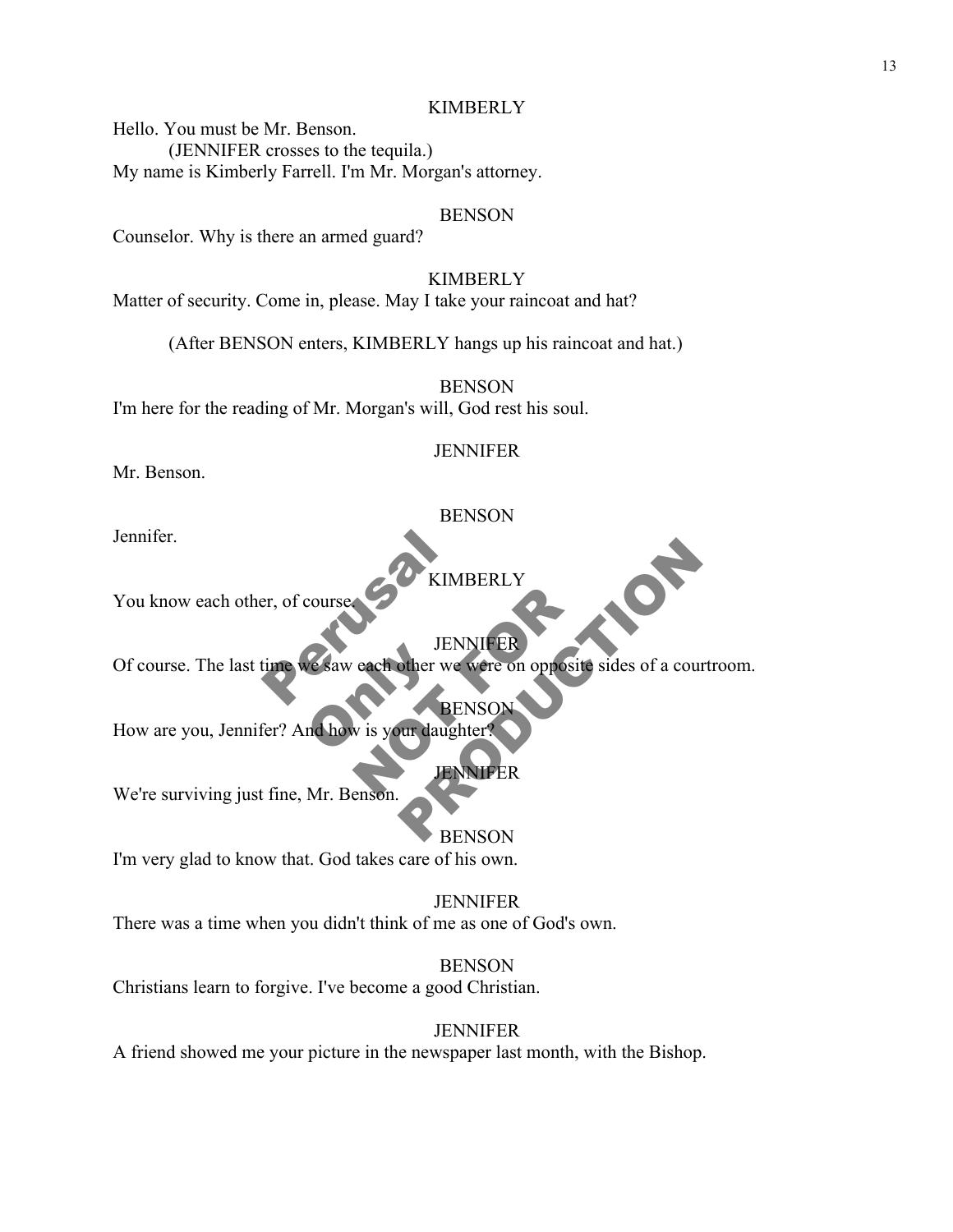### **BENSON**

I just help out once in a while on some of his projects.

### JENNIFER

He gave you an award for working with his fund for the indigent. Nice of you to be concerned with the poor.

### KIMBERLY

Care for some refreshment, Mr. Benson? Any sort of drink?

### BENSON

No thank you, Kimberly.

### JENNIFER

I'll have something, now.

### KIMBERLY

Your preference? Soft drink? Coffee? Tequila?

### **JENNIFER**

The tequila'll do. Get yourself a \$10,000 check from good old Jesse, Benson? Do you need the money? (*Beat*) Same as me. Surprising, that you need the money.

### BENSON

I don't need any money. It was curiosity...

The as me. Surprising, that you Sor. KIMBERLY CTC ENTISSITY...<br>IMBERLY crosses to the door an BENSON<br>BENSON<br>RLY crosses to the door and opens it to KEN as<br>KIMBERLY<br>KIMBERLY (A knock on the door. KIMBERLY crosses to the door and opens it to KEN as JENNIFER pours herself a drink.)

# KIMBERI

Hello.

Hello! This the right place?

### KIMBERLY

KEN

It is if you're Ken Larrick. Come in. I'm Kimberly Farrell, Mr. Morgan's attorney. Can I take your coat?

(KEN enters, removes his jacket, and hands it to KIMBERLY.)

### KEN

It's dismal outside, but dismal weather days often are my lucky days.

(KIMBERLY turns to hang up KEN's jacket as HE looks at her.)

Impressive!

(KIMBERLY turns and shoots him a glare.) That security guard. Heavy duty gun.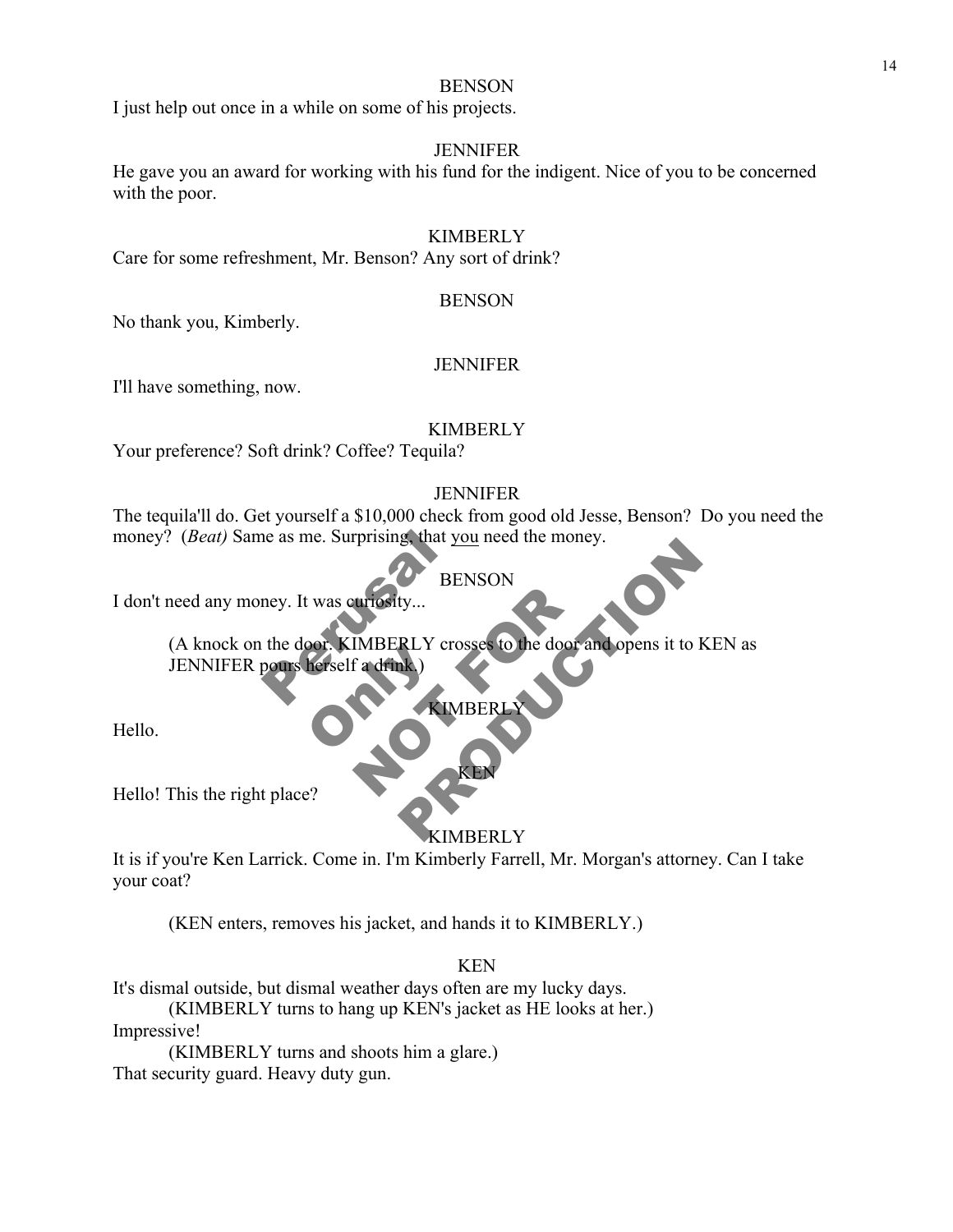### JENNIFER

You haven't changed at all, have you, Ken?

# KEN

Hello, Jennifer. I thought I might see you here. If Jesse was to bequeath me anything, I was sure he'd leave you something as well. We were connected, so to speak, in his mind.

### JENNIFER

How long's it been -- sixteen years?

KEN I wasn't keeping track. You still are very attractive.

### JENNIFER

Thank you. Still keeping the old equipment busy?

### KEN

Frankly my dear, it's none of your business.

### **JENNIFER**

Any more. None of my business any more. It was my business for a while.

### KEN

Or rather it was your pleasure.

JENNIF

KIMBER

Per Pleasure. Extra the batter of the batter of the batter of the batter of the batter of the batter of the state of the state of the state of the state of the state of the state of the state of the state of the state of the state of th JENNIFER<br>
., I have to go to the ladies room,<br>
KIMBERLY<br>
bathroom. KEN<br>JENNIFER<br>Ce to go to the ladies room, which is...<br>KIMBERLY<br>CREN Yes it was, wasn't it? Pardon me, I have to go to the ladies room, which is...

Over there.

(JENNIFER exits to the bathroom.)

KEN

Hello, Boss Benson. Nice to see you.

BENSON

Good afternoon, Ken. You needn't call me Boss.

### KEN

But you were my boss. Until you fired me.

# BENSON

I fired you because you were just a little too lazy, and occasionally a wiseass, pardon the expression.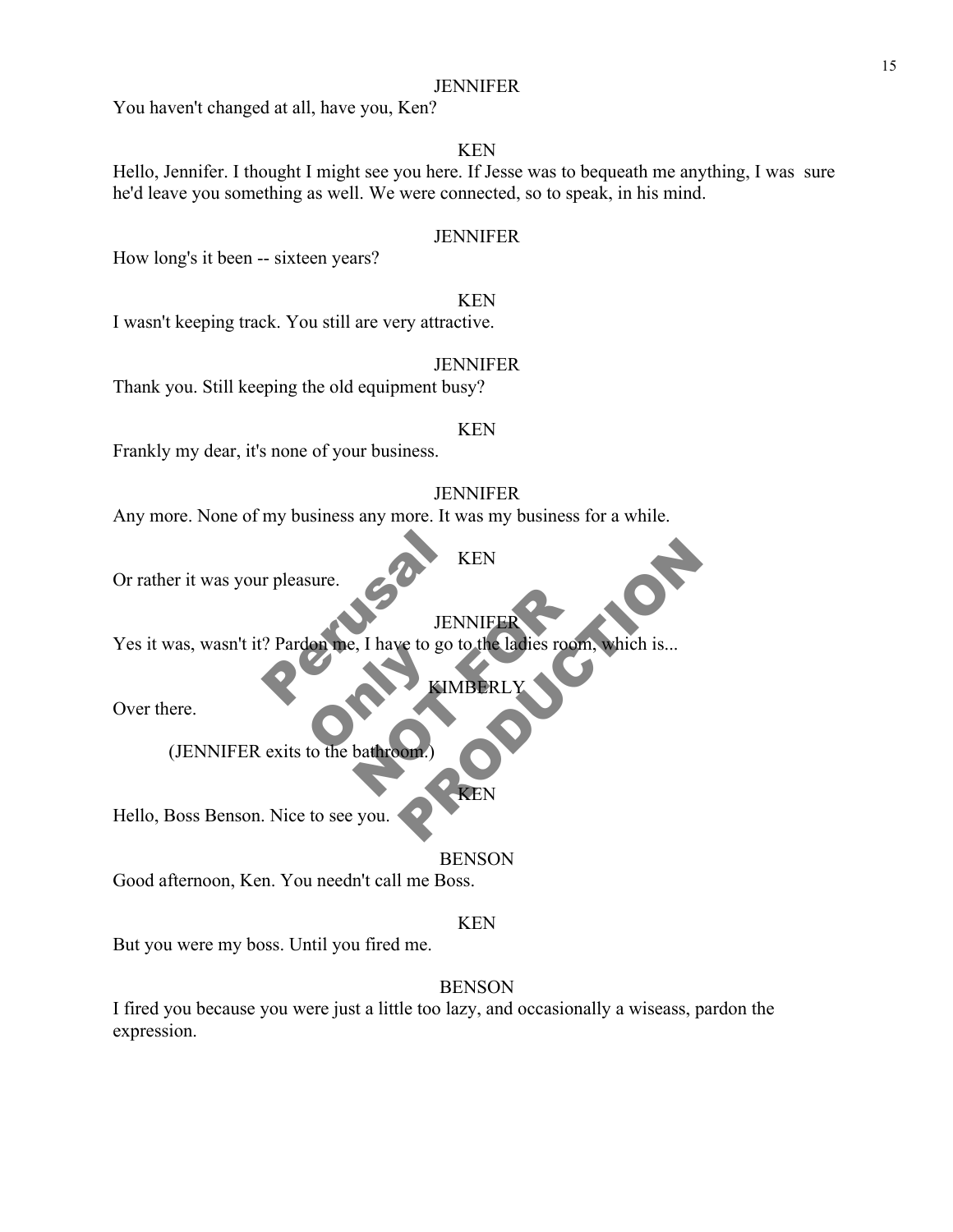KEN

After working for you I was forever cured of the desire to work for someone else. I'm a freelance writer.

### **BENSON**

What do you write?

### KEN

Children's books.

(A knock on the door. KIMBERLY crosses to open it.)

# **KIMBERLY**

Hello.

(WOODROW slowly peeks his head in.)

# WOODROW

Hello ma'am. I was asked to be here at this time. Room 2-6-zero-7.

# KIMBERLY

Come in, Woodrow.

W enters and looks nervously (WOODROW enters and looks nervously inside the room.)<br>ake your jacket? Can I take your jacket?

WOODR<br>only one. *(Reluctant to part with it)* 

# KIMBERI

ow<br>owners his jacket and g<br>to drink? WOODROW<br>
EIMBERLY<br>
EIMBERLY<br>
KRAMERLY<br>
KRAMERLY<br>
KRAMER WOODROW MOODROW<br>
WOODROW<br>
EIMBERLY<br>
EIMBERLY<br>
RECT and gives it to KIMBERLY<br>
WOODROW<br>
THE NOT ME. You'll get it back, Woodrow. (WOODROW removes his jacket and gives it to KIMBERLY) Would you like anything to drink?

WOODROW

An alcoholic beverage? I don't want none. Not me.

# KIMBERLY

How about a soft drink? Or some coffee?

# WOODROW

I'm not going to be asked to pay for any of this, am I? I hear some of these places charge as much as three dollars eighty-five cents for a cup of coffee.

# KIMBERLY

No Woodrow, you don't have to pay.

(WOODROW takes a folded check from a pocket and shows it.)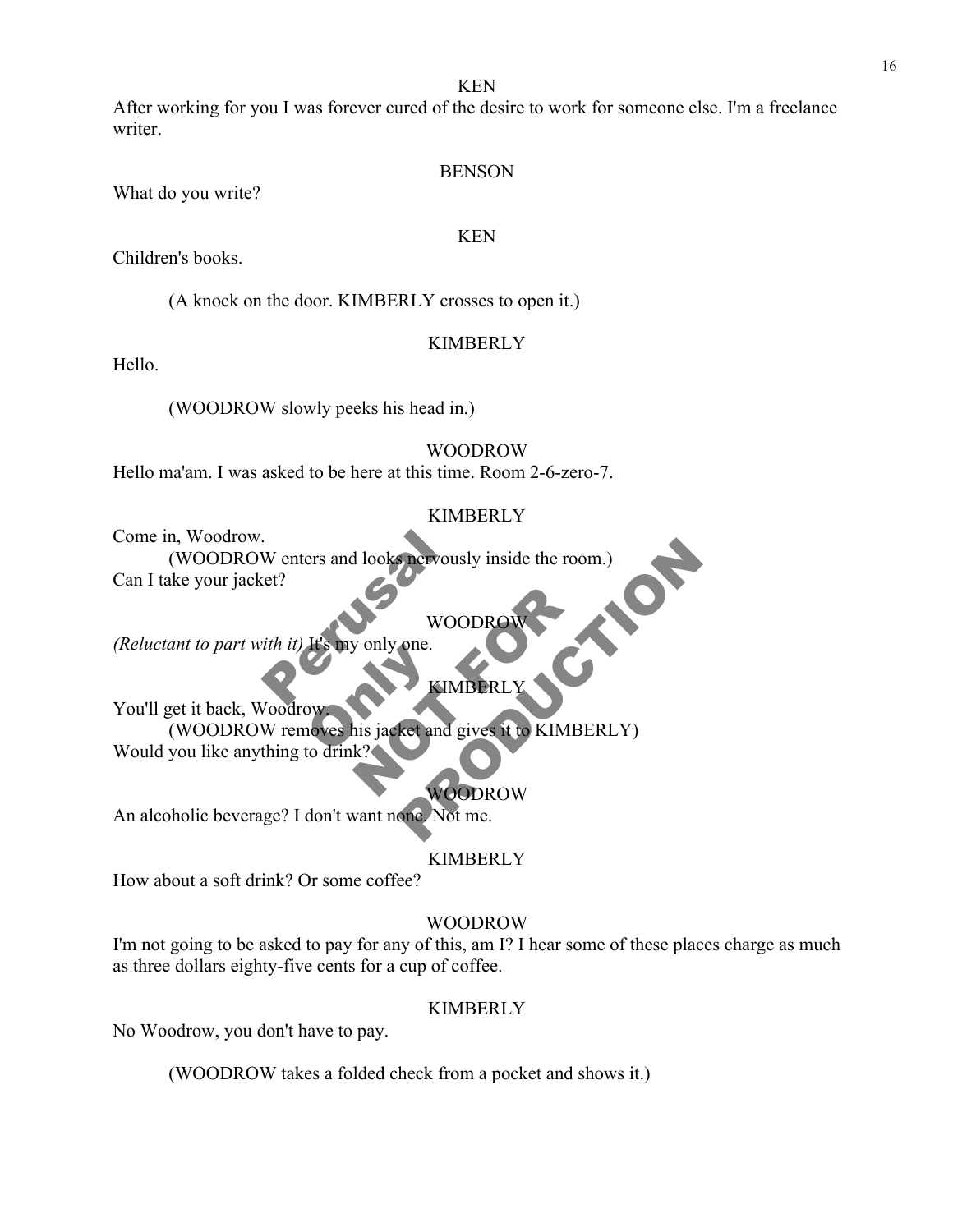### WOODROW

Oh, I can afford it. I just figured no one would have change if I gave them a \$10,000 check. Even if they did, I'd be stuck trying to find room for all that change in my pockets.

(JENNIFER enters, sniffling and slightly spacier than earlier.)

### KIMBERLY

Ever heard of cashing checks at banks, Woodrow?

### WOODROW

Yes ma'am. That might be a good idea.

### JENNIFER

And who might this be?

### **KIMBERLY**

Jennifer Scott, this is Woodrow Paris. Like the city.

### JENNIFER Woodrow? Should I remember you from my past life?

# WOODROW

I don't think so ma'am. I don't remember ever meeting you.

WOOI **KIMBER** Woodrow, this is Kenneth Larrick. And Mr. Benson.

WOODROW

WOODS Paris. Neve KIMBERLY<br>
EREN WOODROW<br>
WOODROW<br>
WOODROW<br>
WARTER STEED TO PATIS, France STEED<br>
WOODROW<br>
WOODROW WOODKOW<br>
KIMBERLY<br>
Id Mr. Benson<br>
WOODROW<br>
IS. Never been to Paris, France though, despite m<br>
KEN<br>
KEN<br>
Re streets?<br>
WOODROW Pleased to meet you all. Woodrow Paris. Never been to Paris, France though, despite my name.

KE

Glad to meet you, Woodrow. You work the street

Yes, sir.

### KEN

WOODROW

I might have given you some change.

### WOODROW

I don't recall that, Sir.

KEN Well, maybe someone that looks like you. Ever give money to Woodrow, Mr. Benson?

### **BENSON**

I tithe my church. Any extra I have for charity goes to charitable groups.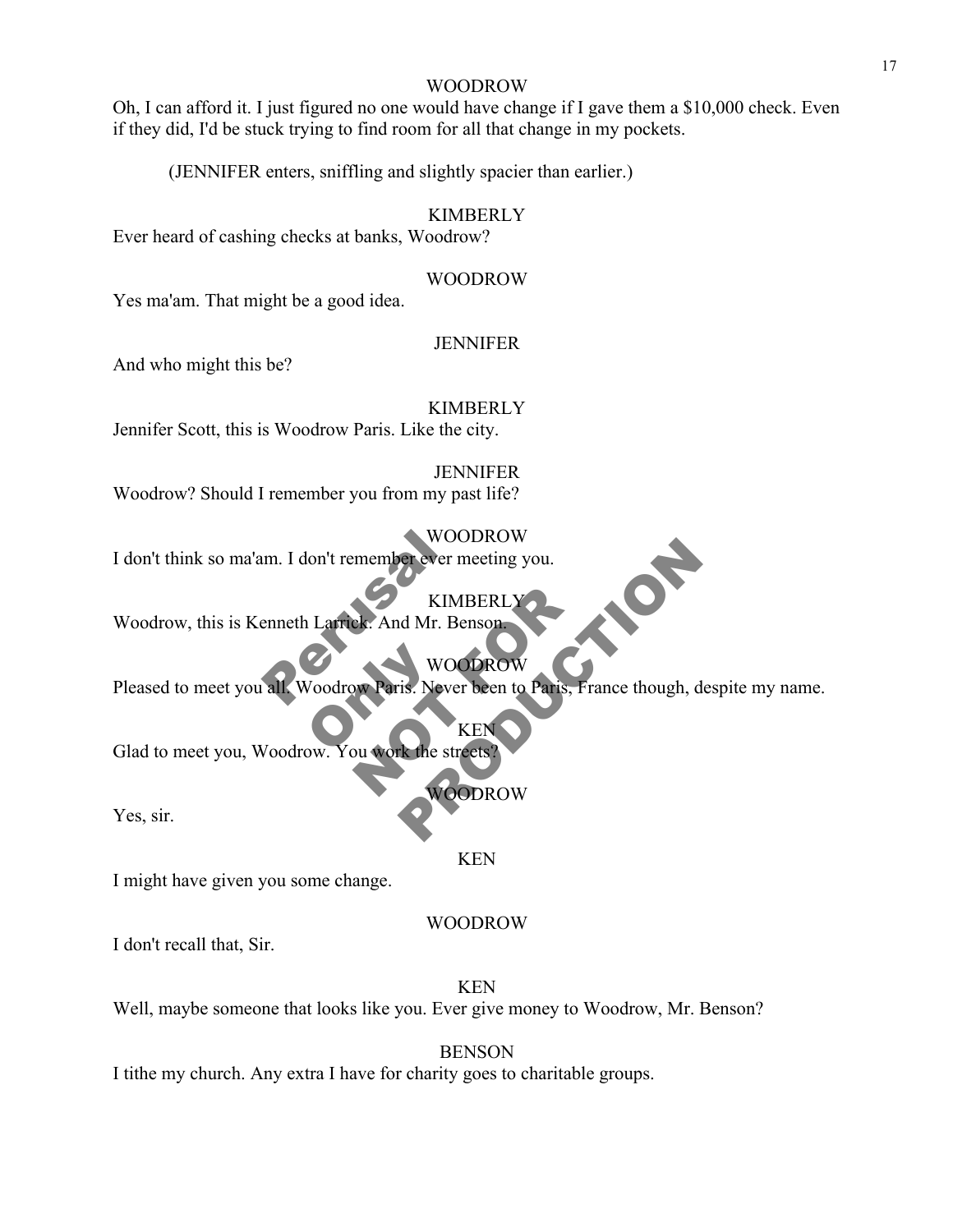### KEN

Woodrow must have been one of Jesse's more recent acquaintances.

### JENNIFER

Woodrow, what sort of relationship did you have with Mr. Morgan?

### WOODROW

Some time ago this young lady *(referring to KIMBERLY)* was walking through the park with a gentleman. I was about to ask if they could spare some change when I noticed some hoodlum kids were about to grab her purse, maybe take his wallet. I chased them away. Then, a few days ago she finds me and hands me a \$10,000 check and asks if I'm free to come here this afternoon. Told her hell yes. Didn't really have much else to do, aside from watch the dogs run in the park. Even in this weather a dog's got to have his time in the grass.

### KEN

Who was the gentleman?

### KIMBERLY

A friend.

### WOODROW

But I am a little suspicious. Getting a check for \$10,000. Something like this happens only once<br>or twice a year.<br>Somebody giving you a \$10,000 check happens once or twice a year?<br>No ma'am. Somebody giving you something va But I am a little suspicious. Getting a check for \$10,000. Something like this happens only once or twice a year.

# JENNIFER

Somebody giving you a \$10,000 check happens once or twice a year

# WOODROW

WOW<br>
Ving you something v<br>
gave me fifty dollars<br>
she wanted. If she just<br>
Liust dight have the JENNIFER<br>
University of the Second WOODROW<br>
Using valuable and then as<br>
Lefty dollars and asked me to co<br>
anted. If she just wanted me to do<br>
didn't have the stamina for what<br>
TENNIFER JENNIFER<br>
VOODROW<br>
JENNIFER<br>
WOODROW<br>
TENNIFER<br>
WOODROW<br>
TENNIFER<br>
VOODROW<br>
TENNIFER<br>
TENNIFER<br>
TENNIFER<br>
PRODUCT TO A SACT TO A SACT TO A SACT TO A SACT TO A SACT TO A<br>
THE JUST WARD TO A SACT TO A SACT TO A SACT TO A SAC later on. One time a lady gave me fifty dollars and asked me to come to her house to do yard work. It wasn't yard work she wanted. If she just wanted me to do yard work, why did she ask me to take a shower first? I just didn't have the stamina for what she wanted.

JENNIFER

Ken, you could have taken that job.

### KEN

I was never paid in money for that type of labor. Very perceptive, Woodrow, about wanting something in return. I wonder what we'll be asked to do.

### WOODROW

That's why I'm a little suspicious.

### JENNIFER

So you think there'll be some catch to Jesse's will?

### KIMBERLY

Well, lady and gentlemen. I believe it's time for you to hear Mr. Morgan's terms.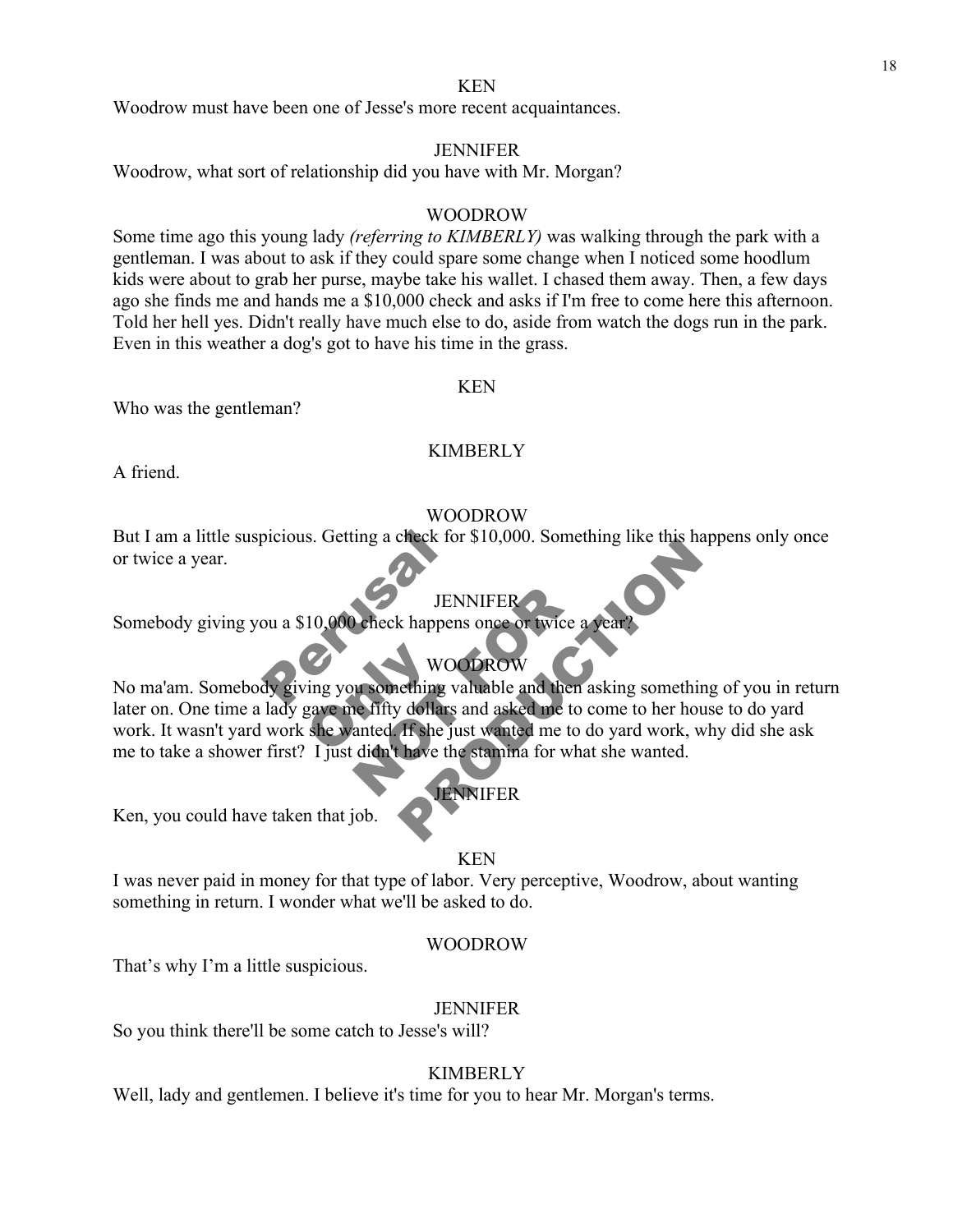(The bedroom door opens. JESSE enters.)

JESSE

Hello all!

# **JENNIFER**

Jesse!

# **BENSON**

You're supposed to be dead.

KEN

Touché. Great touch, Jesse. I thought you were dead too.

# JENNIFER

(To KIMBERLY) You lied to us!

# KIMBERLY

I never said Mr. Morgan was dead. You just assumed.

# **BENSON**

It's a reasonable assumption that when a person's will is to be read that that person is dead.

# **IESSI**

BEN<br>
umption that when a person's<br>
JES<br>
to hug me at oncel I gather<br>
a little nursing on occasion. I<br>
re Today I have energy! Hell g me at once I game<br>aursing on occasion<br>day I have energy! H JESSE<br>JESSE<br>It once I gather you've all met Mi<br>mg on occasion. I am fatigued mosave<br>energy! Hello Jennifer. You I<br>JENNIFER<br>Io, Jesse. You're so gaunt. Look a BENSON<br>
JESSE<br>
JESSE<br>
JESSE<br>
PLI gather you've all met Ms. Kimberly Farrell, m<br>
occasion. I am fatigued most of the time. But not<br>
nergy! Hello Jennifer. You haven't aged as much<br>
DENNIFER<br>
See. You're so gaunt. Look at yo Don't everyone rush to hug me at once! I gather you've all met Ms. Kimberly Farrell, my attorney. Also does a little nursing on occasion. I am fatigued most of the time. But not today, seeing all of you here. Today I have energy! Hello Jennifer. You haven't aged as much as I thought you would.

# JENNIFER

I can't say the same for you. Hello, Jesse. You're so gaunt. Look at you!

# **JESSE**

Lost a little weight. Lost a little hair. Some unnaturally, through the miracles of modern medicine. But I'm not dead. And there's enough of me left so we can meet today.

# JENNIFER

So all these years you were just hiding out. In California, I take it?

# **JESSE**

Successfully. And my mentor, Mr. Benson. That's what you made us all call you. Not Karl, but Mr. Benson. Even me, your assistant store manager. Of course, if someone said, "Sir", you didn't mind that either.

# **BENSON**

I'm still Mr. Benson at the stores.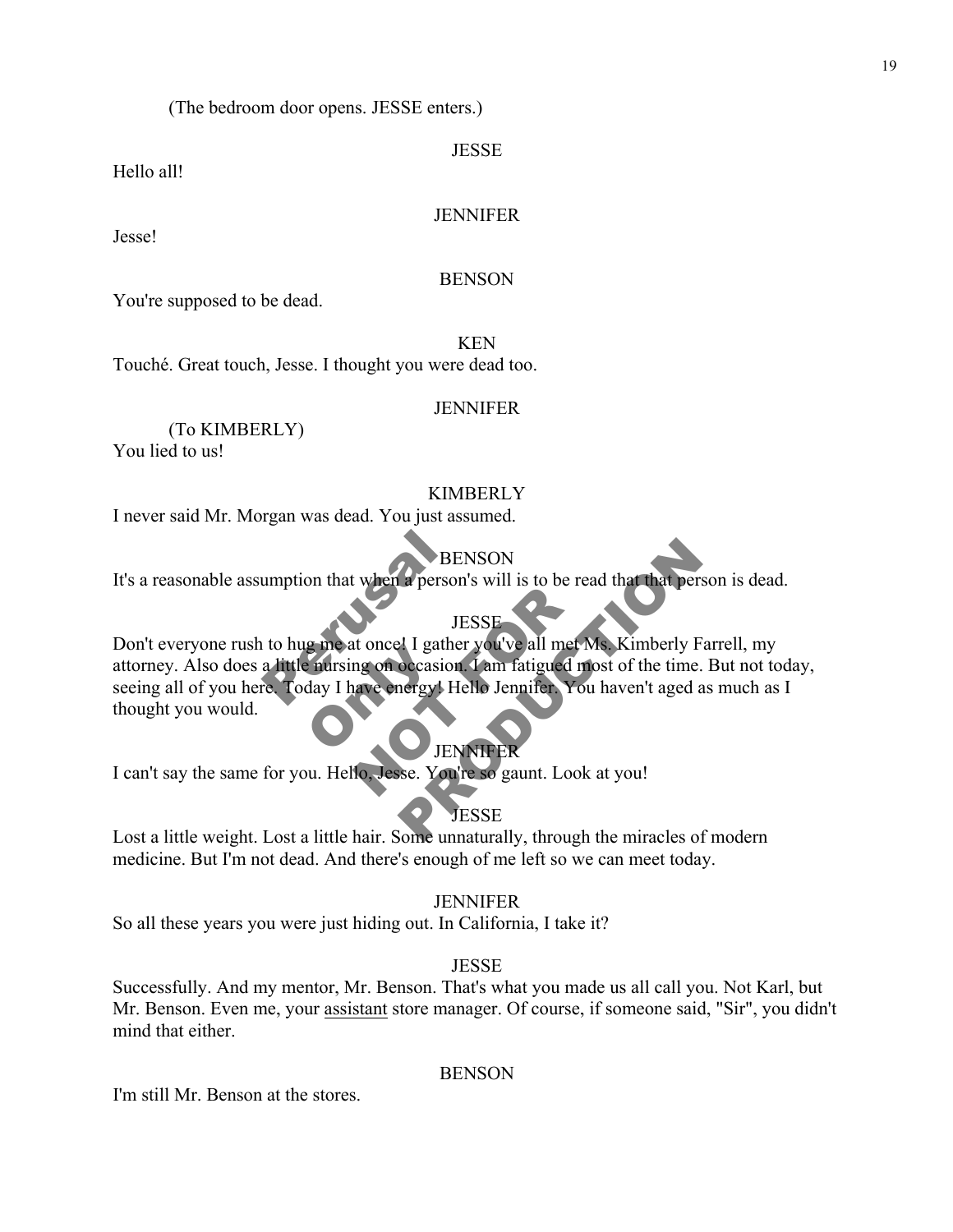And to your children too, I'll bet. Oh, yes, you have two stores now.

### BENSON

Those that honor God know it's sensible to demand respect for authority. No one ever complained to me that I wasn't fair.

### JESSE

They'd have been fired.

### **BENSON**

No they wouldn't. I've always been fair.

JESSE

Yes. And how many employees do you have now, Mr. Benson?

**BENSON** 

More people seem to need computers. I now have a hundred and forty employees.

JESSE

France Contract of the Contract of the Contract of the Contract of the Contract of the Contract of the Contract of the Contract of the Contract of the Contract of the Contract of the Contract of the Contract of the Contrac Do you call taking funds from your employees' pension plan being fair?

BENSON

**JES** 

Where did you hear that?

From the reports of private investigators

**JENNIFER** 

Einvestigators<br>Vyour daughter is, fr JESSE<br>Stigators<br>daughter is, from the reports of p<br>ion. BENSON<br>
BENSON<br>
JESSE<br>
JENNIFER<br>
JENNIFER<br>
JENNIFER<br>
JENNIFER<br>
BENSON<br>
BENSON<br>
PRENSON Is that how you know how your daughter is, from the reports of private investigators?

(JESSE avoids her question.)

# BENSON

God put the fate of my workers in my hands. Do you think I used the money to buy luxury cars and take exotic vacations? I used it to buy inventory, except for a small sum I contributed to the Bishop's fund.

**JESSE** 

Trying to justify your theft with the Almighty? Or buy respect from the Bishop and your fellow churchgoers?

# BENSON

I work with the church because of my faith. Besides, if I didn't use that money to buy inventory the store would be out of business. One hundred and forty people would be on the street, and their families.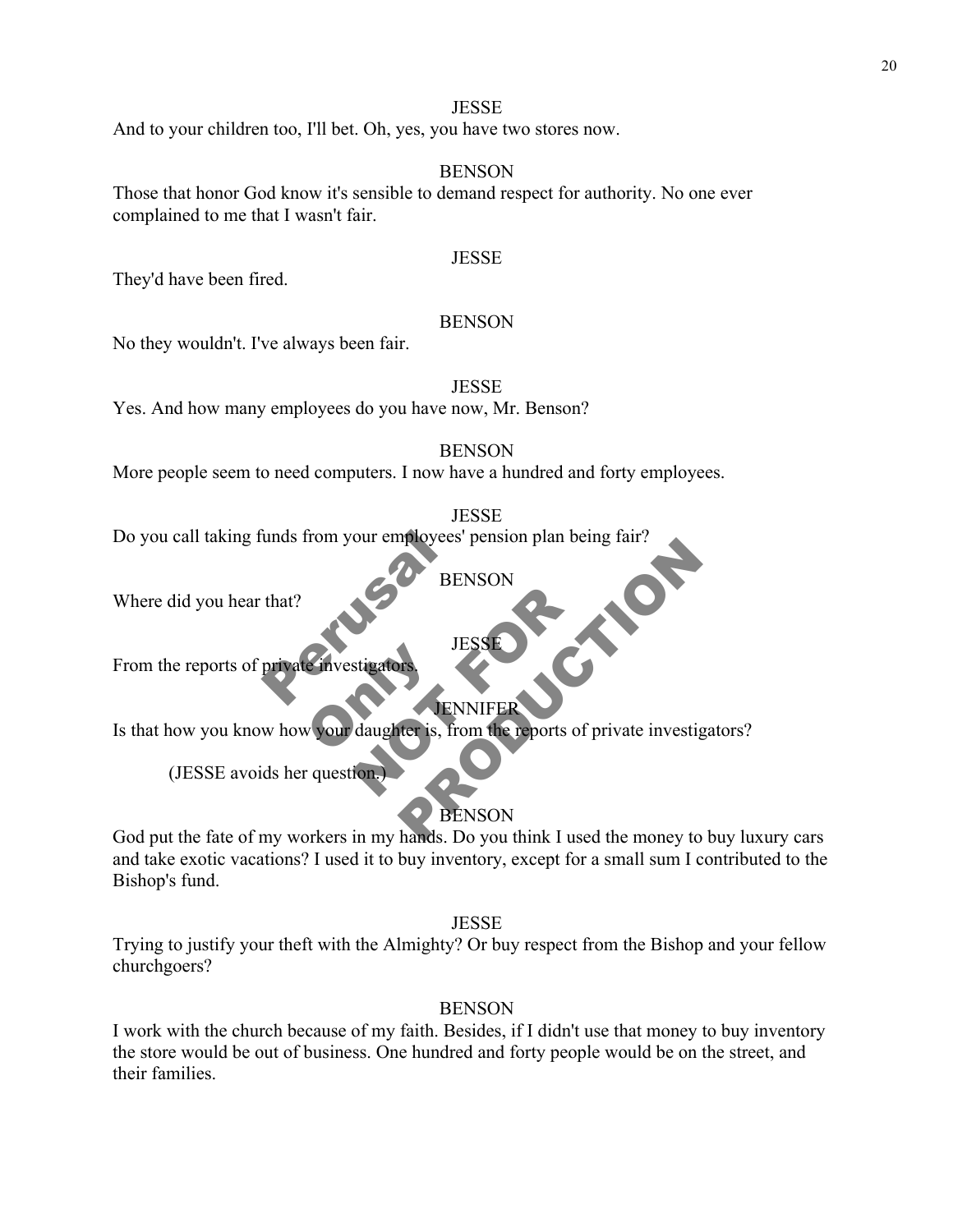# **JESSE** Yes, but it's against the law. What'll they do now, when you end up in prison for misuse of pension funds and the store goes under, and the pension fund is gone?

### BENSON

Careful, Jesse. You're subject to arrest as well.

### JESSE

For what I stole from you? I don't think you'll want me arrested. Especially since I'm offering you a chance to save your skin. I hear you're scheduled to be audited by the Feds next week.

### **BENSON**

I...

JESSE Ken. My best high school buddy. You the star quarterback, me your reliable receiver.

You did run those tricky patterns.

**JESSE** 

KEN

Perusal We did a lot together through the years, didn't we Ken?

KEN

**JESS** 

 $\overline{\mathbf{K}}$ E

**JESSE** 

KEN

I bought you your first beer.

Ewo, didn't we? We both got drunk on just two, didn't we?

We left the bar singing.

SPORTESSED TESSED TESSED TESSED TESSED TESSED TESSED TESSED TESTED TESTED TESTED TESTED TESTED TESTED TESTED TESTED TESTED TESTED TESTED TESTED TESTED TESTED TESTED TESTED TESTED TESTED TESTED TESTED TESTED TESTED TESTED T KEN<br>
KEN<br>
KEN<br>
KEN<br>
KEN<br>
KEN<br>
KEN<br>
SESSE<br>
TESSE<br>
TESSE<br>
TESSE<br>
TESSE<br>
TESSE (Together, THEY sing a short verse from an oldie type of rock song.)

You were the one who introduced me to Jennifer.

You couldn't thank me enough.

**JESSE** Jennifer, you had an odd way of thanking Ken... for introducing us.

### JENNIFER

KEN

Jesse, please don't.

We shared... lots of experiences.

21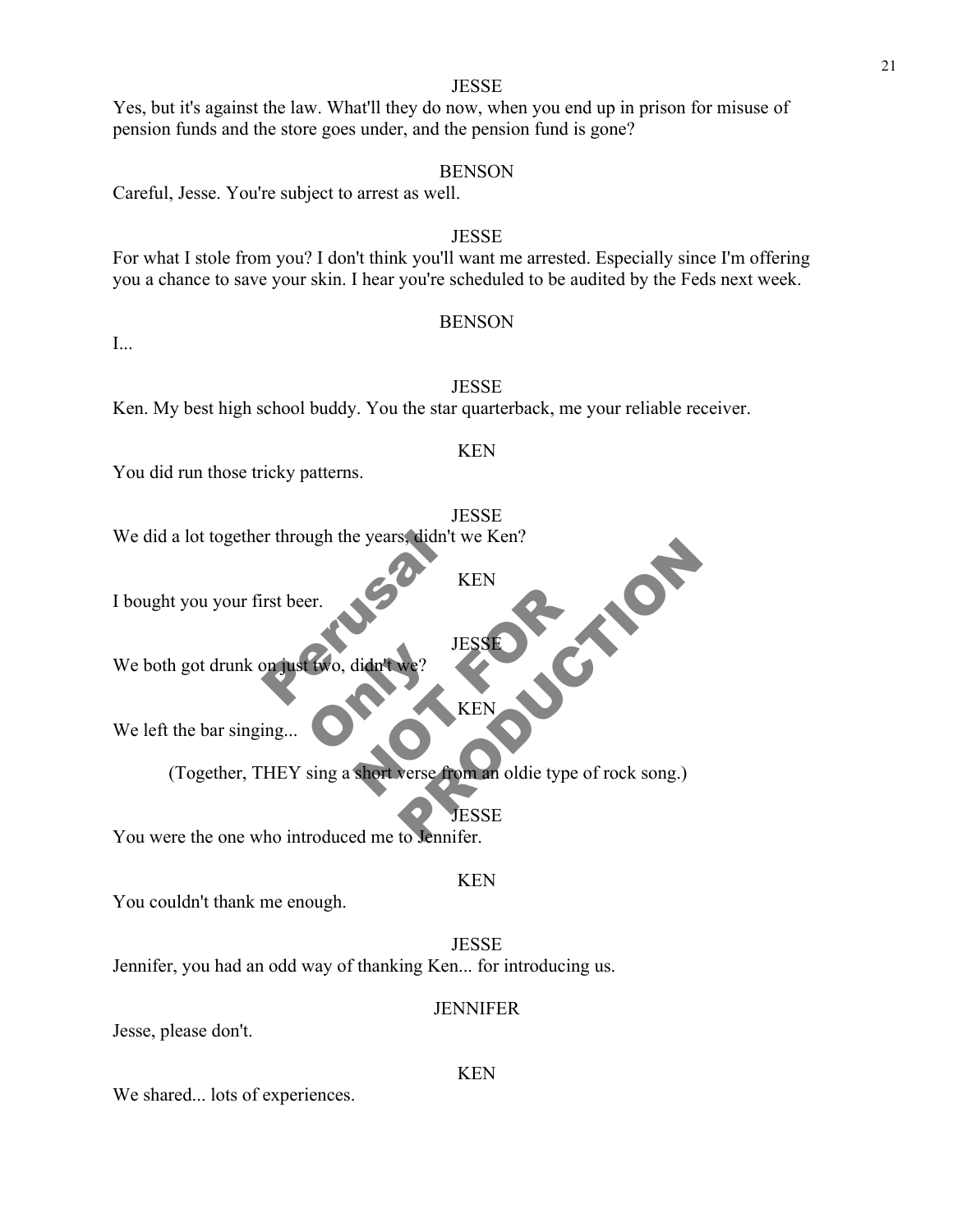We did share, didn't we? Even our distinguished employer here, Mr. Benson.

### BENSON

I hired him on your recommendation.

# JESSE Yes, my recommendation. One of many favors I did for you Ken. I also helped you get the house next door. You and Rebecca. Me and Jennifer. Who cheated on who first, Ken?

### KEN

You did.

JESSE

You were sleeping with Jennifer way before I had my affair with Rebecca.

### KEN

Well, maybe I did.

### JENNIFER

You had an affair with Rebecca?

# **JESSE**

THES<br>
IDES<br>
IDES<br>
IDES<br>
IDES<br>
IDES<br>
IDES<br>
IDES<br>
IDES<br>
IDES<br>
IDES<br>
IDES<br>
IDES<br>
IDES<br>
IDES<br>
IDES<br>
IDES<br>
IDES<br>
IDES<br>
IDES<br>
IDES<br>
IDES<br>
IDES<br>
IDES<br>
IDES<br>
IDES<br>
IDES<br>
IDES<br>
IDES<br>
IDES<br>
IDES<br>
IDES<br>
IDES<br>
IDES<br>
IDES<br>
IDES<br>
IDES<br> The Setting back at our unfaithful s<br>
Nay?<br>
Let another drink.<br>
ESSE<br>
Mouch since the divorce. Sixteen you and lennifer ever JESSE<br>
Ing back at our unfaithful spouses. Evening the settled<br>
Her drinks<br>
KEN<br>
Since the divorce Sixteen years ago. I have a net<br>
JESSE<br>
NOW You and Jennifer ever get together anymore<br>
JENNIFER and KEN A one-afternoon stand. Both of us getting back at our unfaithful spouses. Evening the score, so to speak. How is Rebecca, by the way?

Sherself another drin (JENNIFER makes herself another drink.)

### **KEN**

I don't know. We've been out of touch since the divorce. Sixteen years ago. I have a new wife.

JESSE I know. Laurie. Also a boy, a toddler now. You and Jennifer ever get together anymore?

# JENNIFER and KEN

No.

# JESSE

What a pity. I remember the stories you used to tell me about your love... lust life. What was your line? "Hi, my name's Ken. Would you like to go to bed with me?" I asked what woman would say yes to an approach like that. You said one in a hundred women is horny and desperate enough, and if you ask enough women sooner or later...

KEN

...with perseverance, the odds for scoring are pretty good.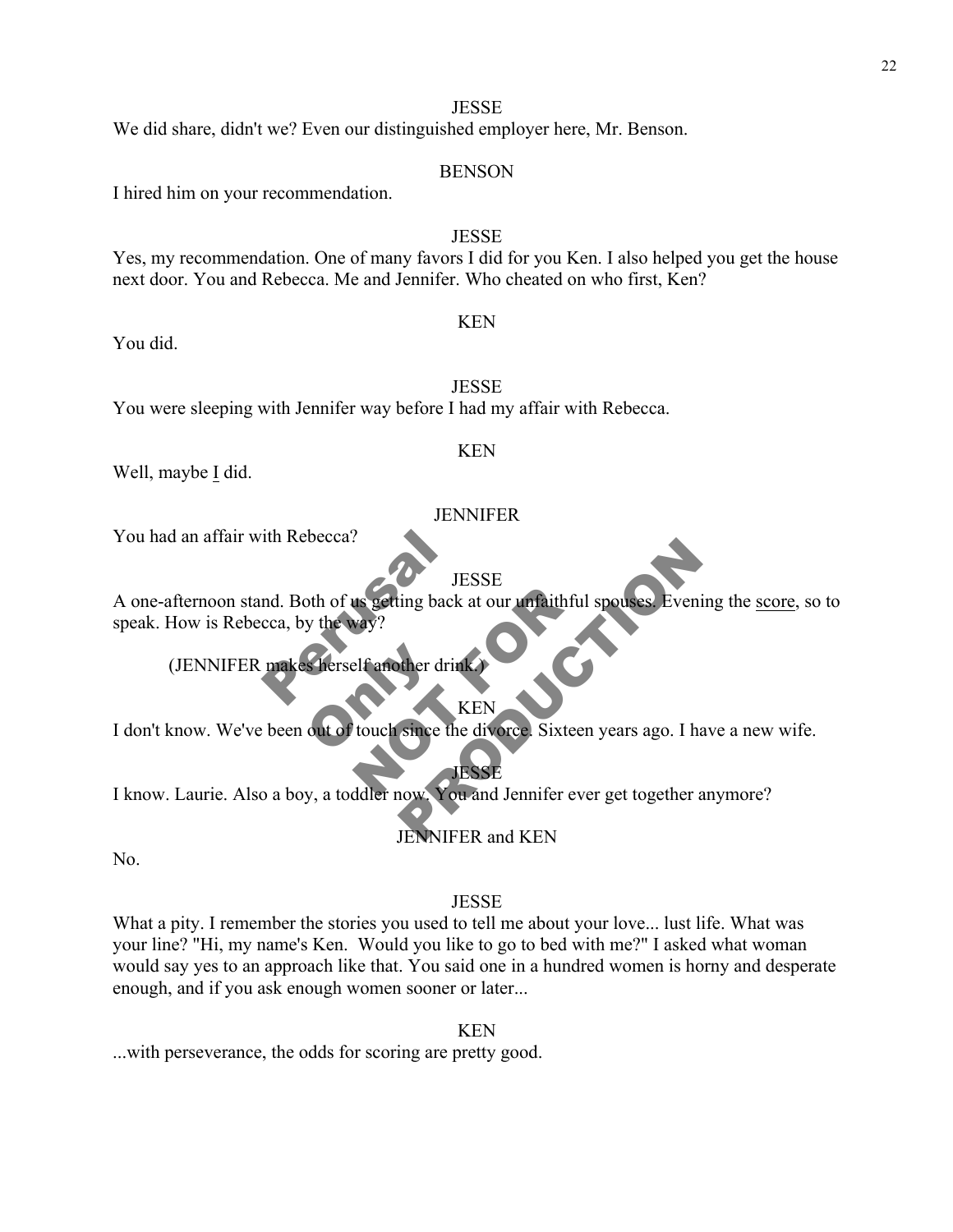There now, Jennifer, you were the lucky one in a hundred.

### JENNIFER

It wasn't like that.

### **JESSE**

I bet. Or rather, Ken, you bet. You always bet. I heard you were beaten up two years ago when you couldn't pay your gambling debts. You had to sell your house to pay them off. But did you learn your lesson? No no. You're about to get beaten up again. Maybe killed, since you have no house to fall back on this time. How much do you owe them?

Your PI didn't tell you?

**JESSE** 

KEN

I know it's in the six figures, unless you had a good weekend.

### KEN

**JESSE** 

Nearly broke even, as a matter of fact.

How long did they give you?

# KEN

THES KEN<br>
Fuck may be turning I recently to<br>
es so far this week [still have \$9,<br>
JESSE<br>
holds. You are a lucky man, Ken<br>
MOODROW<br>
WOODROW<br>
too Mr Morean KEN<br>
may be turning 1 recently received an unexpecte<br>
ar this week I still have \$9,000 to play with.<br>
JESSE<br>
FRODUCTION.<br>
WOODROW<br>
Tr. Morgan.<br>
JESSE Until 6 o'clock Saturday. But my luck may be turning. I recently received an unexpected stake of ten grand. Even with minor losses so far this week I still have \$9,000 to play with.

**JESSE** 

or losses so far this w With more to come, if your luck holds. You are a lucky man, Ken, being asked here today. And Woodrow. Nice to see you again, Woodrow.

### WOODROW

Thank you, Sir. Nice to see you too, Mr. Morgan.

### **JESSE**

Well, let me explain why we're gathered here today.

### BENSON

We came for a reading of your will. But I expect we were misled.

### **JESSE**

You all came here because you figured there was something I'd give you. Which I shall. But I thought I'd reward you in person, before I go.

### JENNIFER

Are you really that sick, Jesse?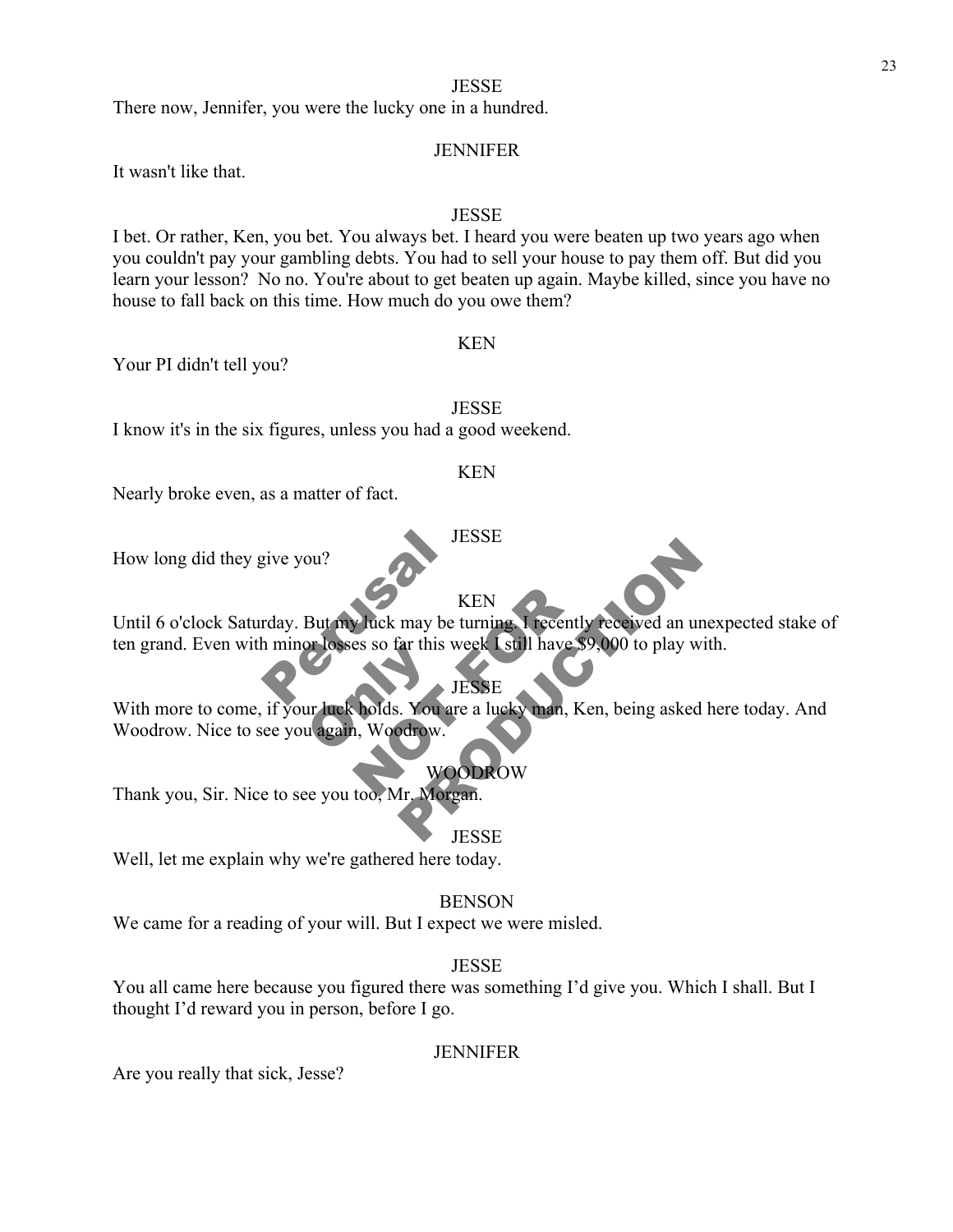Yes, Jennifer. I have a kind of disease that travels fast and is incurable.

Tough luck, Jesse.

### BENSON

KEN

I'm sorry, Jesse.

### **JENNIFER**

You don't look that ill.

### **JESSE**

Thank you, Jennifer but I am.

### JENNIFER

How long... did they say...

**JESSE** 

A few weeks, a few months. They don't know for sure. But I do have special energy today, with so many of my old "friends" visiting.

**JENNIFER** 

So you came home to die?

# JES

to die?<br>
ESK to California tomorrow. No, we're going back to California tomorrow.

**JENNIFE** 

The Magazine But are you JESSE<br>
JESSE<br>
SE But are you really going to "respect to the set of the bound dollars Jesse, I'm sorry about your disease. But are you really going to "reward" us, or did you want to toy with us?

JENNIFER<br>
JESSE<br>
TENNIFER<br>
TENNIFER<br>
TENNIFER<br>
TENNIFER<br>
TESSE<br>
TESSE<br>
TESSE<br>
TESSE<br>
TESSE<br>
ART TITLE TESSE I wouldn't call giving each of you at least fifty thousand dollars, and a couple of you two million dollars, toying.

JESSE

### **JENNIFER**

You're going to give away two million dollars?

KEN To a couple of us. A couple is two, generally. That's four million dollars.

# BENSON

Which two of us?

KEN

If Jennifer had waited to divorce you she might have been entitled to half of what you own.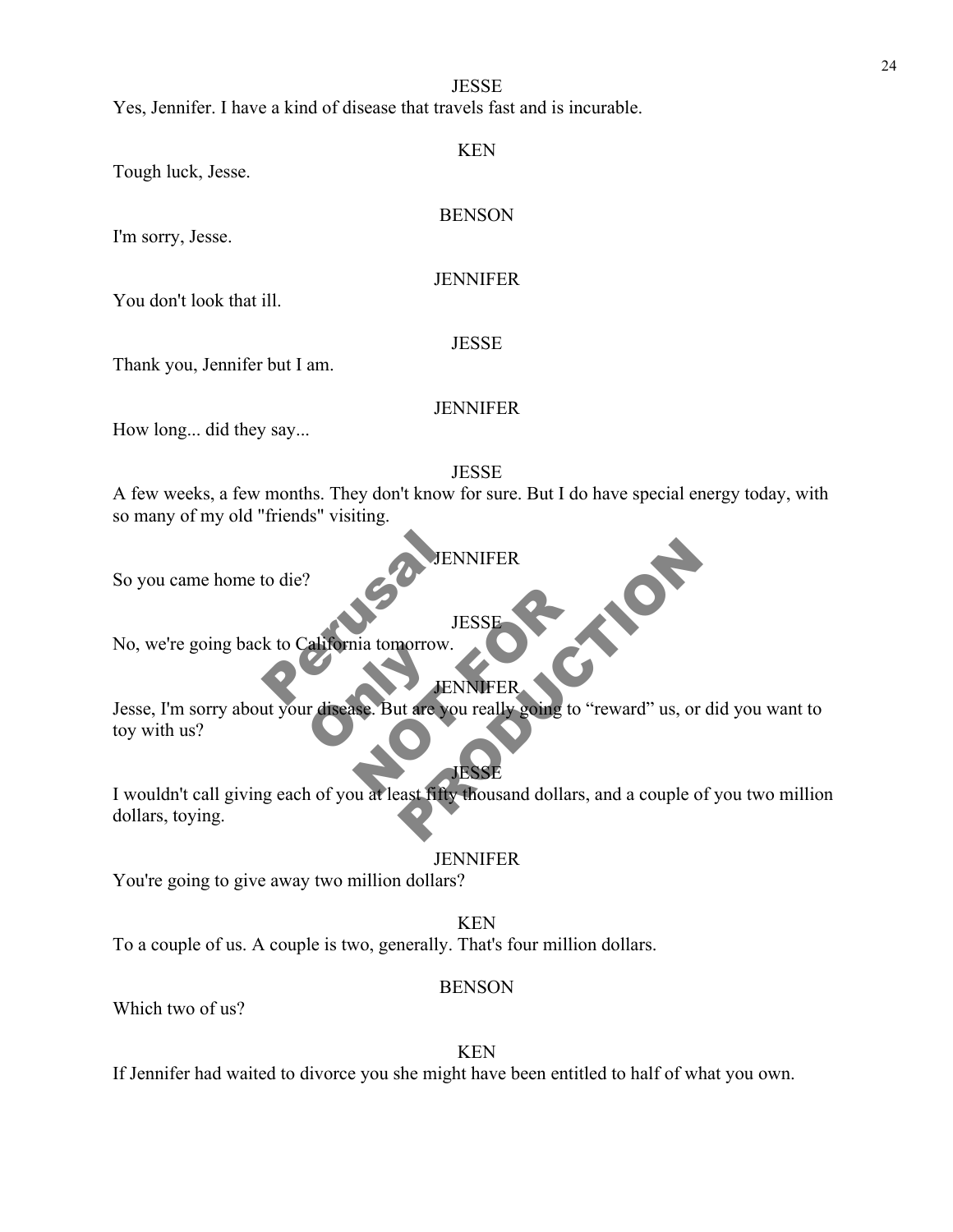Not really. She would have been entitled to half of our mutual "wealth" the day I left, which consisted of a checking account overdrawn in the amount of \$168. Then again, she could go after the \$5,000 in cash I took from Benson. Her share of that would have been \$2,500. Of course, that would make her an accessory to the crime. Let's check with an attorney.

### KIMBERLY

### **BENSON**

Now let's check if it's robbery or embezzlement, when your assistant store manager runs off with your cash proceeds when he's supposed to deposit it in the bank.

### **JESSE**

Kimberly?

He's right.

### KIMBERLY

I wouldn't know. I'm not really a criminal attorney.

### **JESSE**

I'd say robbery. Embezzlement implies deception, covering up. I blatantly took the money in cash and ran off with it.

What did you do with it?

# BENSON

**JESSI** 

h it.<br>th it?<br>sousand to get to California. of to get to California<br>bout computers. The<br>The town grew. I bo<br>was becoming very JESSE<br>
HESSE<br>
Et to California. Then I found won<br>
omputers. The rest, I invested. I b<br>
bown grew. I borrowed on the value<br>
ecoming very desirable. And so o BENSON<br>
JESSE<br>
difornia. Then I found work in a small town electrics.<br>
The rest, I invested. I bought a little lot outside<br>
they worked it out.<br>
TENNIFER<br>
TENNIFER<br>
TENNIFER<br>
TENNIFER<br>
TENNIFER I used a couple of thousand to get to California. Then I found work in a small town electronics shop. I knew something about computers. The rest, I invested. I bought a little lot outside town. I worked and bought more. The town grew. I borrowed on the value of those lots and bought new land in a new section that was becoming very desirable. And so on. Before you knew it, I was rich.

### **JENNIFER**

Why did you leave, Jesse? We might have worked it out.

### **JESSE**

Because I would have killed you and Ken if I'd stayed in New York.

### **JENNIFER**

So you ran away and left behind a six year old daughter.

(JESSE is silent)

So why are you back now? Do you want us to forgive you before...

### **JESSE**

No. It's I who want to forgive you. A man shouldn't go to his grave with anger in his heart. I'm searching for inner peace.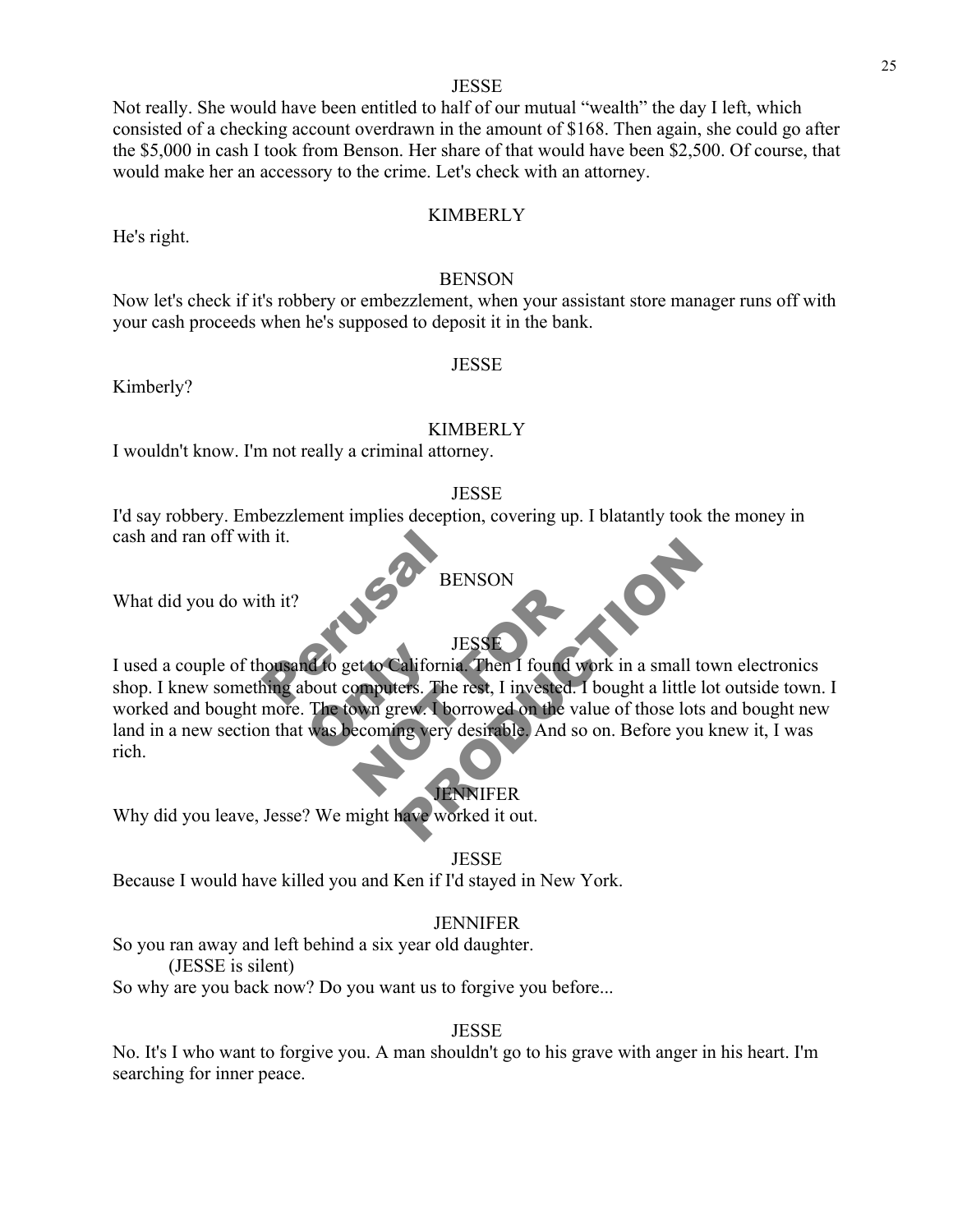### **BENSON**

A man should make peace with his Maker before he passes on.

### JESSE

And even with those in his life who have betrayed him.

### **BENSON**

Cut the bull, Jesse.

### **JESSE**

You say cut the bull to a man willing to give you two million dollars? You invested \$5,000 in me, unwittingly of course, and you'll end up with at least fifty thousand dollars and as much as two million. And I'll hand it over today.

### KEN

What's the catch, Jesse?

### JESSE

No catch! Please show our guests the checks, Kimberly.

(KIMBERLY retrieves eight checks from a folder in the desk, and shows them to each person.)

repared two cashier's checks<br>amount of two million. Look<br>JENN<br>w to spell our names. Excep Frances for each of you, one in the amount of 3<br>
from Look at them. Make sure your names are sp<br>
FENNIFER<br>
TENNIFER<br>
PRODUCTION<br>
BENSON<br>
RENSON<br>
RENSON<br>
FESSE<br>
SKIN, which is more than I can say for any of you As you'll see, I've prepared two cashier's checks for each of you, one in the amount of \$50,000 and the other in the amount of two million. Look at them. Make sure your names are spelled correctly.

**JENNIFE** 

JENNIFER<br>
JENNIFER<br>
Why's he mcluded in this? You should know how to spell our names. Except possibly Woodrow.

Speriour names. Exc BENSON<br>s he included in th You know us, but Woodrow

Maybe you want us all to beg.

### ESSE

KEN

Woodrow is here because he saved my skin, which is more than I can say for any of you.

So, you were the man in the park.

**JESSE** 

BENSON

There'll be no need to beg. But there are some ground rules.

### KEN

The catch.

**JESSE** 

Ground rules. First, I'm not going to decide who gets two million dollars. You all are.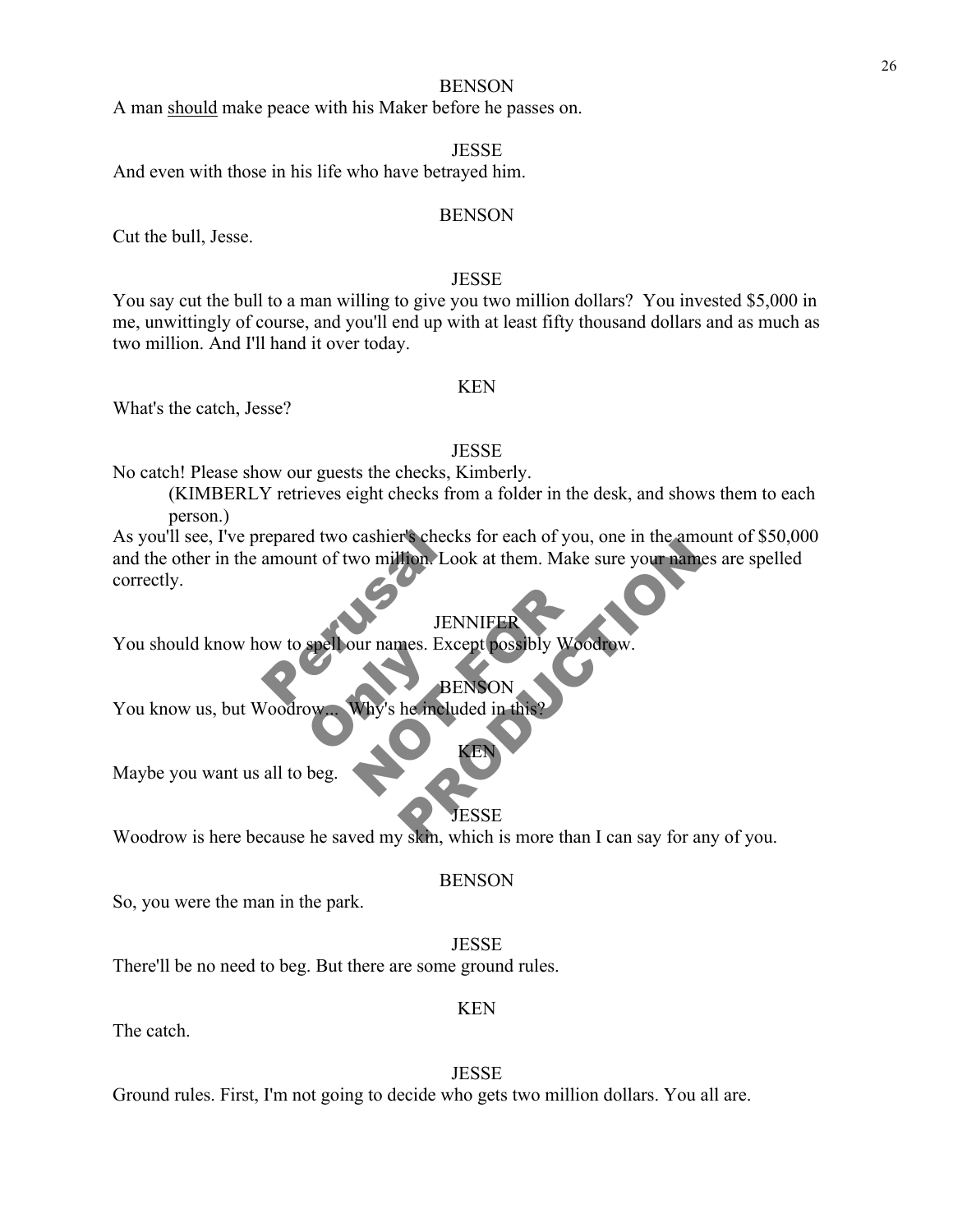# **BENSON**

We're going to decide on who gets two million?

# JESSE

Exactly. By vote. Here's how it works. There will be two rounds of voting. Since two of you will get the two million dollar grand prizes, in the first round each person gets two votes, which he or she must cast. No abstentions allowed. Of course, if you feel you are the most deserving, you can cast one of your votes for yourself, but only one. The winner is the person with the most votes. If two of you tie for the most votes, then both will win and there will be no reason to go on to the second round of voting. If there is no winner, or winners, then you keep on voting until such time as there is. Clear so far?

# Perfectly!

# BENSON

KEN

And what about the second round?

# **JESSE**

I'll explain the second round when we get to it. You may use these ballots for recording your votes. Are there any questions?

# JENNIFER

questions?<br>
Om dividing the money even! THE MONEY AND RENSOLUTED THE MONEY AND RENSOLUTED THE MONEY AND RENSOLUTED THE MONEY AND RENSOLUTED THE MONEY AND RELATED THE MONEY AND RELATED TO A REPORT OF THE MONEY AND RELATED TO A REPORT OF THE MONEY AND RELATED TO A JENNIFER<br>
Oney evenly amongst ourselves later on?<br>
KENONIFER<br>
BENSON<br>
JESSE<br>
JENSON<br>
JESSE<br>
JENNIFER What's to keep us from dividing the money evenly amongst ourselves later on?

My guess is mutual distrust.

# **BENS**

KEN

RE I'm trustworthy. I am on the church board.

JESSE You are free to try to divide the money amongst yourselves.

# JENNIFER

What's to keep me from dashing out the room with this cashier's check and cashing it?

### WOODROW

Your high heel shoes?

### KEN

The armed guard at the door.

(KIMBERLY collects the checks.)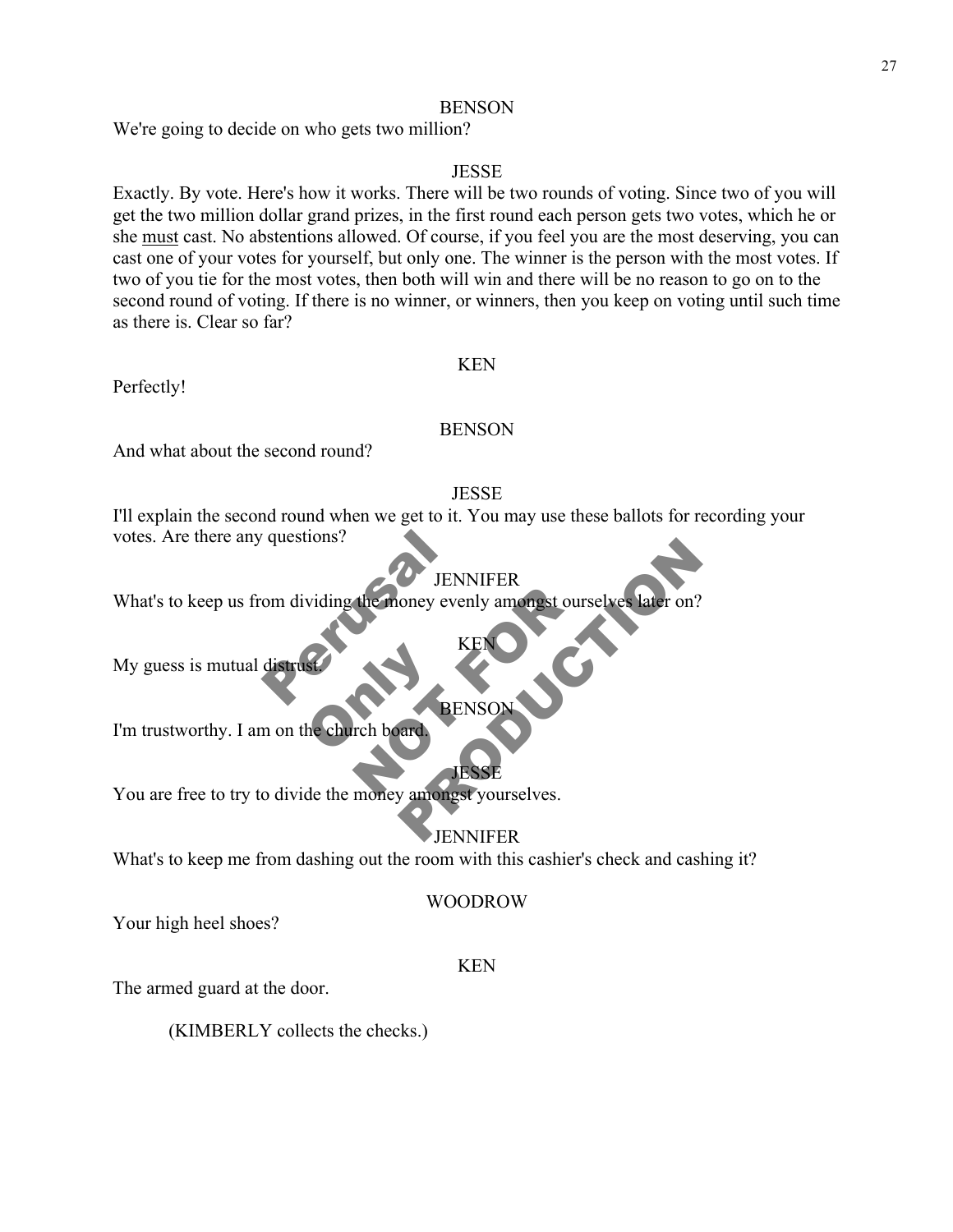Room service is at your disposal should you need bodily sustenance. As for your spiritual sustenance, that's up to you. Oh, please don't tip the room service waiter more than 20%. No use in just throwing money away.

### JENNIFER

You must be getting a big kick out of this.

### **JESSE**

I am. If there are any further questions, Ms. Farrell and I will be in the next room. Please let us know once you've selected the first... winner.

(JESSE and KIMBERLY exit to bedroom and look at the television.)

KEN Well, all this is quite unconventional, don't you think?

### JENNIFER

I think Jesse is having fun with us.

### BENSON

I have a mind to just walk out.

JENNIFER

**PRODUCTION** 

I do as well.

t walk out.<br>
No one moves)<br>
Represented to the Representation  $(A \text{ long beat. No one } m)$ 

Tretirement, isn't it Je Wes)<br>Next (isn't it Jennifer? On your res Hard to walk out on your retirement, isn't it Jennifer? On your restitution, Benson? Or, a warm comfy room, Woodrow?

KEN

WOODROW

Yes, Sir.

BENSON

Well, what do we do now?

### JENNIFER

Why don't we each make a speech on why we deserve the money. I'll start. (JENNIFER stands.)

I deserve the two million dollars because I goddamn need it.

(JENNIFER sits.)

### KEN

We all goddamn need it. Me worse than you.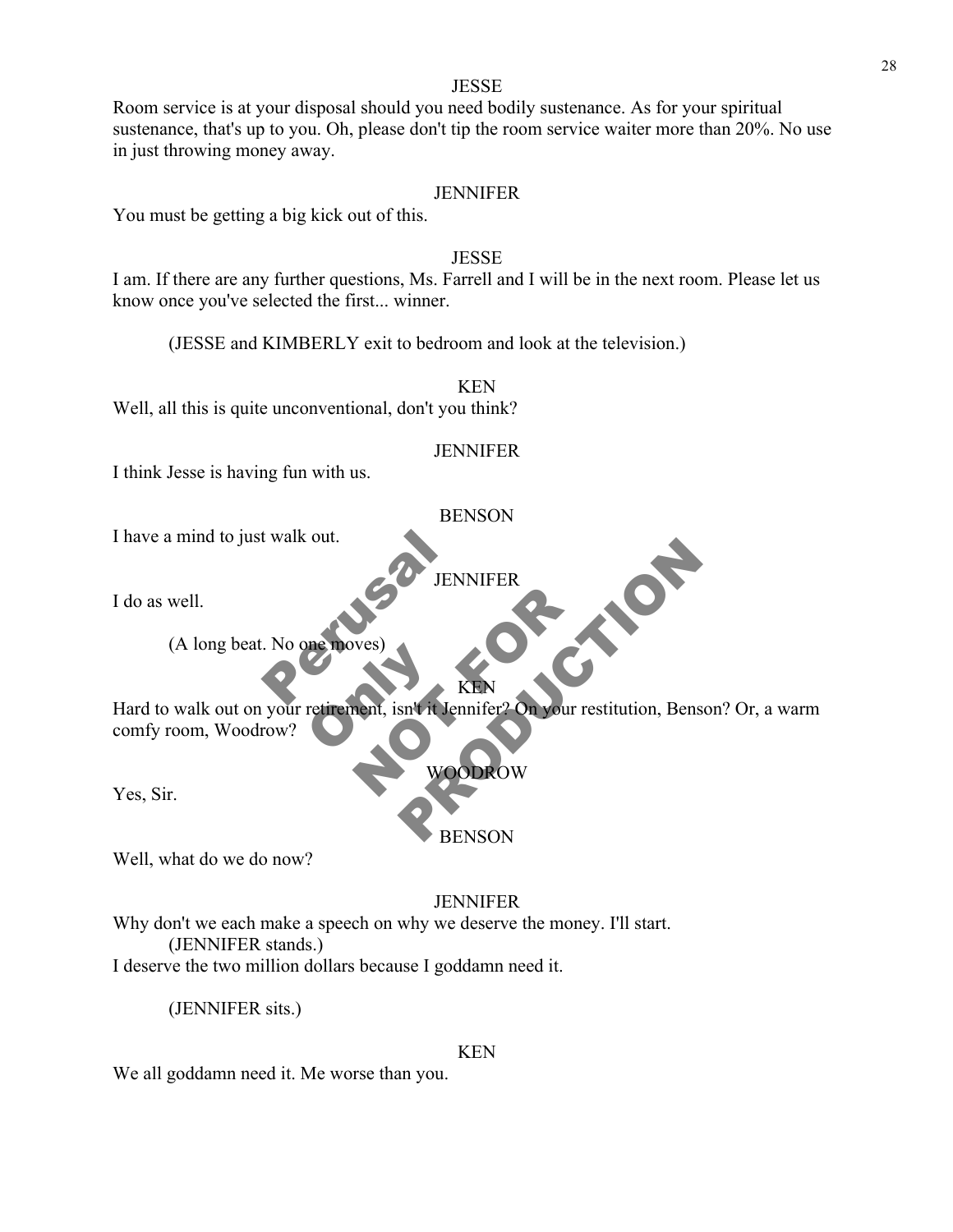### **BENSON**

I *(reluctant to say "goddam")* g...g...... need it.

### JENNIFER

Well, that's that. Now what do we do?

# KEN

Let's take a vote. Who gets two million? I cast one vote for myself.

### BENSON

We all vote for ourselves. Where does that get us?

# KEN

That depends on who else votes for us. Remember, we each must cast two votes.

### KIMBERLY

Jesse, why didn't you tell me you have a daughter?

### **JESSE**

Jennifer has a daughter. A few years younger than you.

### JENNIFER

The second vote will not be an easy decision.

### **BENSON**

JENN<br>
Il not be an easy decision.<br>
BEN<br>
fer. I have one hundred and f<br>
there'll be lots of people out of The forts of people of BENSON<br>
ts of people out on the street, with<br>
JENNIFER<br>
JENNIFER<br>
JENNIFER<br>
BENSON<br>
BENSON<br>
Ress, it's a big responsibility know Now hold on, Jennifer. I have one hundred and forty people working for me. If I don't get that two million dollars there'll be lots of people out on the street, without jobs. They have kids.

### ENNIFER

Do you really care about them, Benson?

# **BENSO**

BENSON<br>
BENSON<br>
dred and forty people working for me. If I don't g<br>
eople out on the street, without jobs. They have k<br>
FINNIFER<br>
BENSON<br>
It's a big responsibility knowing the welfare of oth<br>
JENNIFER Yes, I do. When you own a business, it's a big responsibility knowing the welfare of others depends on you.

### **JENNIFER**

I promise to vote for you if you promise to vote for me.

### KEN

Consider the worth of your mutual promises.

### **JENNIFER**

You need the full two million dollars, Benson?

### **BENSON**

Only about a half million. That's what I owe the pension fund, But that's way more than fifty thousand.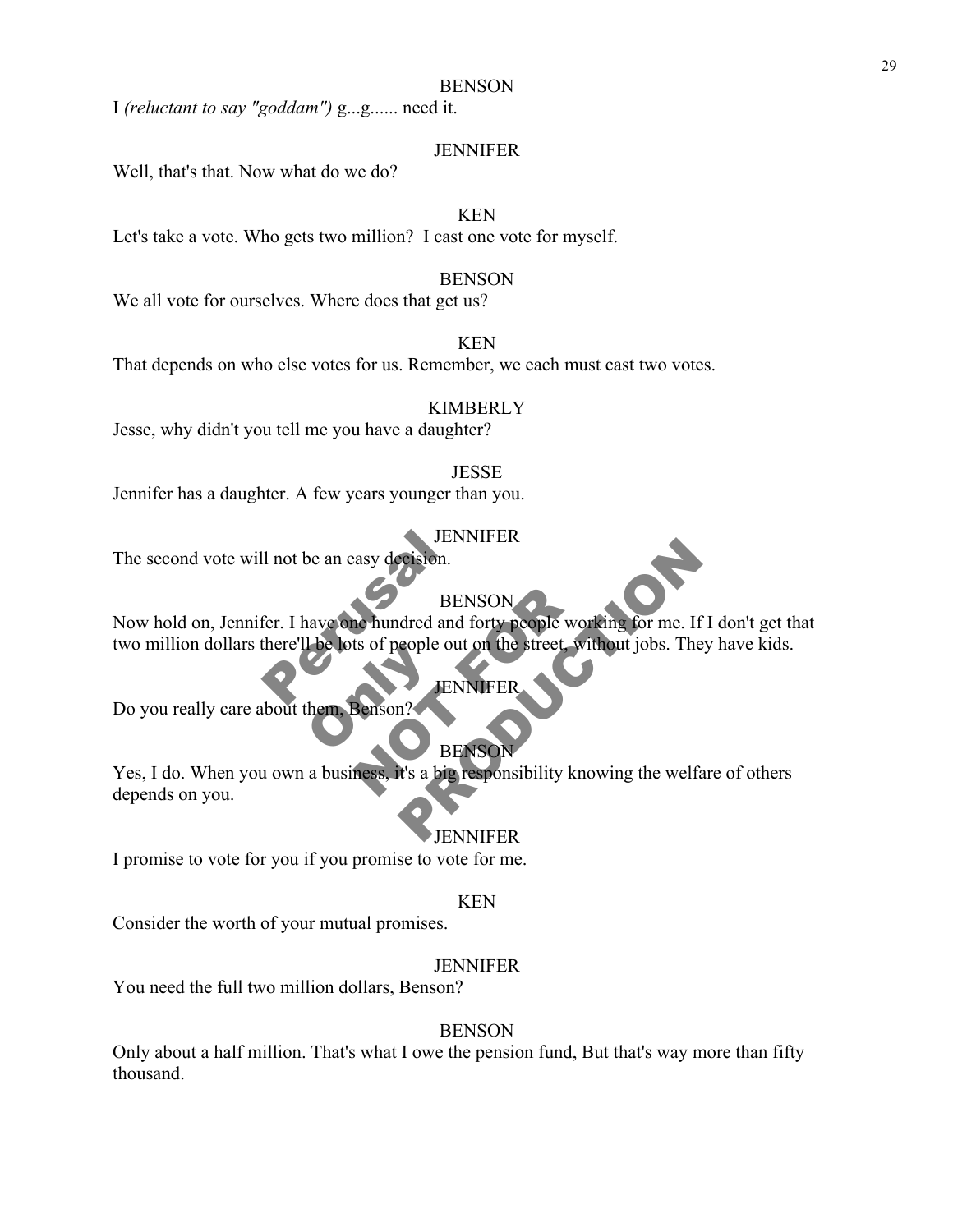JENNIFER

Almost three times what I need.

How much do you need?

### KEN

Oh, one fifty, two hundred thou.

(KIMBERLY crosses to the foot of the bed and takes the remote.)

### KIMBERLY

JESSE

Why the secretiveness?

Emily is not a secret.

KEN

Look, Benson, if I win, I'll give you a half million.

# JENNIFER

Consider the worth of his promise, Benson.

BENSON

of his promise, Benson.<br>
BEN<br>
next week. I'm not looking to<br>
rk for me.<br>
Sa vote for the common man m not looking to get away with an BENSON<br>
BENSON<br>
The Hall of the Would you put it that way, Benson?<br>
BENSON<br>
BENSON<br>
REN<br>
The Would your conscience will be soothed, while you're I am being audited next week. I'm not looking to get away with anything. I just want to take care of the folks who work for me.

te for the common m KEN A vote for Benson is a vote for the common man. Would you put it that way, Benson?

Your sarcasm aside, yes.

And with that payback to the pension fund your conscience will be soothed, while you're in the hoosegow.

**BENSON** 

KEN

# JENNIFER

A man like Benson doesn't get sentenced to the hoosegow. He gets to do community service. Maybe you could work in a soup kitchen. They need more people at the soup kitchen, Woodrow?

# WOODROW

Would make the line go faster, ma'am.

# KIMBERLY

If Emily isn't a secret, why didn't you tell me about her?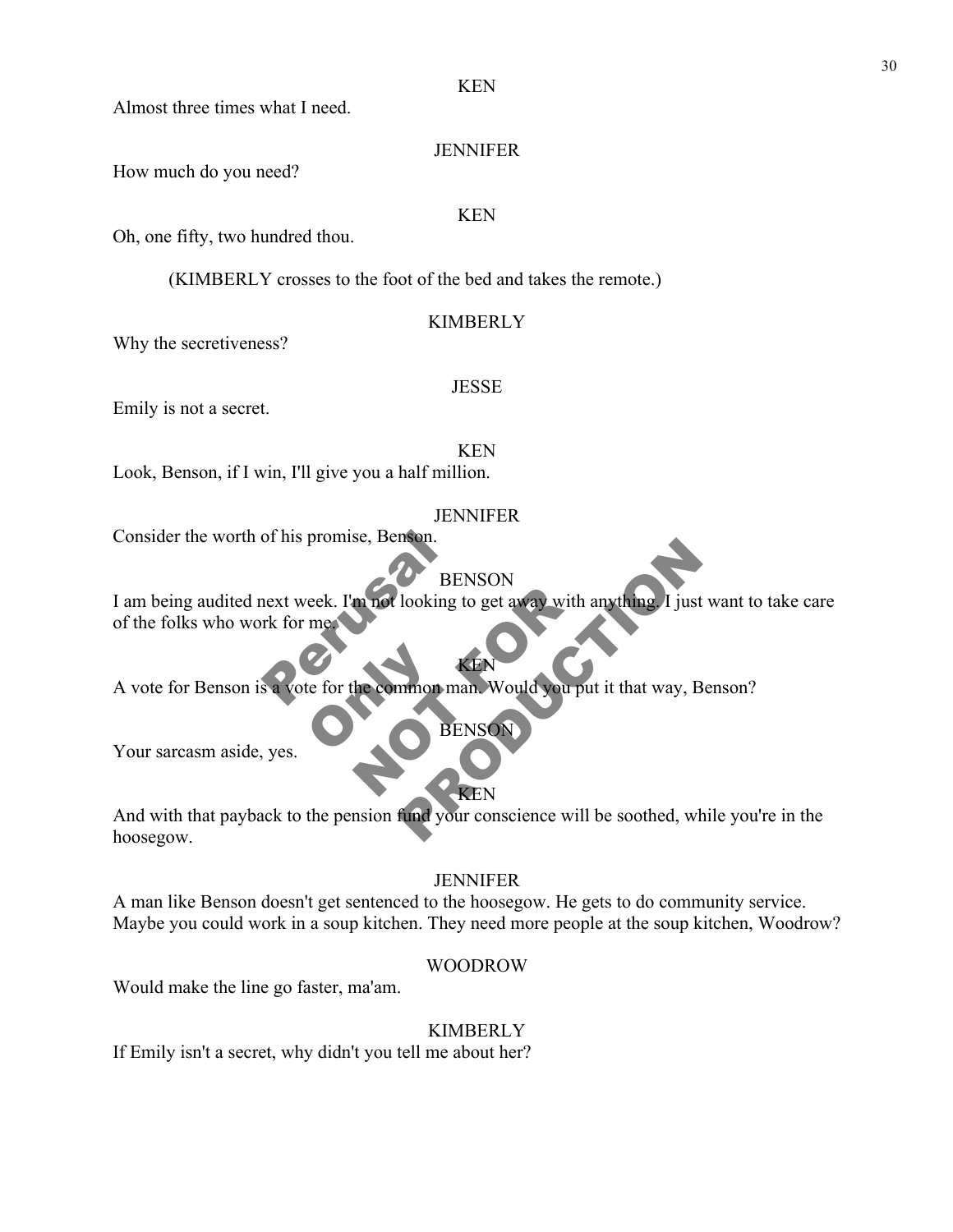It wasn't important.

# **JENNIFER**

How about me, Benson? I should vote for a highly deserving man like you? The man who tried to sue me after Jesse took off. As if I were responsible for Jesse's dishonesty. As if I had anything for you to take from me, even if you did win the case. Pure vindictiveness, it was. I was more Jesse's victim than you.

### **BENSON**

You were his wife.

# JENNIFER

The case was dismissed before it ever got to trial. But by that time I had nothing left, except a young daughter to feed. You'll forgive me if I don't find you a highly deserving man.

### **BENSON**

I agree with you. It was not the right thing for a God-fearing person to do. I sent a letter to you afterward, apologizing.

### JENNIFER

Well, I threw it in the trash, unopened.

# BENSON

e trash, unopened.<br>
E to you. But at the time you of the state of the state of the state of the state of the state of the state of the state of the state of the state of the state of the state of the state of the state of The time you didn't seem trusty BENSON<br>
time you didn't seem trustworthy. Everyone kneed<br>
SEN CENTRER<br>
TENNIFER<br>
STENNIFER<br>
STENNIFER<br>
STENNIFER Jennifer, I apologize to you. But at the time you didn't seem trustworthy. Everyone knew about your... `arrangement'... with K

KEN

JENNIFER

KEN

Except Jesse.

ONLY 15 He found out by dumb luck.

Yes, by dumb luck he came home early one day and found us with no clothes on. In the same bed.

### JESSE

Turn up the sound, would you, Kimberly?

### KIMBERLY

It's loud enough.

### JESSE

Humor me. When a man ages he loses his hearing.

(KIMBERLY presses the volume button on the remote control.)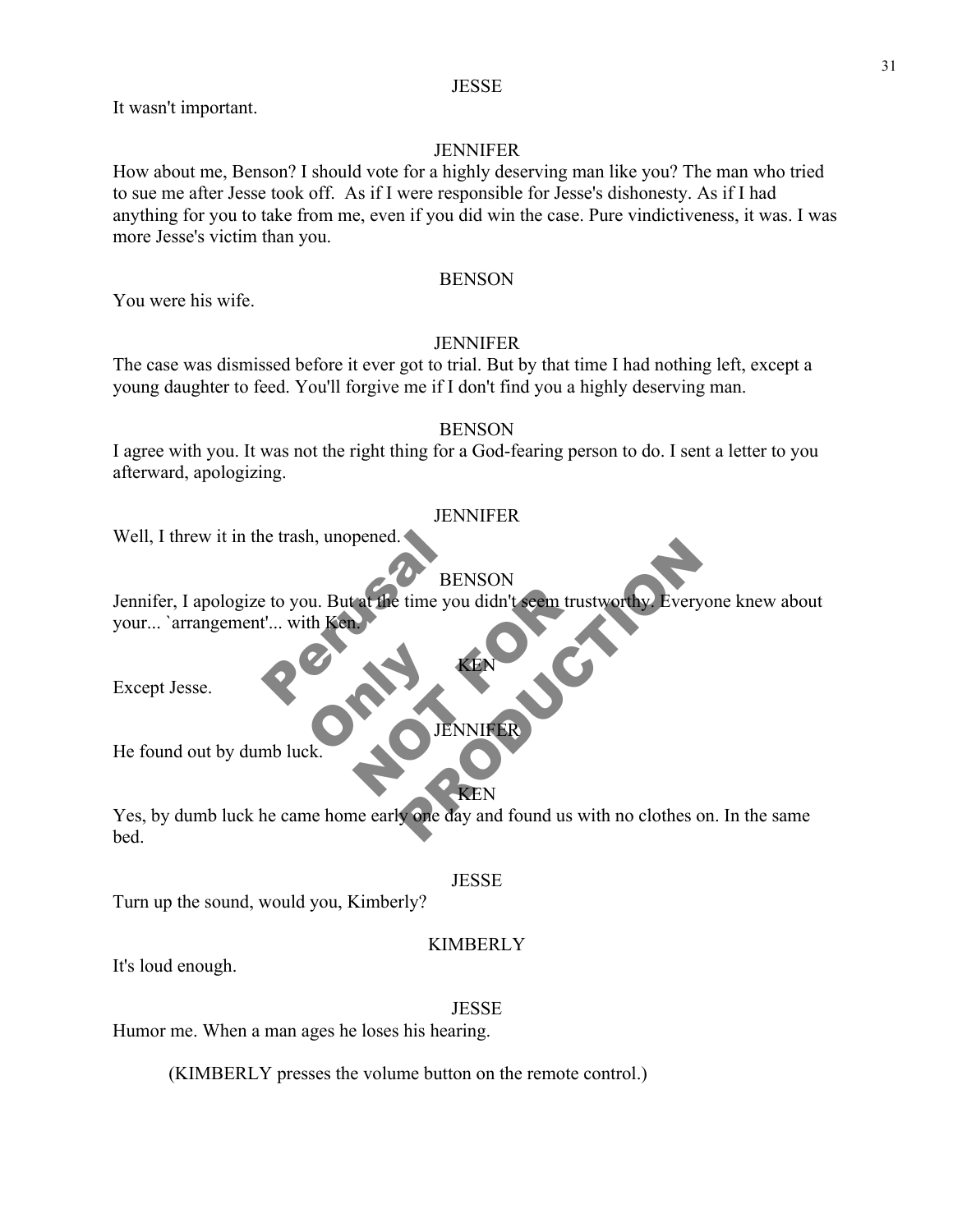Let's just vote.

# KEN

**BENSON** 

Yes, it's time we started our little election. Why don't we all fill out our little ballots here, and see where we stand.

### KIMBERLY

You're enjoying this, aren't you?

Immensely.

### KEN

**JESSE** 

Okay, mark down two names.

# **KIMBERLY**

Emily is important! Jesse, I am not only your "friend" but your attorney. The attorney who drafted your real will, which must acknowledge the fact that you have a daughter. You don't have to leave her anything, but you must mention her name.

(JESSE is silent)

Jesse, trust me in this.

# JESSE

Then we'll revise my will when we get back to California. Now, let me hear what's going on.

is.<br>
y will when we get back to C<br>
Dee? Now fold your ballots are<br>
ballots are placed in the bow. Fow fold your ballots<br>s are placed in the bo We get back to California. Now, l JESSE<br>
t back to California. Now, let me hear what's goin<br>
KEN<br>
t ballots and place them in this bowl.<br>
in the bowl.<br>
ts. Benson, do you mind keeping a tally?<br>
CO.<br>
JENNIFER<br>
JON. **KE** Okay, everybody done? Now fold your ballots and place them in this bowl. (The folded ballots are placed in the bowl.) Jennifer, why don't you open the ballots. Benson, do you mind keeping a tally?

(JENNIFER opens the first ballot.)

# JENNIFER

One vote for Jennifer, one vote for Woodrow. (JENNIFER opens the next ballot) One vote for Jennifer, one vote for Karl Benson.

**JESSE** 

Something's going wrong. This isn't what I expected. *(NOTE: This is because he expected each ballot to include one vote for Woodrow.)*

# KIMBERLY

You didn't expect...

JESSE

Shh.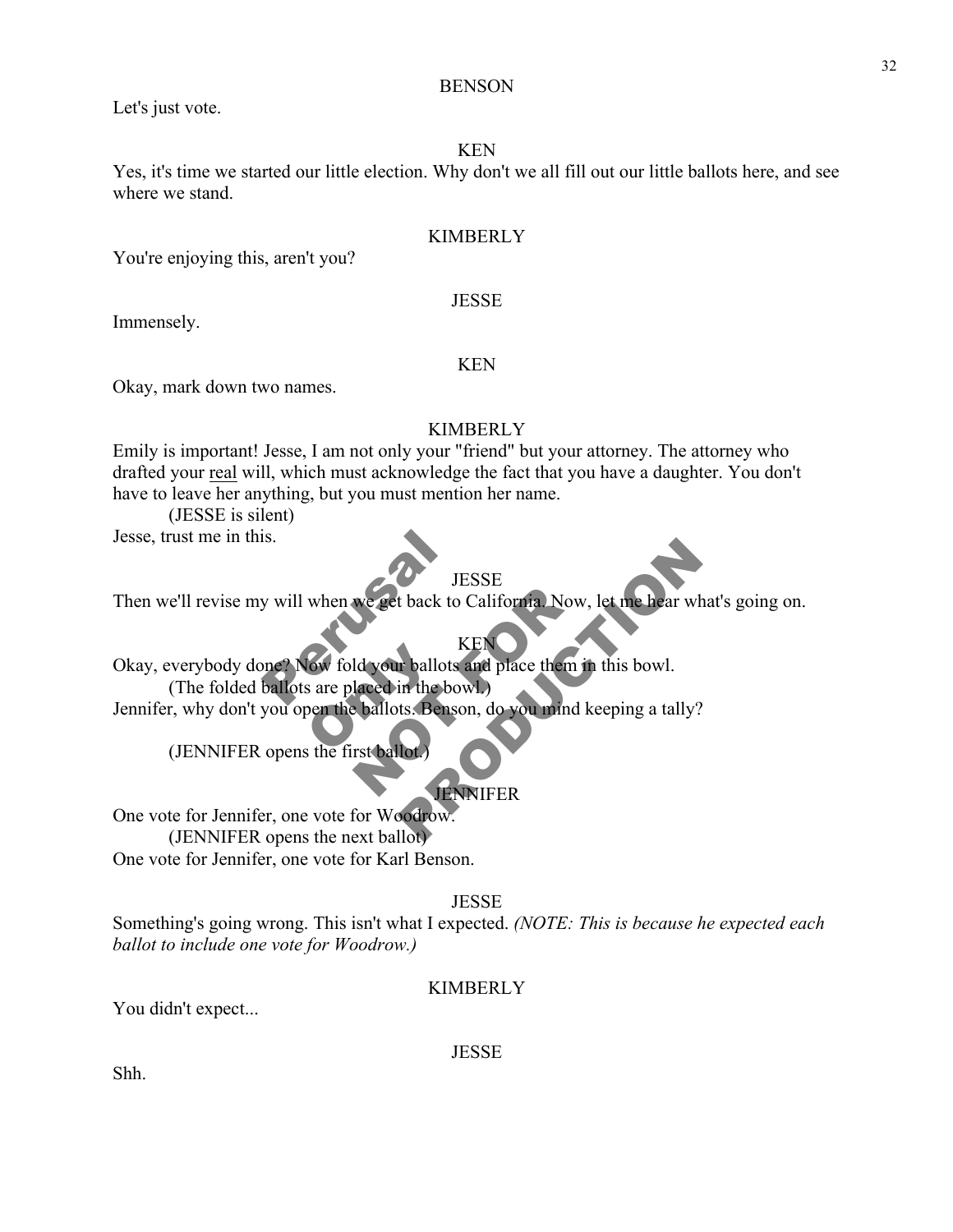(JENNIFER opens the next ballot)

### **JENNIFER**

One vote for Ken, one vote for Woodrow. (JENNIFER opens the final ballot) One vote for Benson, one vote for Woodrow.

### KEN

So, what's the outcome, Benson?

### **BENSON**

The tally. Jennifer, two. Me, two. Ken, one. And Woodrow, three.

KEN

Congratulations, Woodrow. You are now a double millionaire.

### WOODROW

I don't think I'm deserving... I shouldn't be selfish.

### KEN

Don't be foolish, Woodrow. Why should you be less selfish than the rest of us?

### WOODROW

To me, fifty thousand dollars is the same as two million. What would I do with either one?

WOODR

JENNI

WOOI<br>
ISBN 90001<br>
MOOI<br>
Perusal place<br>
Perusal place<br>
Perusal place<br>
Perusal place<br>
Perusal place<br>
Perusal place<br>
Perusal place<br>
Perusal place<br>
Perusal place<br>
Perusal place<br>
Perusal place<br>
Perusal place<br>
Perusal place<br>
Per Clean yourself up. Buy some clothes. Find a place

ench suits me fine. I have a place to live. A bench suits me fine.

JENNIFER<br>JENNIFER<br>wood a place to live<br>wood ROW<br>WOODROW<br>WENCHER<br>Shen the benches are wet, and the WOODROW<br>
TENNIFER<br>
Find a place to live.<br>
WOODROW<br>
e fine.<br>
WOODROW<br>
A be benches are wet, and the rain and chill will see<br>
WOODROW<br>
WOODROW On a miserable day like today, when the benches are wet, and the rain and chill will seep through your clothes?

KEN

### WOODROW

There's always the shelter.

### KEN

But now you can rent yourself an apartment.

### BENSON

With a shower.

### WOODROW

I believe Mr. Morgan said we should call him in when the first round of voting was over.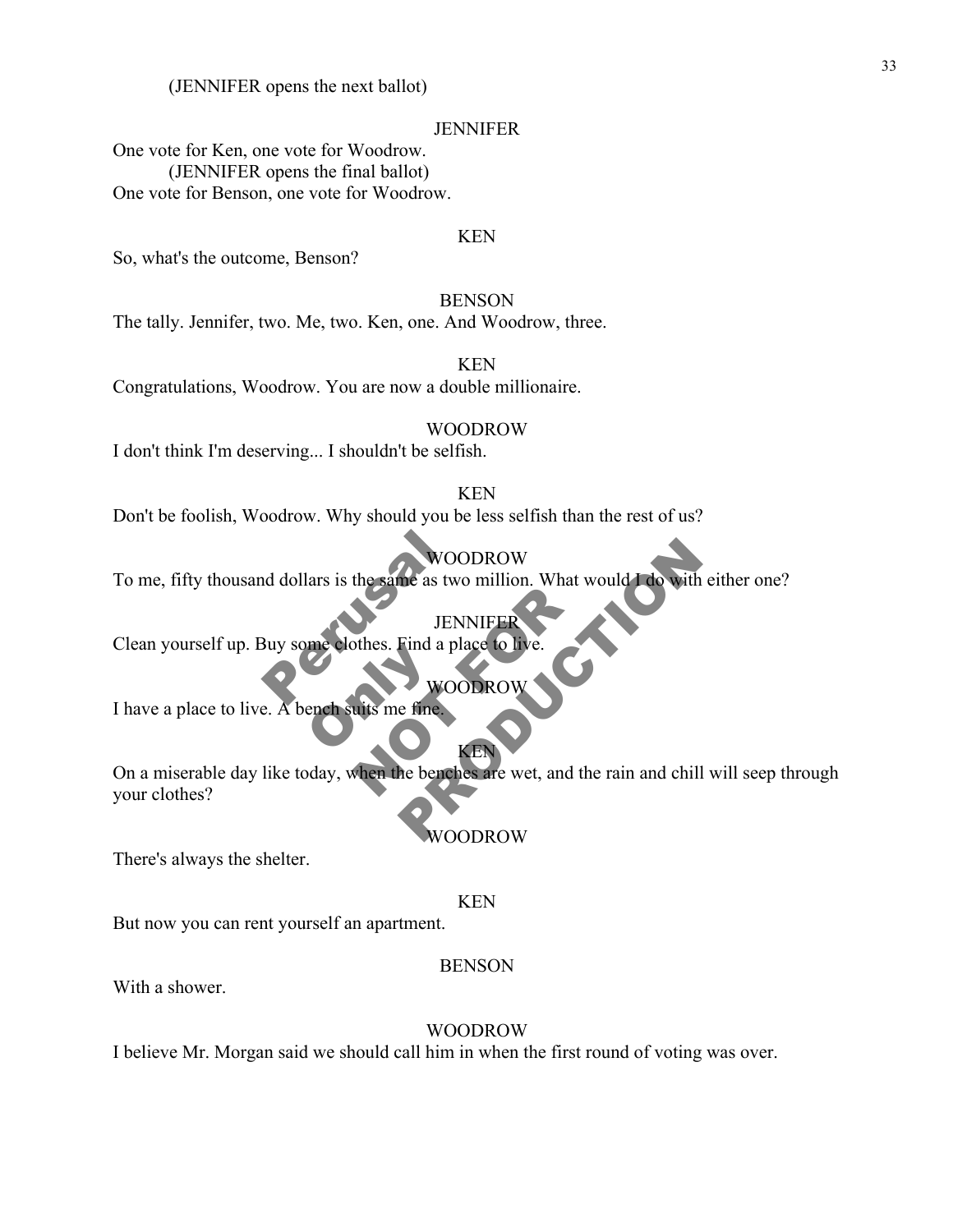### JENNIFER

So he did. Would you mind doing the honors?

# WOODROW

No ma'am. I mean, yes ma'am. I mean I'll knock on the door, ma'am. (WOODROW crosses to the bedroom door.) Sir, we're finished voting.

(JESSE and KIMBERLY enter the living room.)

**JESSE** So, who's the big winner. Or are there two big winners?

Woodrow's the only winner.

**JESSE** 

KEN

KEN

JESSE

KEN

KEN

Woodrow, what a surprise!

Is it?

**JESSE** 

TES<br>
TES<br>
RES<br>
RES<br>
PERS I had no idea you'd reach a consensus so quickly.

You didn't?

Boast Expected KEN KEN No. And the voting didn't go as

Who did you figure would win

# ESSE

Sequickly.<br>
KEN<br>
JESSE<br>
Cted.<br>
JESSE<br>
W. Kimberly will give you a cashier's check in the Let's just say I was surprised. Woodrow, Kimberly will give you a cashier's check in the amount of two million dollars.

(KIMBERLY gives the check to WOODROW.)

# KIMBERLY

Woodrow Paris.

WOODROW Paris. Like the city. My goodness. Two million dollars.

**BENSON** 

Woodrow, this one I suggest you put in the bank.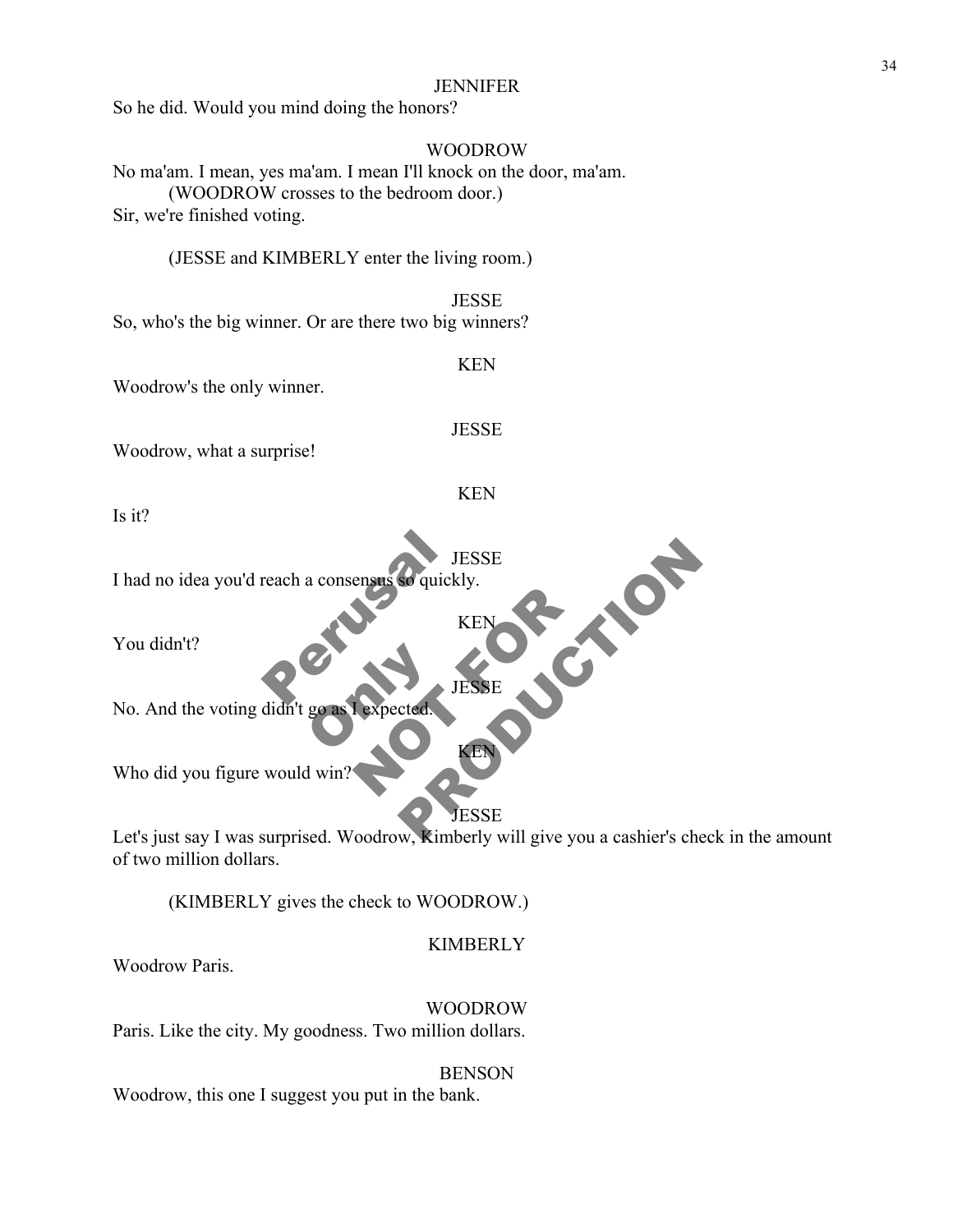Do you have a bank account, Woodrow?

### WOODROW

Yes, sir, come to think of it. I have a savings account in case I ever need money for a rainy day. Not a rainy day like today, but in case something bad happens. It has over sixty-two dollars in it. And hey, it's the same bank as the one on this check.

(WOODROW starts toward the door.)

### **JESSE**

Woodrow, I would like you to do me a favor.

### WOODROW

Yes sir, I'll do you a favor.

### JESSE

I'd like you to stay until the voting is completed. There's still one more round to go.

### WOODROW

You mean I can't leave yet?

### **JESSE**

**JENNIFER** 

**KEN** 

As a personal favor to me I'd like you to stay.

ave yet?<br>
IES<br>
to me I'd like you to stay.<br>
JENN<br>
between Benson and myself En Benson and myse NOT to stay.<br>
JENNIFER<br>
NET MERRET JESSE<br>
LENNIFER<br>
JENNIFER<br>
KEN<br>
KEN<br>
KEN<br>
KEN To settle the runoff between Benson and myself.

I don't think so.

Don't think what?

KEN

JENNIFER

That there'll be a runoff between you and Benson.

JENNIFER Benson and I each received two votes. Tied for second.

### BENSON

There should be a runoff.

KEN Jesse didn't say there'd be a runoff if two people tied for second. Isn't that right, Jesse?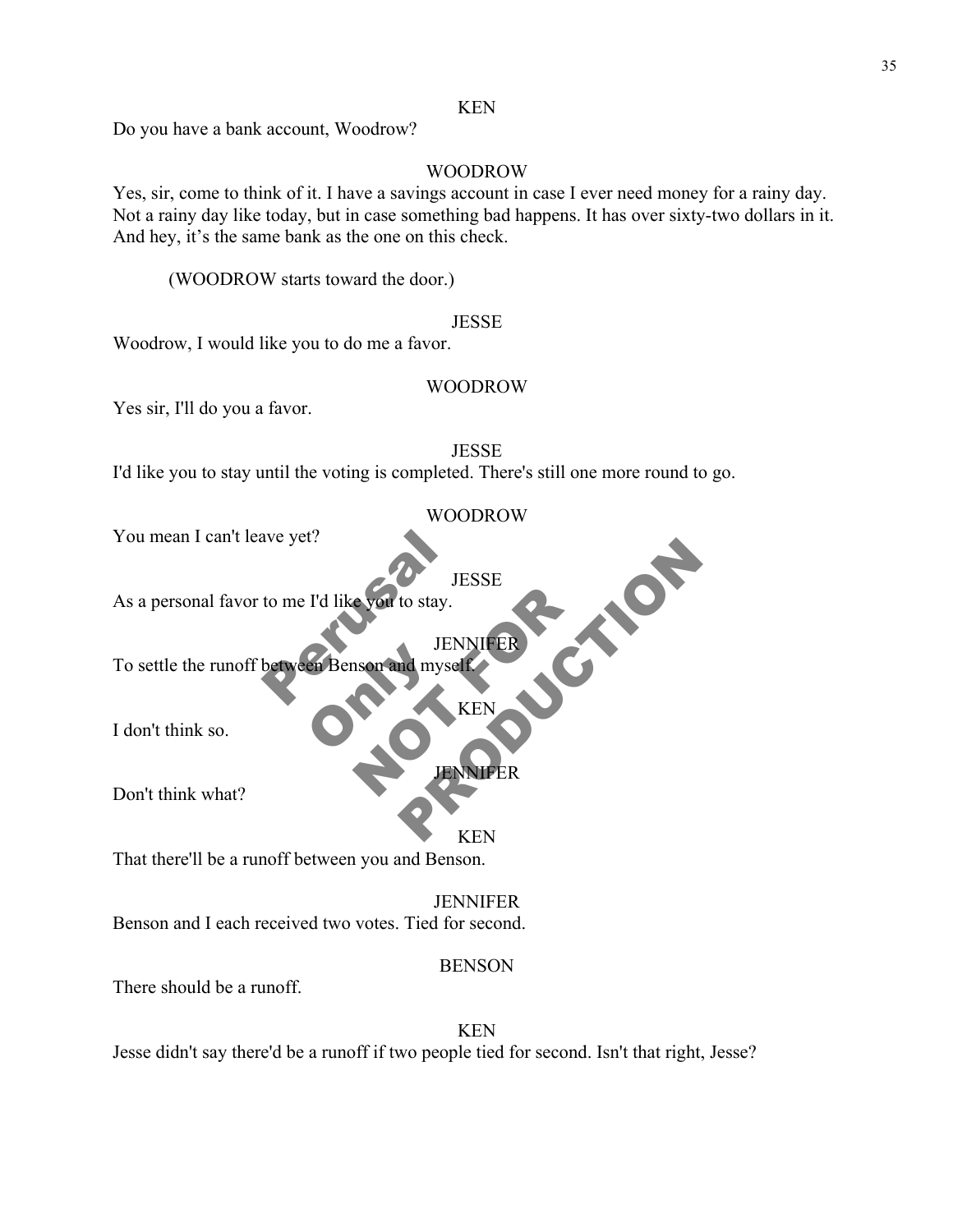You were always good at playing games, Ken. Your downfall was thinking that because you could play them, that you could succeed on betting on them. Ken is correct. For the next round, you go back to scratch, with Woodrow ineligible to win, but eligible to vote. Of course I am willing to amend the rules so that Woodrow is eligible to win this second round as well.

### **BENSON**

That won't be necessary. Can we all agree on that?

### **JENNIFER**

Yes, we can.

### KEN

Far be it from me to change the rules in midstream.

### WOODROW

I'll stay, Mr. Morgan. But will I be able to leave so I can be in time to get to the bank?

(JESSE takes out his timepiece. KEN notices it, but JESSE puts it back in his pocket.)

### JESSE

You have an hour before the bank closes.

WOODROW

KEN

PRODUCTION

efore the bank closes.<br>
WOOI<br>
check for two million dollars<br>
it it, rather than eash it. I've never cashed a check for two million dollars.

I suggest you deposit it, rather than cash it.

### **IESSE**

ather than eash it. Notified de la KENCHER NET On this round each person gets just one vote. There will be no winner until one person has the most votes.

KEN I prefer this system of voting. Somehow being able to cast two votes just seemed undemocratic.

### **JESSE**

Congratulations on your speed so far. Let us know when you're done with this second round. Remember, this time, just one vote each.

(JESSE and KIMBERLY exit to the bedroom.) Now for the fun part!

### WOODROW

Well, I guess I can get me some new socks.

### JENNIFER

How humble!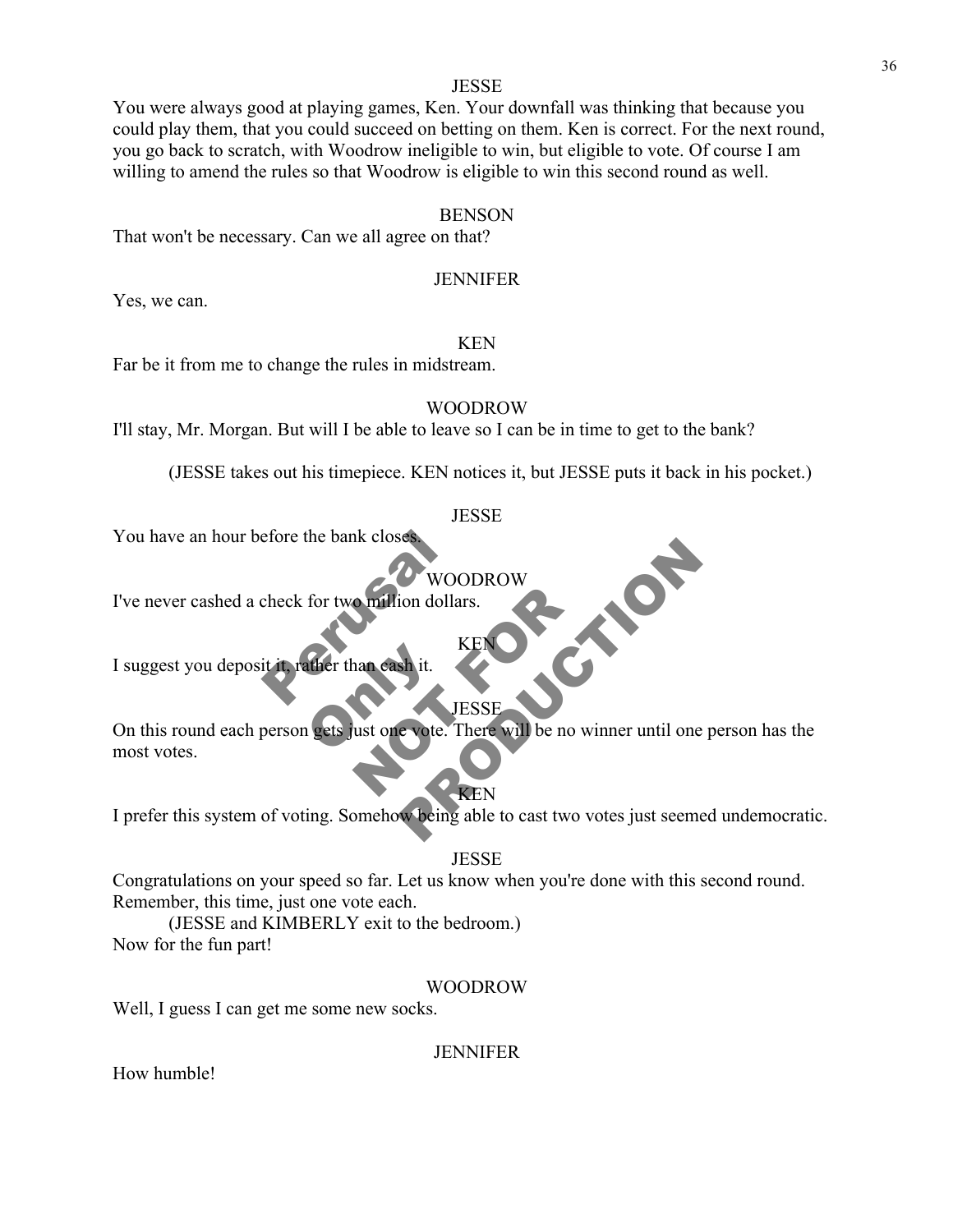I am a humble man, I suspect.

# BENSON

One of God's creatures, right Woodrow.

# WOODROW

How did you know that's what I was going to say?

# **JENNIFER**

How tender!

# KEN

You shouldn't speak so sarcastically to Woodrow. I'm not jealous about Woodrow winning this popularity contest. It was predictable. Didn't you figure that Woodrow was the only person each of us would vote for? And that Jesse knew it.

# JENNIFER

I wasn't being sarcastic. Woodrow is humble and tender.

# WOODROW

You mean, Mr. Morgan intended for me to get the two million dollars?

# KEN

Francisch states and the intended for more of us to KH<br>
EN BEN<br>
Is, if everyone voted for Wood The Voltage of <u>us</u> to get it on the firm<br>BENSON<br>RENSON<br>RENSON<br>KEN<br>RENSON<br>WOODROW Precisely. Or at least he intended for none of us to get it on the first round.

# BENSON

Veryone voted for W KEN<br>
RENSON<br>
BENSON<br>
BENSON<br>
BENSON<br>
BENSON<br>
PRODUCTION<br>
RENSON<br>
WOODROW<br>
THE WOODROW<br>
THE WOODROW<br>
THE WOODROW<br>
THE WOODROW<br>
THE WOODROW<br>
THE WOODROW<br>
THE WOODROW<br>
THE WOODROW<br>
THE WOODROW<br>
THE NUMBER OF YOU. What I can't figure is, if everyone voted for Woodrow, how come he only got three votes?

# KEN

He didn't vote for himself. Isn't that right, Woodrow?

# WOODROW

Yes sir. I thought I wasn't as deserving as any of you.

# KEN

The only thing I don't understand, Woodrow, is why you didn't vote for me?

# WOODROW

It was nothing against you, sir. I voted for her out of respect for women, and for him on respect for age. And he believes in the power of the Lord.

KEN

Did I forget to say that I do too? Religiously. Every day I believe in Him. Who doesn't?

# **JENNIFER**

Hallelujah!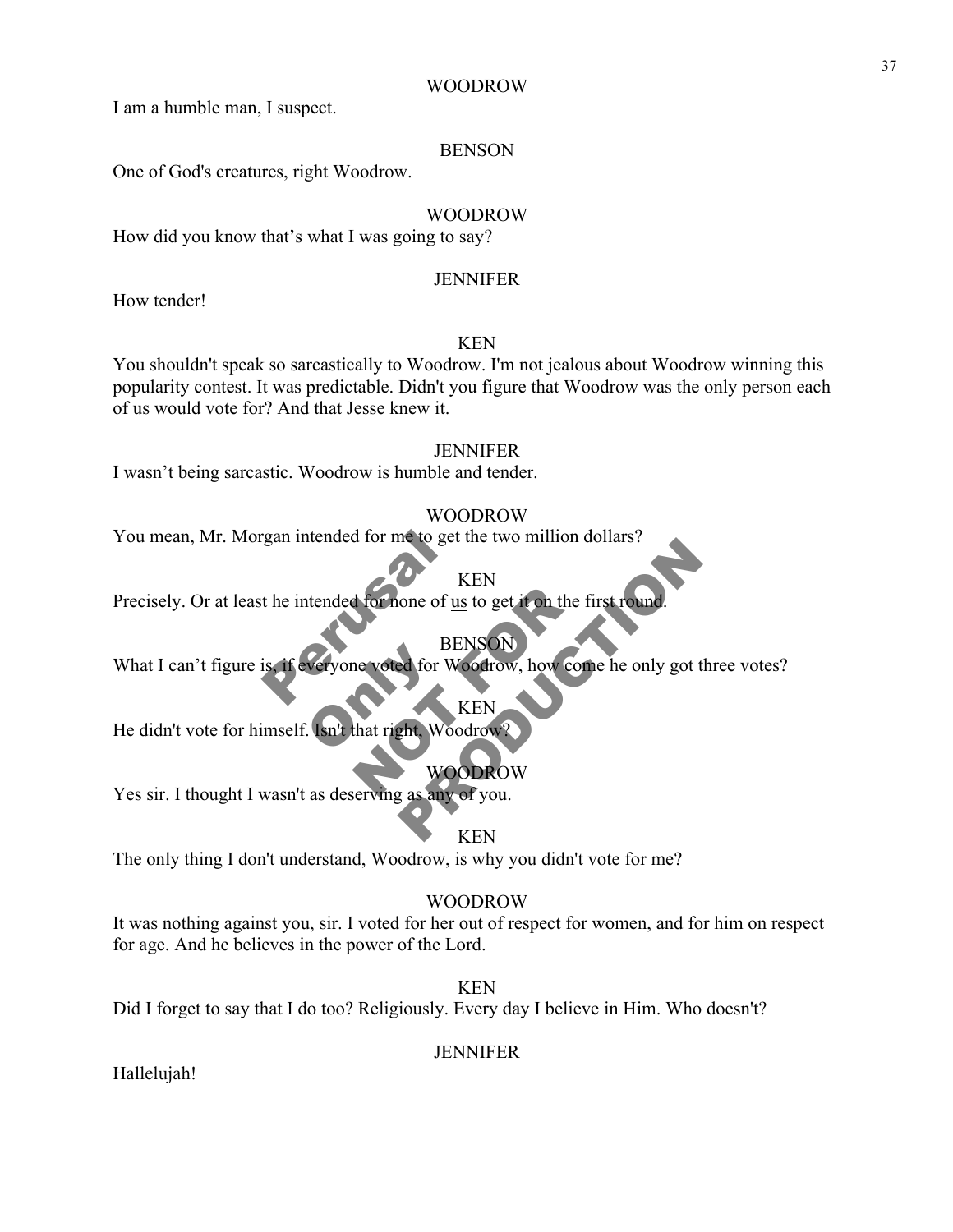You'd almost think they're going to break into a revival meeting!

### BENSON

Thank you, Woodrow, for the respect you've shown me.

### **JESSE**

This is fun, isn't it Kimberly?

### KIMBERLY

For you, I suppose. Is that your purpose, to have fun?

### KEN

With all due respect, I think I'm a victim of reverse discrimination. Not to unduly influence you for the next round of voting, but I don't think you should vote strictly on the basis of gender or age. A more meaningful consideration might be who will best be able to survive life if they had the two million.

### **JENNIFER**

You can always use the \$50,000 to take it on the lam, buy a disguise, take on a new identity in a distant city. Like Jesse did. Maybe one day you'll make something of yourself and be able to give away millions to significant others in your past life.

### KEN

**JENNIFER** 

EXPRISION Be careful in what you say about Jesse, Jennifer. I bet he's watching.

He's in the other room.

### KEN

Representative de la Represence de la Represence de la Represence de la Represence de la Represence de la Represence de la Represence de la Represence de la Represence de la Represence de la Represence de la Represence de Nesse, Jennifer. I bet he's watchi KEN<br>
KEN<br>
JENNIFER<br>
KEN<br>
KEN<br>
KEN<br>
KEN<br>
SENSON<br>
BENSON<br>
Shoplifting. No doubt watching us on a webcam. Benson, it's sort of like those cameras you have in your stores.

### BENSON

That equipment's there to monitor for shoplifting.

### KEN

By your customers or your happy employees?

### **BENSON**

I can see you've never run a business. There are certain precautions you need to take.

### **JENNIFER**

Hotels don't have cameras like that.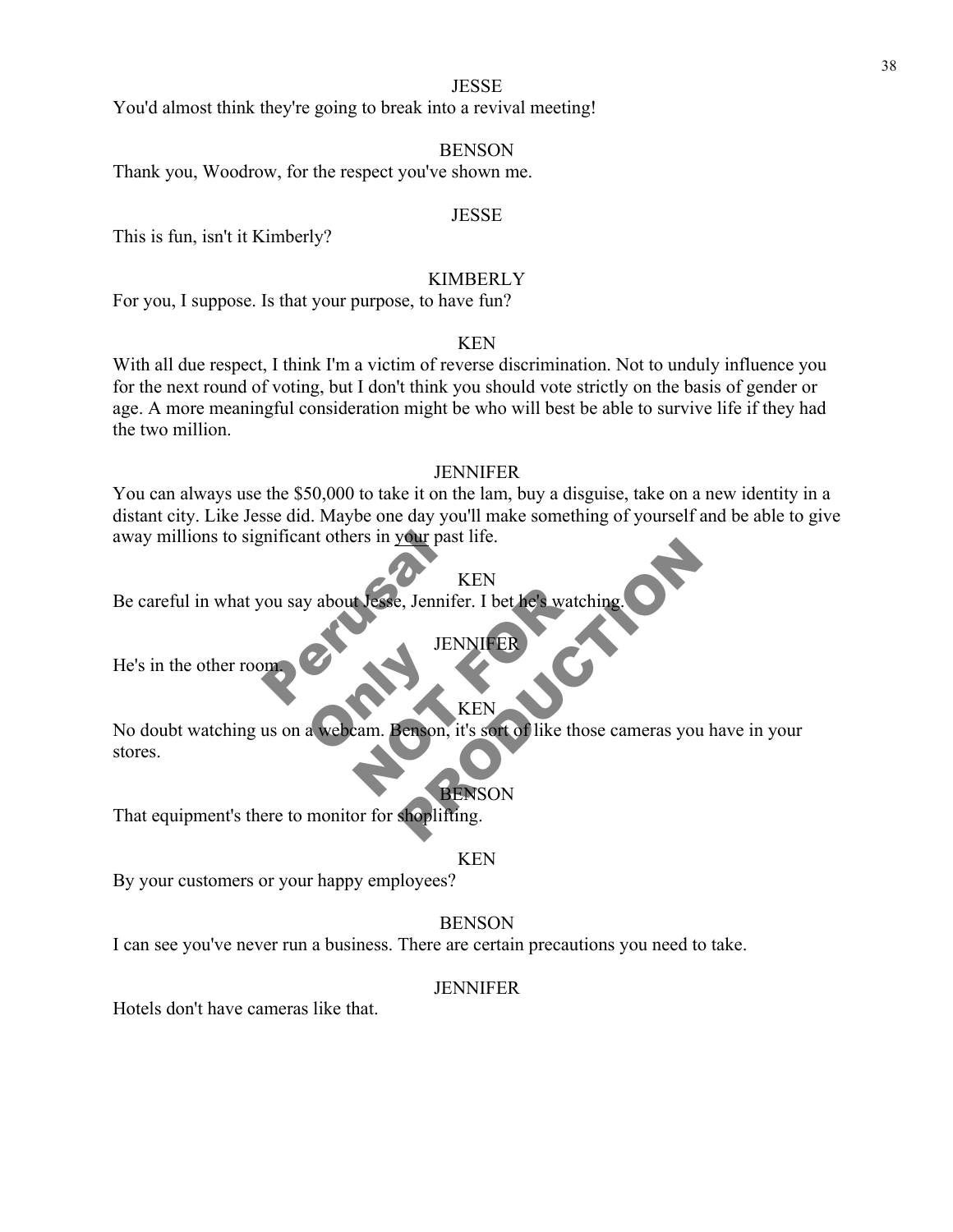### KEN

A man who can afford to give away millions can also afford the of installation of a closed circuit tv system or webcam in his hotel suite.

(KEN waves at the camera.)

Hi Jesse, hi Kimberly!

(JESSE returns the wave.)

# JENNIFER

I need a drink.

(JENNIFER pours herself a drink.)

KEN

OK. He wouldn't. He wouldn't want to miss the fun of observing his... old pals making fools of themselves. Right, Jesse?

(JENNIFER partially plays to a camera as SHE says…)

# **JENNIFER**

Wanting money to provide for his daughter... I am not his adversary. I've always liked Jesse. Even if I was angry...

# KEN

KI<br>
T Jesse again? Is it his money<br>
romantic life of a desperado?<br>
HENN<br>
TENN<br>
TENN Getting excited over Jesse again? Is it his money, or his control over us, or is it the glamour of his having lived the romantic life of a desperado?

I am not getting excited over Jess.

You should concentrate on getting excited about Woodrow, because he's the one to decide which NOT FOR KEN<br>
his money, or his control over us or is it the glan<br>
desperado?<br>
JENNIFER<br>
KEN<br>
KEN<br>
REN<br>
WOODROW, because he's the one to dec<br>
WOODROW<br>
for yourselves, than my vote'll be the tie-breaker of us walks away with the big prize.

KEN

JENNIFER

# WOODROW

KEN

I see what you mean. If you each vote for yourselves, than my vote'll be the tie-breaker.

Exactly.

(Beat)

# JENNIFER

Woodrow, I was not being sarcastic before. Don't let Ken make you think I was. I truly thought what you said about being one of God's creatures was a very tender phrase.

**BENSON** 

We're all God's creatures, Jennifer. And we thank Him for his blessings.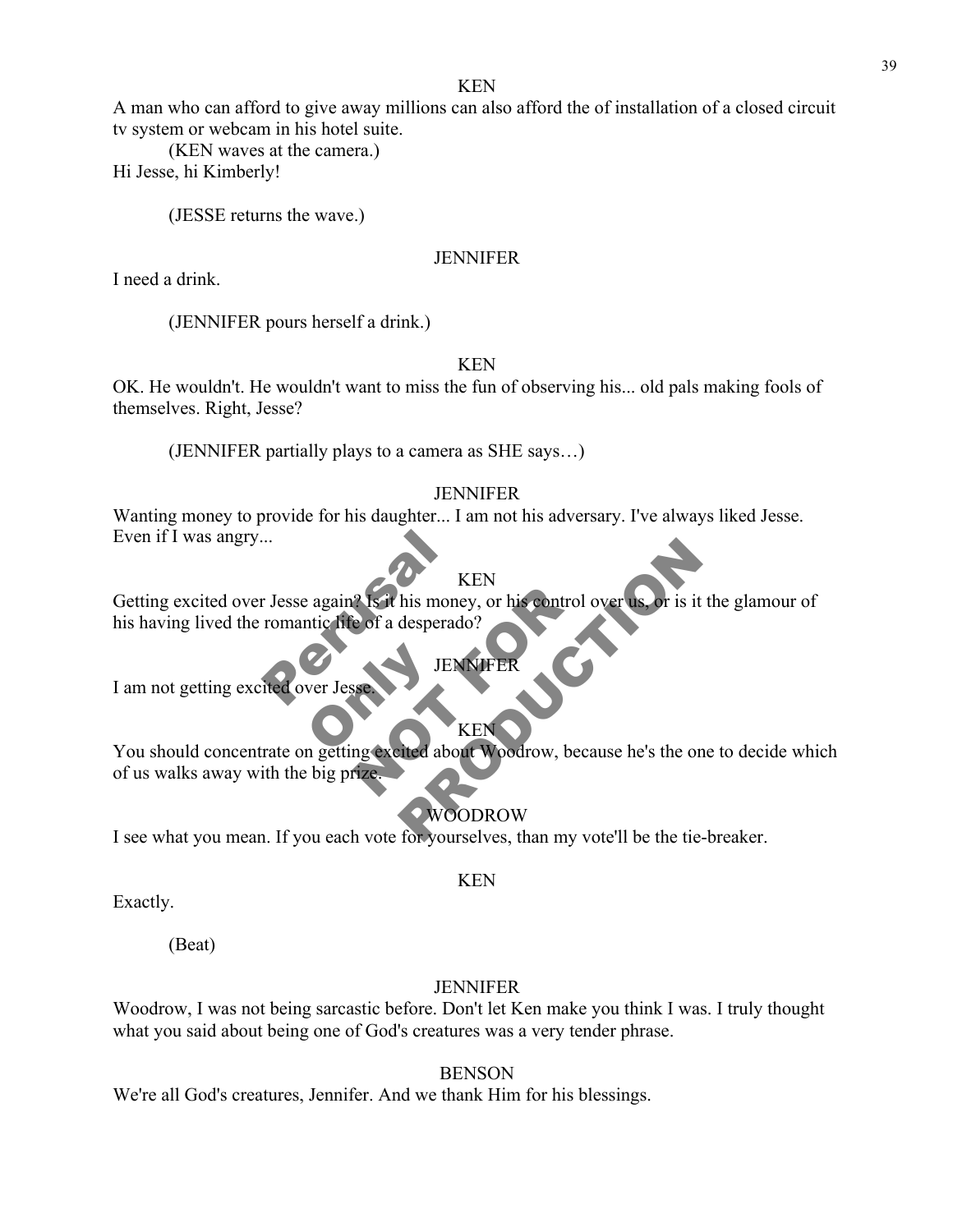### **JENNIFER**

And some of us are weaker than others, and need compassion to help us through life.

### KEN

You can live for weeks without receiving compassion. I, on the other hand, may actually be killed in the next few days if I don't receive "compassion" of the right sort.

### BENSON

Which is a suitcase full of cash to pay off your bookie?

### KEN

He doesn't accept checks. Paper trail. That sort of thing. I don't actually need two million. A couple of hundred thousand will do. How about it, Jennifer? You vote for me, I win the two million, take a lousy ten percent and give the rest to you.

# **JENNIFER**

Why don't you vote for me and I'll give you the ten percent?

### KEN

I'll take my chances with Mr. Park Bench.

### JENNIFER

bet the \$9,000 in cash you ha KEND KEND WE WAS ARRESTED FOR DEVICE OF THE REAL PROPERTY. JENNIFER<br>
ash you have left on some long shot. Maybe you!<br>
KEN<br>
KEN<br>
NENNIFER<br>
REN<br>
REN<br>
KIMBERLY Why don't you just bet the \$9,000 in cash you have left on some long shot. Maybe you'll be lucky.

A long shot?

### **JENNIFE**

KEN

Strongly against some That's when the odds are strongly against something happening.

Profuse thanks for the definition.

### **IMBERLY**

KEN

Is this what you expected?

### **JESSE**

More or less.

(KEN crosses to the telephone, and presses in numbers) Who would you pick?

### KIMBERLY

Jennifer. Of course, maybe it's just a sympathy thing with another woman.

**JESSE** 

Which do you think will be her downfall, drugs or drink?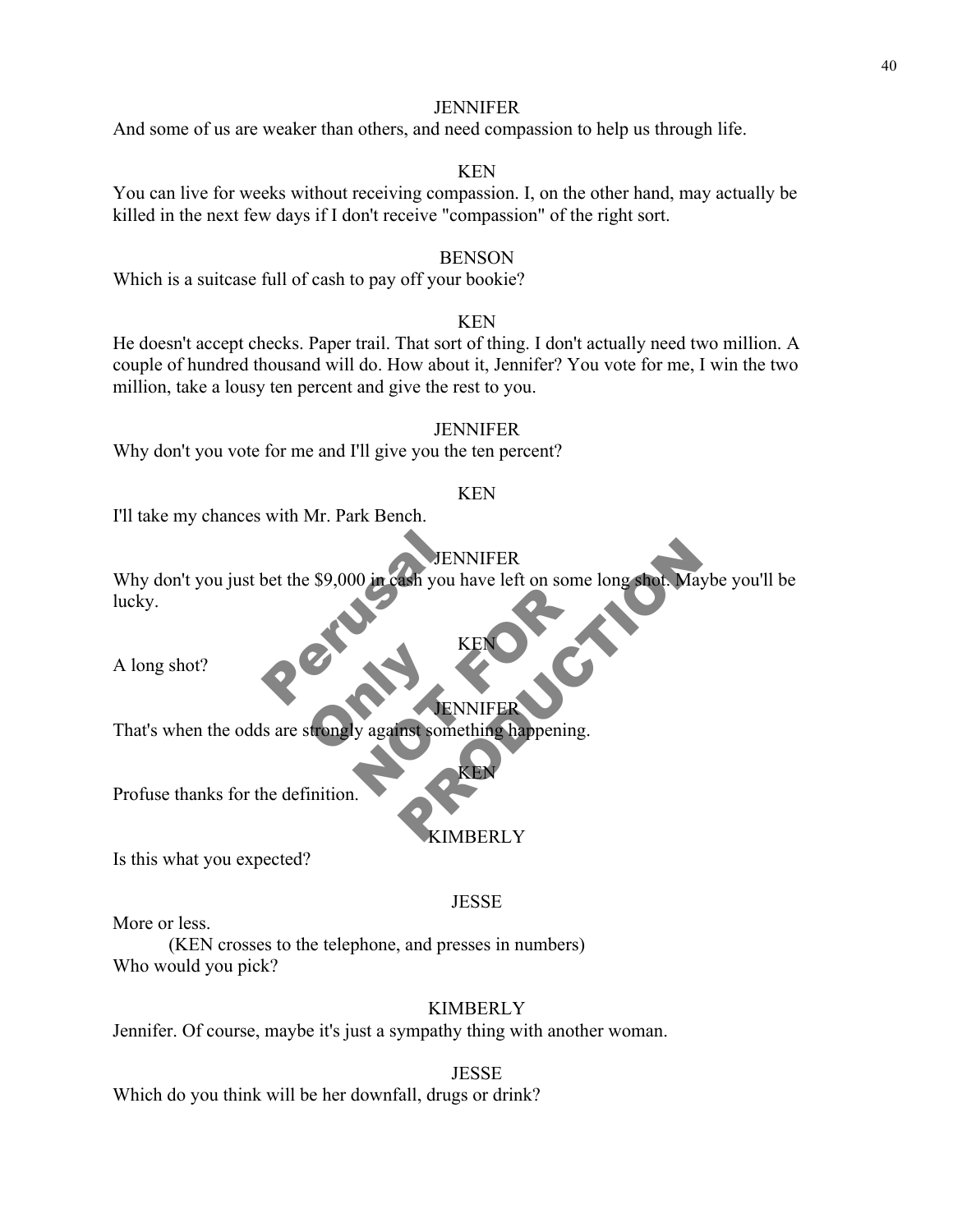Drugs. It takes a long time to go through two million dollars on either. But it can be done.

### KEN

(Into the phone) Maury, Ken Larrick.... NBA. How many games are scheduled for tonight?... Five, including the Knicks... I'll take a parlay – all the home teams, nine thousand... I have it, in cash... Screw that limit crap. You took my bets last week... How do you expect me to pay you back if you won't let me bet?... (As if he's been threatened) Yes, I understand.

(KEN hangs up)

Shit!

### JENNIFER

You were listening when I suggested betting on some long shot, weren't you?

### KEN

Sometimes a long shot makes the most sense as a bet.

### **JENNIFER**

(JENNIFER picks up the bottle of tequila) Woodrow, can we drink a toast to your good fortune?

# WOODROW

Fink a toast to your good fort<br>include me in the drinking particular and the drinking particular of the drinking particular of the drinking particular of the MNN Certainly, but don't include me in the drinking part. I give it up. Makes you into something evil,<br>when you drink too much.<br>Ken?<br>No thanks. I'm a gambler, not a drinker and I'm not evil. WOODROW<br>
drinking part. I give it up. Makes you into someth<br>
JENNIFER<br>
LAnd I'm not evil.<br>
ENNIFER when you drink too much.

JENNIFER

KEN

Ken?

Ken?<br>No thanks. I'm a gambler, not a drinker. And I'm not evil.

JENNIFER

Benson?

### **BENSON**

I gave up alcohol when I found religion.

### KEN

If I recall, stealing's against your religion. Your religion does recognize the Ten Commandments?

### **BENSON**

I was not stealing. I was just borrowing the money until I could pay it back.

### KEN

Gambling you wouldn't be caught?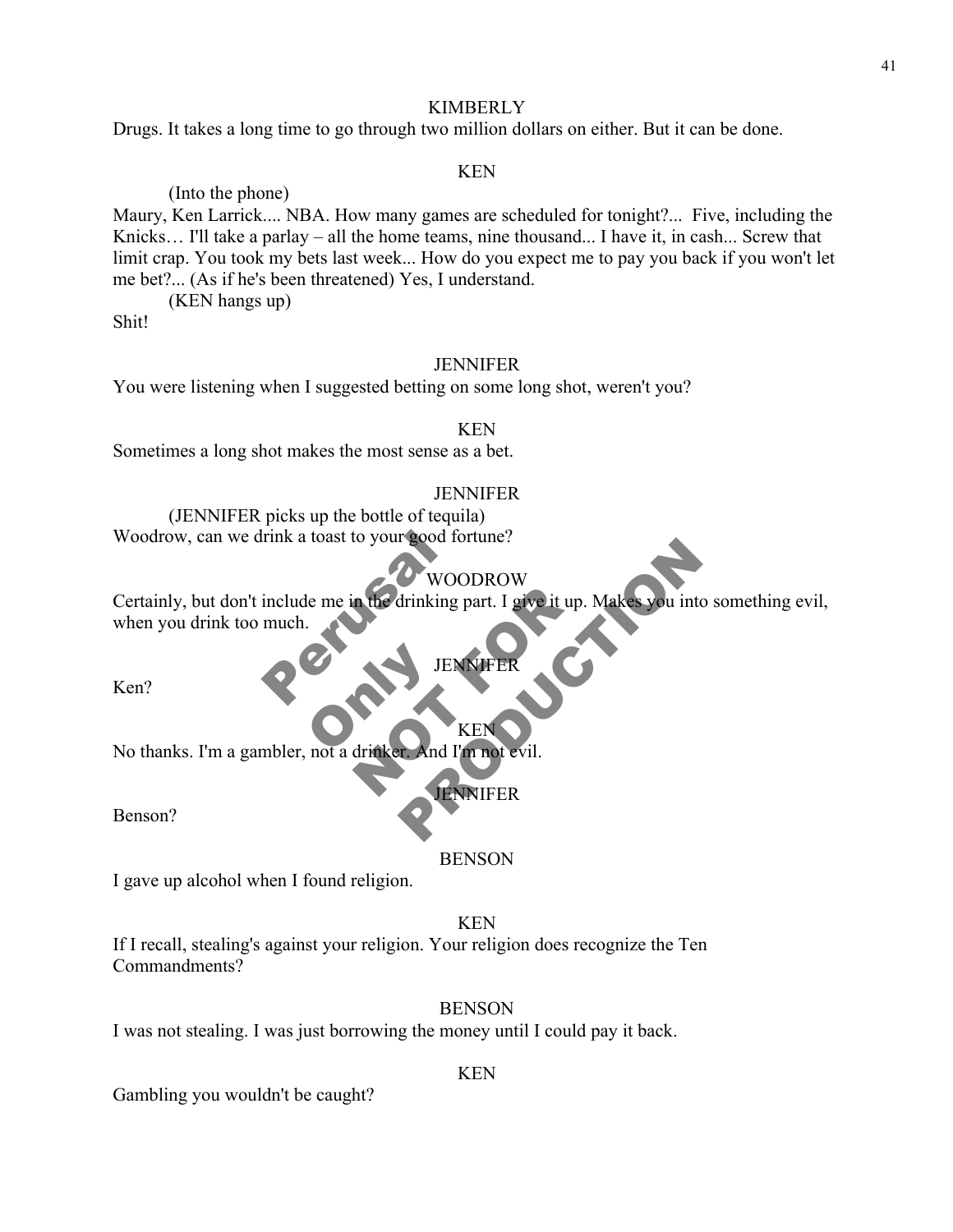### **BENSON**

I wasn't gambling. Only ungodly fools like you get into trouble from gambling.

### KEN

There is no Commandment that says, "Thou Shalt Not Gamble." There is a Commandment that says, "Thou Shalt Not Steal."

### BENSON

I need no Bible lesson from you.

### **JENNIFER**

Keep it down. I'm getting a headache.

JESSE

To go along with your drippy nose. Ha-ha! This is what I call entertainment!

(WOODROW picks up the receiver and reads the instructions printed on the phone.)

### KIMBERLY

**JESSE** 

KEN

WOODROW

KEN

JENNI

You are a strange man, Jesse Morgan.

JES<br>
men, don't you, Kimberly?<br>
JENN<br>
Woodrow?<br>
KI JENNIFER JESSE<br>
JENNIFER<br>
KEN<br>
KEN<br>
WOODROW<br>
KEN<br>
KEN But you like strange men, don't you, Kimberly?

What are you doing, Woodr

**ONLY ONLY** Placing a bet on the Knick

I was thinking of calling room service.

Hungry?

### WOODROW

No, Sir. I just want to order peanuts, to feed the pigeons. And between my \$10,000 check and the two million dollar check, well I don't think the fella at the snack stand would take either one.

KEN

*(Handing WOODROW a bill)* Here's a dollar. Treat the pigeons on me.

BENSON

*(Handing WOODROW a bill)* Here's five dollars, Woodrow.

(WOODROW, after checking whether JENNIFER will chip in, pockets the money.)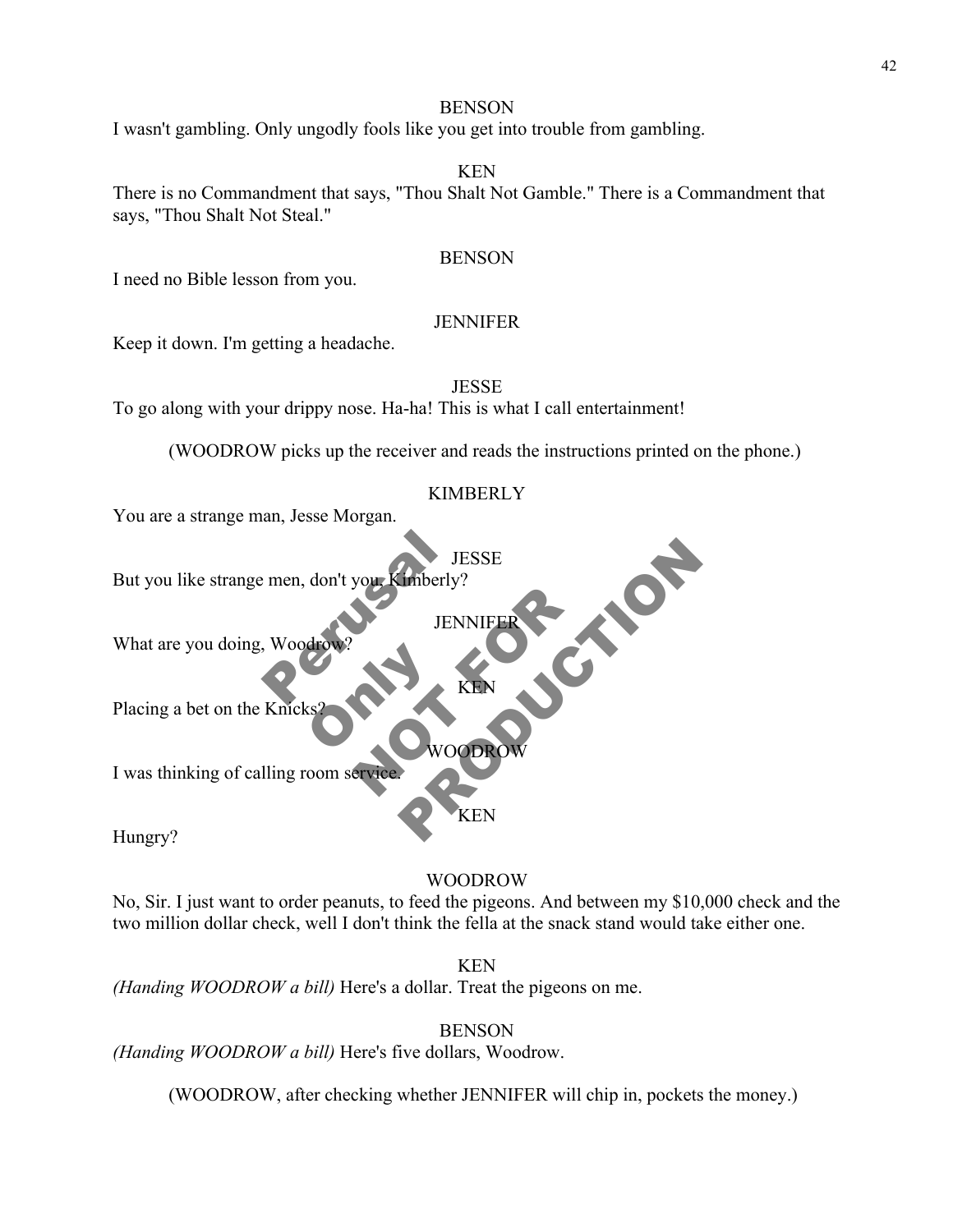Well gang, what do you say? Shall we each make our personal appeal to Woodrow?

### WOODROW

I don't know if I'm going to care for this.

### KEN

Jennifer, why don't you start trying to make Woodrow like you.

### JENNIFER

I don't care if Woodrow likes me! I just want him to see that a single mother with no hope of acquiring any form of real wealth, who has a child to support…

### BENSON

How old is she now?

### JENNIFER

Twenty-four. And she is... not able to care for herself. Emily is the sweetest girl in the world. She just has... lapses of attention.

### KEN

Lapses of attention? Jennifer, she's retarded.

# JENNIFER

KP<br>
Ve taken care of her alone! L<br>
TENN<br>
TENN<br>
TENN<br>
TENN<br>
TENN<br>
RENDER AND TEND Exercise Section 11 JENNIFER<br>
e of her alone! Do any of you knew<br>
ing for her? Trying to find friends<br>
ENSON<br>
ENSON<br>
FRENSON<br>
FRENSON<br>
FRENSON<br>
FRENSON<br>
FRENSON<br>
FRENSON<br>
FRENSON<br>
FRENSON SEN<br>
JENNIFER<br>
er alone! Do any of you know what it's like to have<br>
the condition of the state of the condition of the conditions<br>
SENSON<br>
PENSON<br>
PENSON<br>
PENSON<br>
PENSON<br>
PENSON<br>
PENSON<br>
PENSON<br>
PENSON<br>
PENSON<br>
PENSON<br>
PEN For eighteen years I've taken care of her alone! Do any of you know what it's like to have a child like Emily, and arrange everything for her? Trying to find friends for her. Dropping her off, picking her up at special schools. My life on hold. Until when? Until forever.

# **BENSON**

You're not the only single mother.

# JENNIFER

Look, Jesse left me with nothing, and my most recent ex-husband requested alimony from me. As hard as I work, I cannot make a decent living as a department store furniture buyer. I can afford a one bedroom apartment in Brooklyn. It is not in the best neighborhood. I do my best, but I live on my paycheck. If I were sick for a month and unable to work, I'd be out on the street. And so would Emily.

### **BENSON**

Instead of being responsible for the welfare of one person, I'm responsible for a hundred forty.

KEN

You expect us... expect Woodrow, to believe you really care about those hundred forty people?

### **BENSON**

Every man leaves a legacy. I don't want mine to be that I let down people who relied on me.